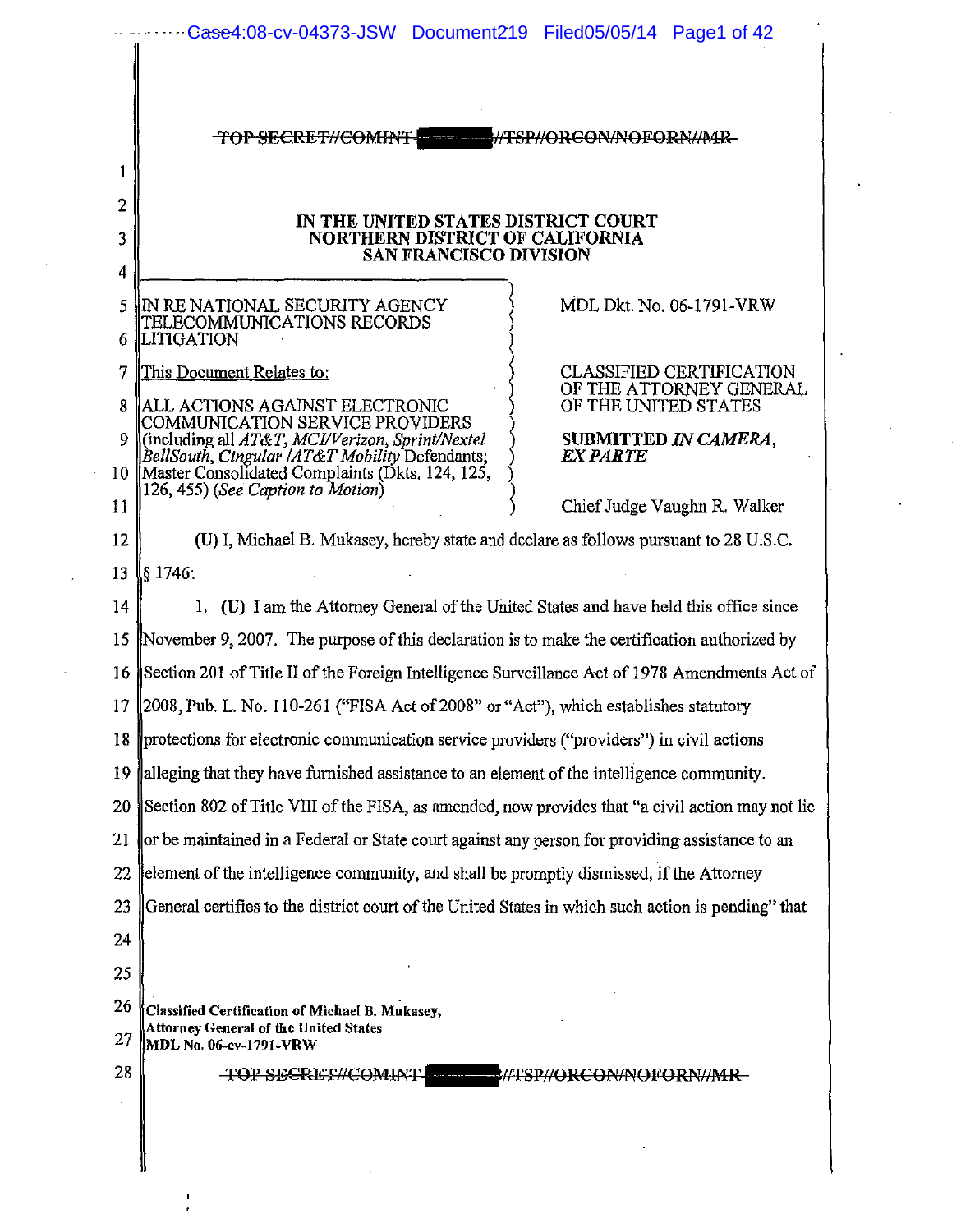| //TRP//QRCON/NOFORN//MR<br>TOP SECRET#COMINT<br>either:<br>any assistance by that person was provided pursuant to an order of the<br>(1)<br>Foreign Intelligence Surveillance Court ("FISC" or "FISA Court") directing such<br>assistance; or<br>any assistance by that person was provided pursuant to a certification in<br>(2)<br>writing under Sections $2511(2)(a)(ii)(B)$ or $2709(b)$ of Title 18; or<br>any assistance by that person was provided pursuant to a directive or<br>(3)<br>directives issued pursuant to the Protect America Act ("PAA") or the FISA Act of 2008;<br>or<br>in the case of a "covered civil action" (which is defined under the Act as<br>(4)<br>an action alleging that a provider-defendant furnished assistance to an element of the<br>intelligence community and seeks monetary or other relief from the provider related to<br>that assistance, see 50 U.S.C. $\S$ 1885(5)) the assistance alleged to have been provided by<br>the electronic communications service provider was—<br>(A) in connection with an intelligence activity involving communications |
|----------------------------------------------------------------------------------------------------------------------------------------------------------------------------------------------------------------------------------------------------------------------------------------------------------------------------------------------------------------------------------------------------------------------------------------------------------------------------------------------------------------------------------------------------------------------------------------------------------------------------------------------------------------------------------------------------------------------------------------------------------------------------------------------------------------------------------------------------------------------------------------------------------------------------------------------------------------------------------------------------------------------------------------------------------------------------------------------------------|
|                                                                                                                                                                                                                                                                                                                                                                                                                                                                                                                                                                                                                                                                                                                                                                                                                                                                                                                                                                                                                                                                                                          |
|                                                                                                                                                                                                                                                                                                                                                                                                                                                                                                                                                                                                                                                                                                                                                                                                                                                                                                                                                                                                                                                                                                          |
|                                                                                                                                                                                                                                                                                                                                                                                                                                                                                                                                                                                                                                                                                                                                                                                                                                                                                                                                                                                                                                                                                                          |
|                                                                                                                                                                                                                                                                                                                                                                                                                                                                                                                                                                                                                                                                                                                                                                                                                                                                                                                                                                                                                                                                                                          |
|                                                                                                                                                                                                                                                                                                                                                                                                                                                                                                                                                                                                                                                                                                                                                                                                                                                                                                                                                                                                                                                                                                          |
|                                                                                                                                                                                                                                                                                                                                                                                                                                                                                                                                                                                                                                                                                                                                                                                                                                                                                                                                                                                                                                                                                                          |
|                                                                                                                                                                                                                                                                                                                                                                                                                                                                                                                                                                                                                                                                                                                                                                                                                                                                                                                                                                                                                                                                                                          |
|                                                                                                                                                                                                                                                                                                                                                                                                                                                                                                                                                                                                                                                                                                                                                                                                                                                                                                                                                                                                                                                                                                          |
|                                                                                                                                                                                                                                                                                                                                                                                                                                                                                                                                                                                                                                                                                                                                                                                                                                                                                                                                                                                                                                                                                                          |
|                                                                                                                                                                                                                                                                                                                                                                                                                                                                                                                                                                                                                                                                                                                                                                                                                                                                                                                                                                                                                                                                                                          |
| that was $-$                                                                                                                                                                                                                                                                                                                                                                                                                                                                                                                                                                                                                                                                                                                                                                                                                                                                                                                                                                                                                                                                                             |
| (i) authorized by the President during the period                                                                                                                                                                                                                                                                                                                                                                                                                                                                                                                                                                                                                                                                                                                                                                                                                                                                                                                                                                                                                                                        |
| beginning on September 11, 2001, and ending on January<br>$17,2007$ ; and                                                                                                                                                                                                                                                                                                                                                                                                                                                                                                                                                                                                                                                                                                                                                                                                                                                                                                                                                                                                                                |
| (ii) designed to detect or prevent a terrorist attack,                                                                                                                                                                                                                                                                                                                                                                                                                                                                                                                                                                                                                                                                                                                                                                                                                                                                                                                                                                                                                                                   |
| or activities in preparation for a terrorist attack, against<br>the United States, and                                                                                                                                                                                                                                                                                                                                                                                                                                                                                                                                                                                                                                                                                                                                                                                                                                                                                                                                                                                                                   |
| (B) the subject of a written request or directive, or a series of                                                                                                                                                                                                                                                                                                                                                                                                                                                                                                                                                                                                                                                                                                                                                                                                                                                                                                                                                                                                                                        |
| written requests or directives, from the Attorney General or the head of<br>an element of the intelligence community (or the deputy of such person)<br>to the [provider] indicating that the activity was                                                                                                                                                                                                                                                                                                                                                                                                                                                                                                                                                                                                                                                                                                                                                                                                                                                                                                |
| (i) authorized by the President; and                                                                                                                                                                                                                                                                                                                                                                                                                                                                                                                                                                                                                                                                                                                                                                                                                                                                                                                                                                                                                                                                     |
| (ii) determined to be lawful; or                                                                                                                                                                                                                                                                                                                                                                                                                                                                                                                                                                                                                                                                                                                                                                                                                                                                                                                                                                                                                                                                         |
| (5) the person did not provide the alleged assistance.                                                                                                                                                                                                                                                                                                                                                                                                                                                                                                                                                                                                                                                                                                                                                                                                                                                                                                                                                                                                                                                   |
| See 50 U.S.C. § 1885a(a)(1)-(5). "Assistance" is defined to mean "the provision of, or the                                                                                                                                                                                                                                                                                                                                                                                                                                                                                                                                                                                                                                                                                                                                                                                                                                                                                                                                                                                                               |
| provision of access to, information (including communication contents, communication                                                                                                                                                                                                                                                                                                                                                                                                                                                                                                                                                                                                                                                                                                                                                                                                                                                                                                                                                                                                                     |
| records, or other information relating to a customer or communication), facilities, or another                                                                                                                                                                                                                                                                                                                                                                                                                                                                                                                                                                                                                                                                                                                                                                                                                                                                                                                                                                                                           |
| form of assistance." See 50 U.S.C. $\S$ 1885(1).                                                                                                                                                                                                                                                                                                                                                                                                                                                                                                                                                                                                                                                                                                                                                                                                                                                                                                                                                                                                                                                         |
|                                                                                                                                                                                                                                                                                                                                                                                                                                                                                                                                                                                                                                                                                                                                                                                                                                                                                                                                                                                                                                                                                                          |
|                                                                                                                                                                                                                                                                                                                                                                                                                                                                                                                                                                                                                                                                                                                                                                                                                                                                                                                                                                                                                                                                                                          |
| Classified Certification of Michael B. Mukasey,<br>Attorney General of the United States<br>MDL No. 06-cv-1791-VRW                                                                                                                                                                                                                                                                                                                                                                                                                                                                                                                                                                                                                                                                                                                                                                                                                                                                                                                                                                                       |
|                                                                                                                                                                                                                                                                                                                                                                                                                                                                                                                                                                                                                                                                                                                                                                                                                                                                                                                                                                                                                                                                                                          |

 $\ddot{\phantom{0}}$ 

 $\bar{1}$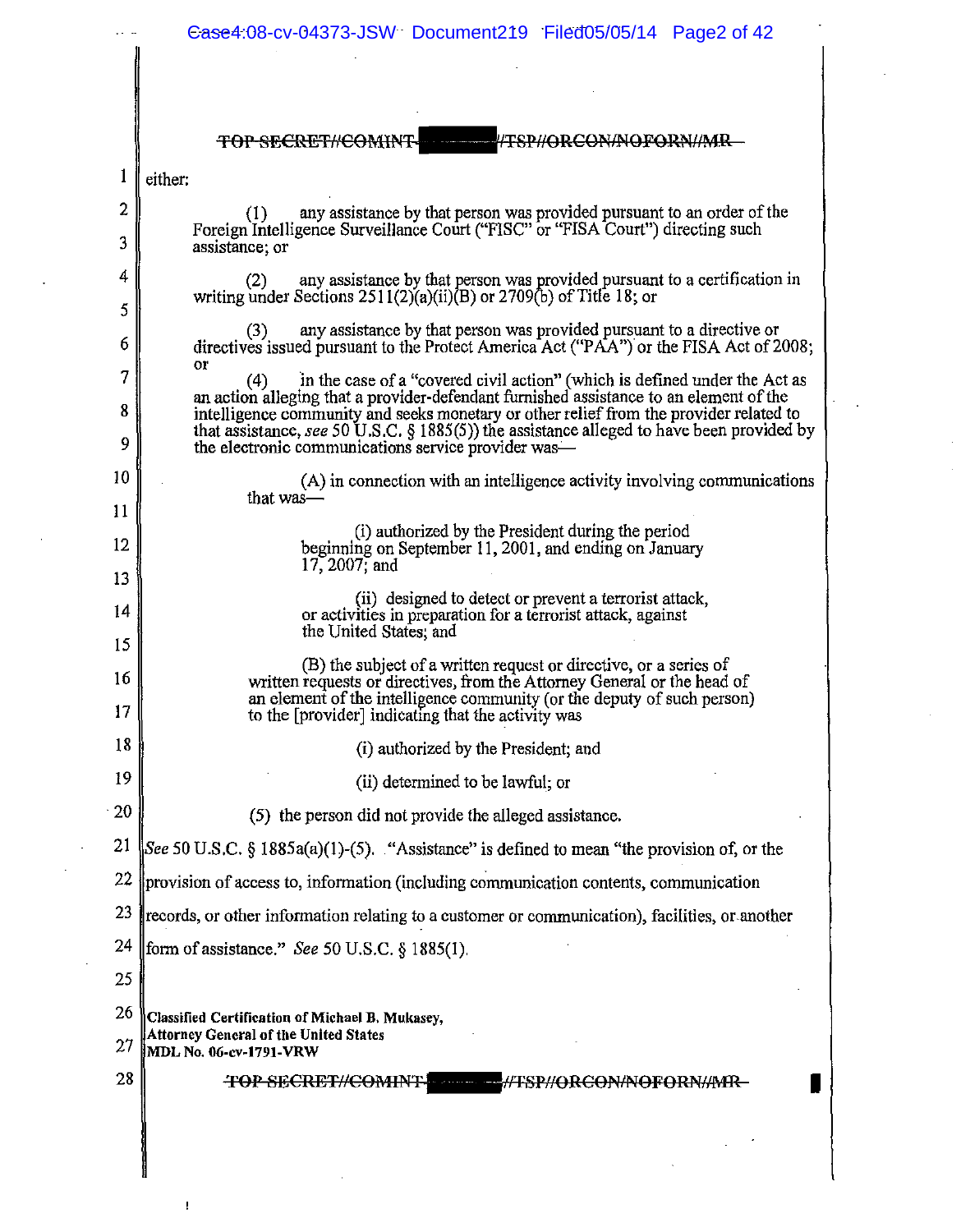$\mathbb{R}^2$ 

 $\Delta$ 

 $\mathbf{I}$ 

### TOP SECRET//COMINT -4TSP//ORCON/NOFORN/MR

| 1              | 2. (U) As set forth below, I hereby certify that the claims asserted in the civil actions                                                                                                  |
|----------------|--------------------------------------------------------------------------------------------------------------------------------------------------------------------------------------------|
| $\overline{2}$ | pending in these consolidated proceedings brought against electronic communication service                                                                                                 |
| 3              | providers fall within at least one provision contained in Section 802(a) of the FISA. In                                                                                                   |
| 4              | addition, as also set forth below, I have concluded that disclosure of this classified certification,                                                                                      |
| 5              | including the basis for my certification as to particular provider-defendants, would cause                                                                                                 |
| 6              | exceptional harm to the national security of the United States and, pursuant to Section $802(c)(1)$                                                                                        |
| 7              | of the FISA, must therefore be reviewed in camera, ex parte by the Court. See 50 U.S.C.                                                                                                    |
| 8              | § 1885a(c)(1).                                                                                                                                                                             |
| 9              | 3. (U) This certification is organized as follows:                                                                                                                                         |
| 10             | I.<br>(U) Summary of Allegations                                                                                                                                                           |
| 11             | П.<br>(U) Summary of Certification                                                                                                                                                         |
| 12             | A. (U) Content Surveillance Allegations                                                                                                                                                    |
| 13             | 1. (U) Content-Dragnet Allegations                                                                                                                                                         |
| 14             | 2. (U) Terrorist Surveillance Program ("TSP")                                                                                                                                              |
| 15             | B. (U) Communication Records Allegations                                                                                                                                                   |
| 16             | 1. TS#SI-                                                                                                                                                                                  |
| 17             | <b>//OC/NF)</b> Internet Meta Data Collection<br>2. <b>TS/SE</b>                                                                                                                           |
| 18             | Ш.<br>(U) Certifications for Provider-Defendants                                                                                                                                           |
| 19             | (U) Content Dragnet Allegations<br>A.                                                                                                                                                      |
| 20             | <b>B.</b><br>(U) Post-9/11 Intelligence Activities                                                                                                                                         |
| 21             |                                                                                                                                                                                            |
| 22             |                                                                                                                                                                                            |
| 23             | (TS//SI) This certification is classified TOP SECRET//COMINT-<br>//TSP//ORCON//NOFORN//MR and unauthorized disclosure of information                                                       |
| 24             | herein could reasonably be expected to cause exceptional harm to national security. The<br>classification markings in this declaration are explained in detail in the Classified Alexander |
| 25             | Verizon Declaration ¶ 7-10.                                                                                                                                                                |
| 26             | Classified Certification of Michael B. Mukasey,<br><b>Attorney General of the United States</b>                                                                                            |
| 27             | MDL No. 06-cv-1791-VRW                                                                                                                                                                     |
| 28             | <b>TOP SECRET//COMINT-</b><br>SP#ORCON#OFORN#MR<br>as a <del>co</del> rrelation of the                                                                                                     |
|                |                                                                                                                                                                                            |
|                |                                                                                                                                                                                            |
|                |                                                                                                                                                                                            |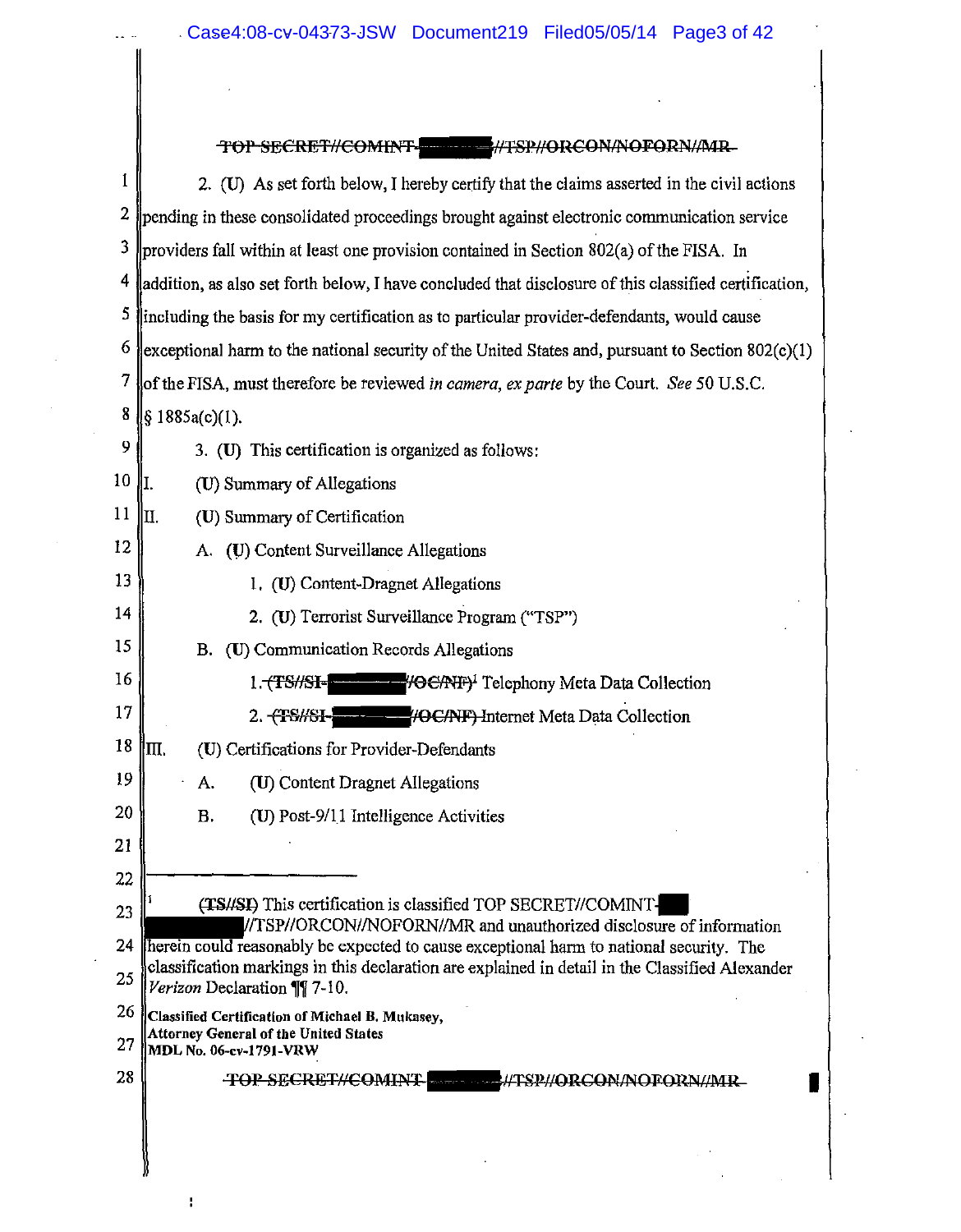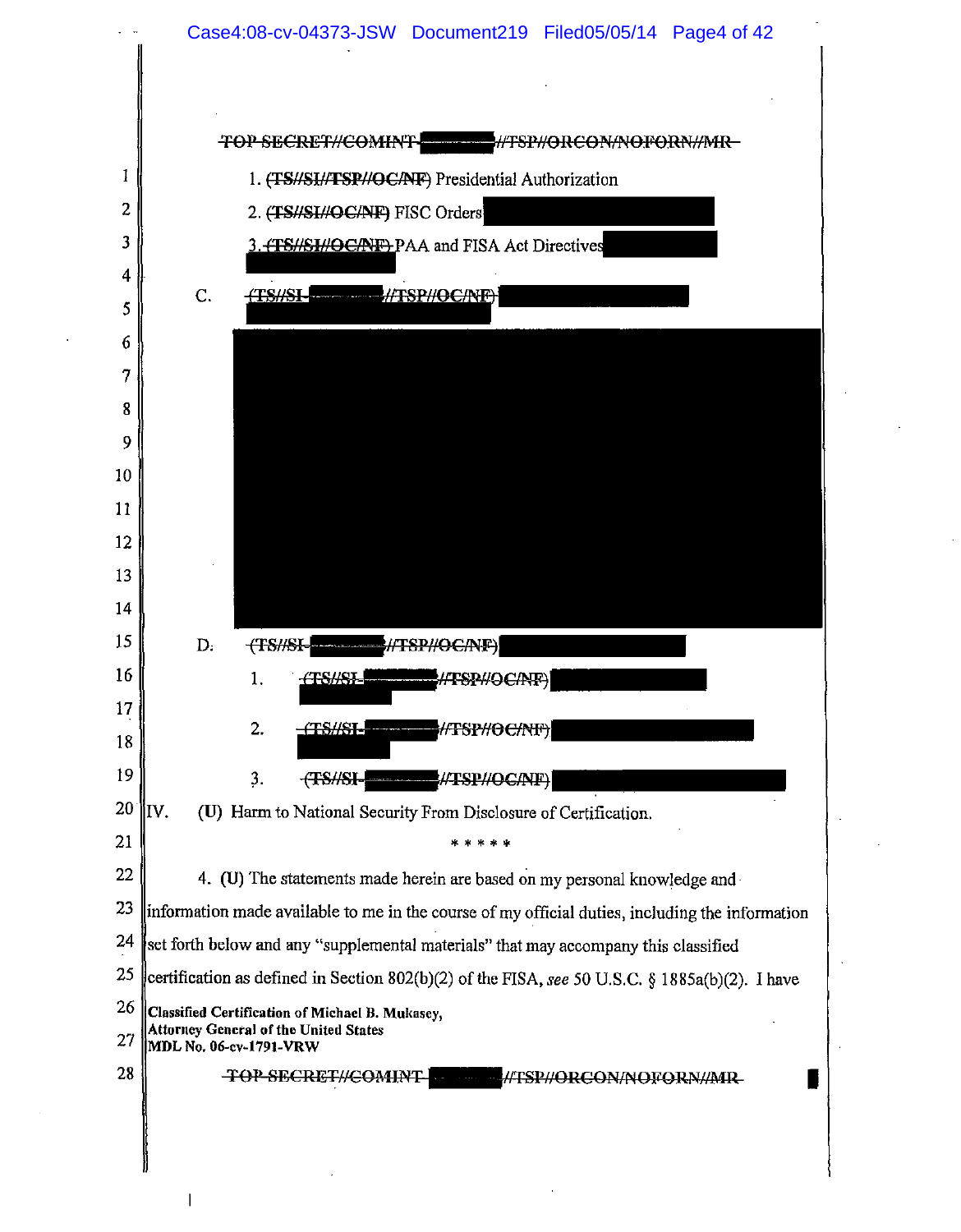#### TOP SECRET//COMINT TWO TEST//ORCON/NOFORN/MR

| ı  | also met with officials of the National Security Agency ("NSA") to discuss this matter, and                                                                                           |
|----|---------------------------------------------------------------------------------------------------------------------------------------------------------------------------------------|
| 2  | during these meetings I have confirmed with these NSA officials that the statements herein are                                                                                        |
| 3  | true and accurate and have been verified with the NSA. In addition, I have reviewed the                                                                                               |
| 4  | classified declarations submitted for in camera, ex parte review by the Director of National                                                                                          |
| 5  | Intelligence ("DNI") and the Director of the NSA in <i>Hepting et al. v. AT&amp;T et al.</i> (06-cv-                                                                                  |
| 6  | $[00672$ -VRW) (hereafter the <i>Hepting</i> action) and in the actions brought against the <i>MCI/Verizon</i>                                                                        |
| 7  | Defendants (MDL 06-cv-1791-VRW) (hereafter the <i>MCI/Verizon</i> actions). I have also                                                                                               |
| 8  | reviewed the Court's decision in the <i>Hepting</i> action, which denied motions to dismiss brought                                                                                   |
| 9  | by the United States and the AT&T Defendants in that case. See Hepting et al. v. AT&T et al.,                                                                                         |
| 10 | 439 F. Supp. 2d 974 (N.D. Cal. 2006). I have also reviewed the First Amended Complaint in                                                                                             |
| 11 | the <i>Hepting</i> action (hereafter " <i>Hepting</i> FAC") and the consolidated complaints against the:                                                                              |
| 12 | (i) MCI/Verizon Defendants (Dkt. 125); (ii) Sprint/Nextel Defendants (Dkt. 124); (iii) BellSouth                                                                                      |
| 13 | Defendants (Dkt. 126) and AT&T Mobility/Cingular Wireless Defendants (Dkt. 455) (hereafter                                                                                            |
| 14 | the "Verizon," "Sprint," "BellSouth," and "Cingular" Complaints).                                                                                                                     |
| 15 |                                                                                                                                                                                       |
| 16 |                                                                                                                                                                                       |
| 17 |                                                                                                                                                                                       |
| 18 | <b>Dismissed Defendants:</b> I am advised that all of the provider-defendants in a fifth<br>consolidated master complaint (Dkt. 123) have now been dismissed by stipulation and,      |
| 19 | accordingly, I need not provide a certification as to these defendants (T-Mobile, Comcast                                                                                             |
| 20 | Telecommunications, McLeod USA Telecommunications Services, and Transworld Network<br>Corp.). See Dkts. 162, 164, 184, 185. In addition, a number of Verizon entities have been       |
| 21 | dismissed by stipulation and, therefore, I need not provide a certification as to these entities.                                                                                     |
| 22 | See Dkt. No. 230 (dismissing Cellco Partnership dba Verizon Wireless; NYNEX Corp.; GTE<br>Wireless Inc.; GTE Wireless of the South, Inc; NYNEX PCS Inc.; Verizon Wireless of the East |
| 23 | LP; Verizon Internet Services Inc.; Bell Atlantic Entertainment and Information Services                                                                                              |
| 24 | Group; Verizon Internet Solutions Inc.; Verizon Technology Corp.; and Verizon Advanced<br>Data, Inc.). Other dismissed defendants as to which I need not provide a certification are: |
| 25 | Bright House Networks, LLC (see Dkt. 169); Charter Communications LLC (see Dkt. 170);<br>TDS Communications Solutions, Inc. (see Dkt. 85); and Embarq Corporation (see Dkt. 235).     |

 $26$   $\,$  Classified Certification of Michael B, Mukasey,

27 Attorney General of the United States<br>  $27$  MDL No. 06-cv-1791-VRW

28 TOP SECRET//COMINT - TERMORCON/NOFORN//MR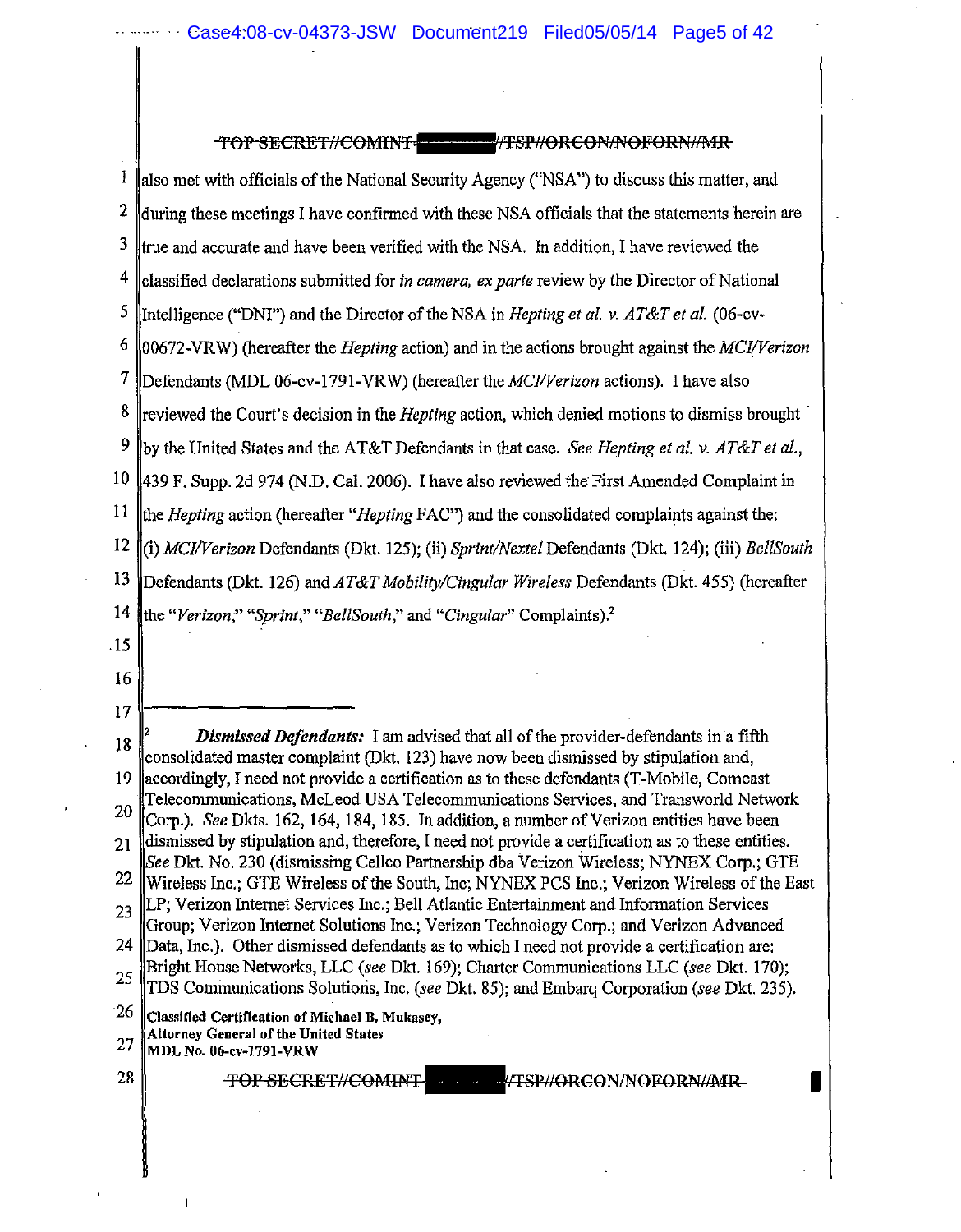Case4:08-cv-04373-JSW Document219 Filed05/05/14 Page6 of 42

|                 | <del>TOP SECRET//COMINT-</del><br>#TSP#ORCON#NOFORN#MR                                                    |
|-----------------|-----------------------------------------------------------------------------------------------------------|
| 1               | 5. THE MOVE MATHAEPHO CANE Specifically, in making this certification, I have                             |
| 2               | also reviewed the classified supplemental materials identified below, including                           |
| 3               |                                                                                                           |
| 4               |                                                                                                           |
| 5               |                                                                                                           |
| 6               |                                                                                                           |
| 7               |                                                                                                           |
| 8               |                                                                                                           |
| 9               |                                                                                                           |
| 10              | In                                                                                                        |
| 11              | addition, an official from the NSA confirmed to me that (1) the NSA has not had any                       |
| 12              |                                                                                                           |
| 13              | and (2) the NSA has not conducted content-dragnet collection as alleged in                                |
| $\frac{1}{4}$   | various complaints in this matter, see infra at ¶¶ 8-9, ¶¶ 22-26.                                         |
| 15              | (U) Summary of Allegations<br>Ι.                                                                          |
| 16              | 6. (U) The allegations raised in these consolidated proceedings against the provider-                     |
| 17              | defendants are substantially similar to the allegations first raised in the <i>Hepting</i> action against |
| 18              | AT&T Defendants. See Hepting, 439 F. Supp. 2d at 996 (summarizing allegations). First,                    |
| 19              | plaintiffs allege that, following the terrorist attacks of September 11, 2001, the provider-              |
| 20 <sub>1</sub> | defendants assisted the NSA in dragnet collection of the content of "millions of"                         |
| 21              | communications made or received by people inside the United States" for the purpose of                    |
| 22              | analyzing those communications through key word searches to obtain information about                      |
| 23              | possible terrorist attacks. See Hepting FAC [39; Verizon Compl. [165; BellSouth [64;                      |
| 24              | Cingular Compl. ¶ 53; Sprint Compl. ¶ 44. Second, plaintiffs also allege that the provider-               |
| 25              | defendants assisted the NSA by divulging to the NSA records concerning the plaintiffs'                    |
| 26              | Classified Certification of Michael B. Mukasey,<br><b>Attorney General of the United States</b>           |
| 27              | MDL No. 06-ev-1791-VRW                                                                                    |
| 28              | <b>TOP SECRET//COMINT.</b><br><b>ELECCCON/NOFORN/ADRESS</b>                                               |
|                 |                                                                                                           |
|                 |                                                                                                           |

 $\mathsf{l}$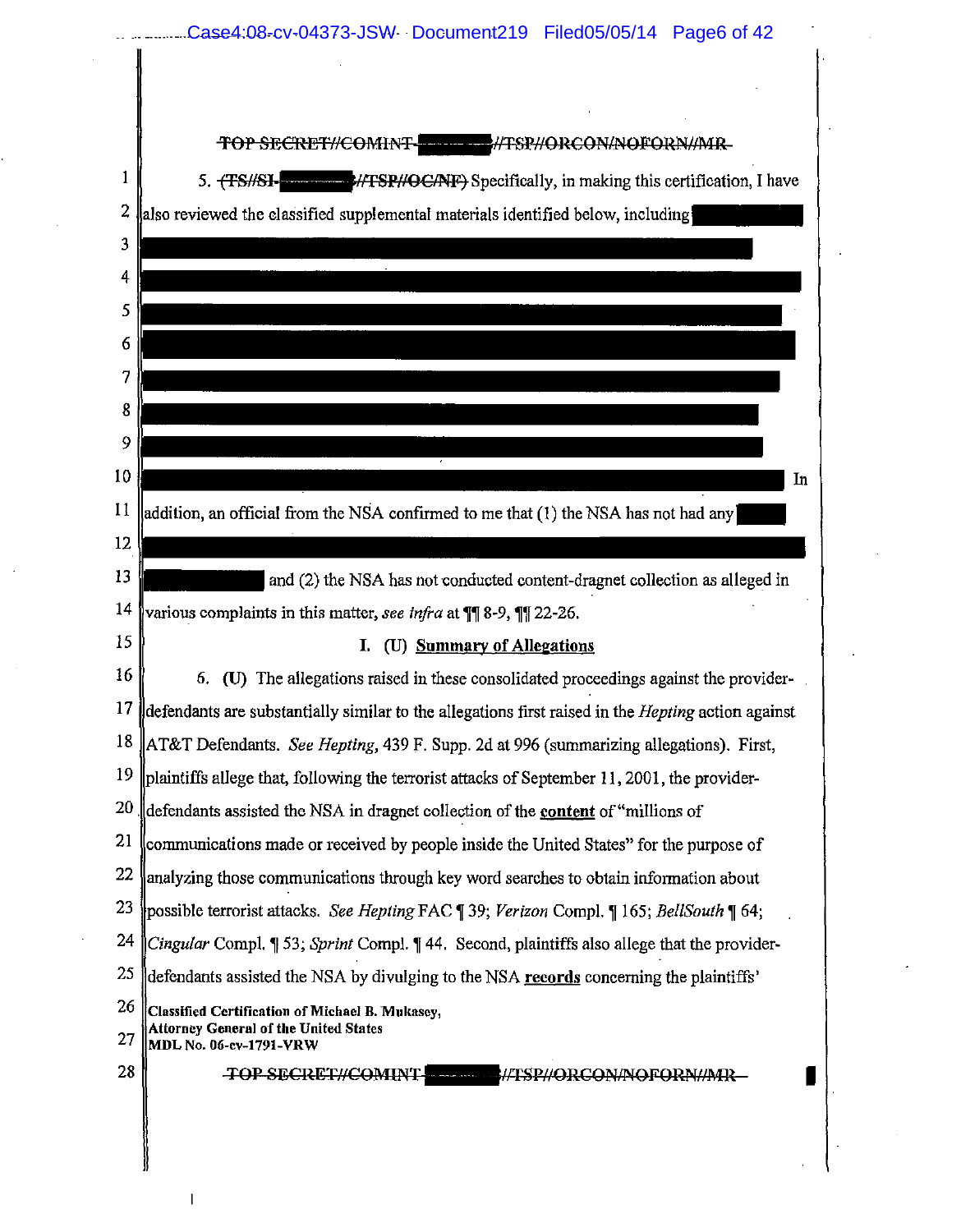$\bar{z}$ 

|    | TOP SECRET//COMINT- THE //TSP//ORCON/NOFORN//MR-                                                           |
|----|------------------------------------------------------------------------------------------------------------|
| 1  | telephone and electronic communications or by providing the NSA with access to databases                   |
| 2  | containing such records. See Hepting FAC \[\] 51-63; Verizon Compl. \[\] 168-71, 174-75; Sprint            |
| 3  | Compl. ¶ 48-50, 53-54; BellSouth Compl. ¶ 68-70, 73-74; Cingular Compl. ¶ 57-59, 62-63.                    |
| 4  | Plaintiffs allege that the foregoing assistance and activities were undertaken without judicial            |
| 5  | authorization and in violation of federal statutory provisions and the First and Fourth                    |
| 6  | Amendments to the Constitution (as well as various state law and constitutional provisions).               |
| 7  | See Hepting FAC ¶ 2, 81, 83, 90-149; Verizon Compl. ¶ 177, 201-89; Sprint Compl. ¶ 56,                     |
| 8  | 72-141; BellSouth Compl. 11 76, 101-216; Cingular Compl. 11 65, 90-321. In sum, plaintiffs                 |
| 9  | allege that the provider-defendants furnished "assistance" (as defined in Section 801(1) of the            |
| 10 | FISA) to the Government in form of: (1) the alleged content-dragnet; and (2) the alleged                   |
| 11 | collection of records about telephone and electronic communications.                                       |
| 12 | II. (U) Summary of Certification                                                                           |
| 13 | <b>EXAMPLE 1999/TESP//OC/NF</b> ) For the convenience of the Court, this section<br>7. <del>(TS//SI-</del> |
| 14 | provides a summary of the certifications that I make herein                                                |
| 15 | As                                                                                                         |
| 16 | explained below,                                                                                           |
| 17 |                                                                                                            |
| 18 | the government did not engage in the dragnet collection of communications                                  |
| 19 | that plaintiffs allege,                                                                                    |
| 20 |                                                                                                            |
| 21 |                                                                                                            |
| 22 |                                                                                                            |
| 23 | the NSA in the collection of the content of certain one-end international                                  |
| 24 | telephone and Internet communications where the NSA had a reasonable ground to believe that                |
| 25 | the communicant was a member of a group that engages in or is preparing to engage in acts of               |
| 26 | Classified Certification of Michael B. Mukasey,<br>Attorney General of the United States                   |
| 27 | MDL No. 06-cv-1791-VRW                                                                                     |
| 28 | TOP SECRET//COMINT-<br>WFSP//ORCON/NOFORN//MR-                                                             |
|    |                                                                                                            |
|    |                                                                                                            |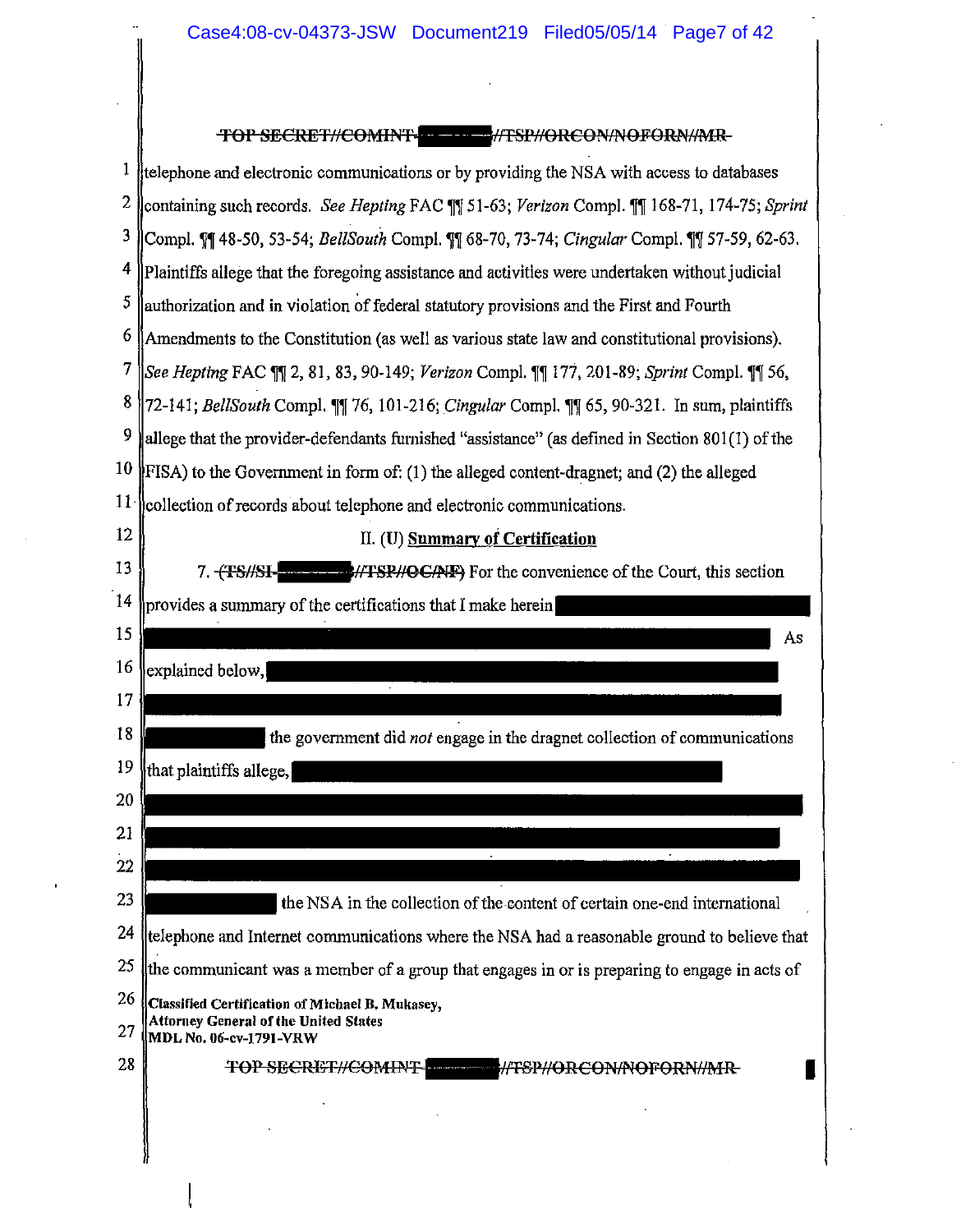Case4:08-cv-04373-JSW Document219 Filed05/05/14 Page8 of 42

TOP SECRET//COMINT -//TSP//ORCON/NOFORN//MR <sup>1</sup> Herrorism—an activity later referred to as the "Terrorist Surveillance Program" ("TSP"). 2 Second.  $3$  lcontent information about communications in the form of (a) telephony meta data and  $\frac{4 \parallel (b)}{2}$  Internet meta data—information vital to detecting  $\sim$  contacts of terrorist  $\frac{5 \text{}}{2}$  communications. As summarized immediately below, and as described in more detail in  $6$  section III, all such assistance falls within at least one provision contained in Section 802(a) of 7 the FISA. In addition, for the Court's convenience, I have included at pages  $8$  summarizing this certification.<sup>3</sup> 9 A. (U) **Content** Surveillance Allegations 10 I. (U) *Content-Dragnet Allegations*  <sup>11</sup> 8. (U) The plaintiffs have alleged a content surveillance program of "far greater scope" 12  $\theta$  the post-9/11 program confirmed by the President—called the "Terrorist Surveillance" 13 Program" ("TSP")—in which the President authorized the NSA to intercept certain "one-end"  $14$  linternational communications to or from the United States that the Government reasonably 15 involved a member or agent of a! Qaeda or affiliated terrorist organization. *See*  16  $\mu$  Hepting, 439 F. Supp. 2d at 994. While confirming the existence of the TSP, the Government  $17$  has denied the existence of the alleged dragnet collection on the content of plaintiffs' 18 19  $^{3}$   $^{4}$   $^{4}$   $^{4}$   $^{4}$   $^{5}$   $^{4}$   $^{4}$   $^{4}$   $^{5}$   $^{20}$   $^{20}$   $^{20}$   $^{20}$   $^{20}$   $^{20}$   $^{20}$   $^{20}$   $^{20}$   $^{20}$   $^{20}$   $^{20}$   $^{20}$   $^{20}$   $^{20}$   $^{20}$   $^{20}$   $^{20}$   $^{20}$   $^{20}$   $^{20}$   $^{20}$   $^{20}$  BellSouth Defendants alleges that the provision of telephony and Internet content and records of 21 Communications to the NSA began "sometime after February 1, 2001" *(i.e.*, prior to the 9/11 lattacks). *See* Dkt. 126, 137. The other consolidated complaints appear to challenge alleged 22 assistance only after the 9/11 attacks. *See Hepting FAC*  $\hat{q}$  32; *Sprint Compl.*  $\P$  17; *Cingular* 23 Compl. [26; *see also MCI/Verizon* Compl. [1] 139, 149, 169-70 (citing allegations of post-9/11) conduct). 24 25  $26$  Classified Certification of Michael B. Mukasey, Attorney General of the United States 27 MDL No. 06-cv-1791-VRW 28 | TOP SECRET//COMINT | HE HATSP//ORCON/NOFORN//MR

 $\overline{\phantom{a}}$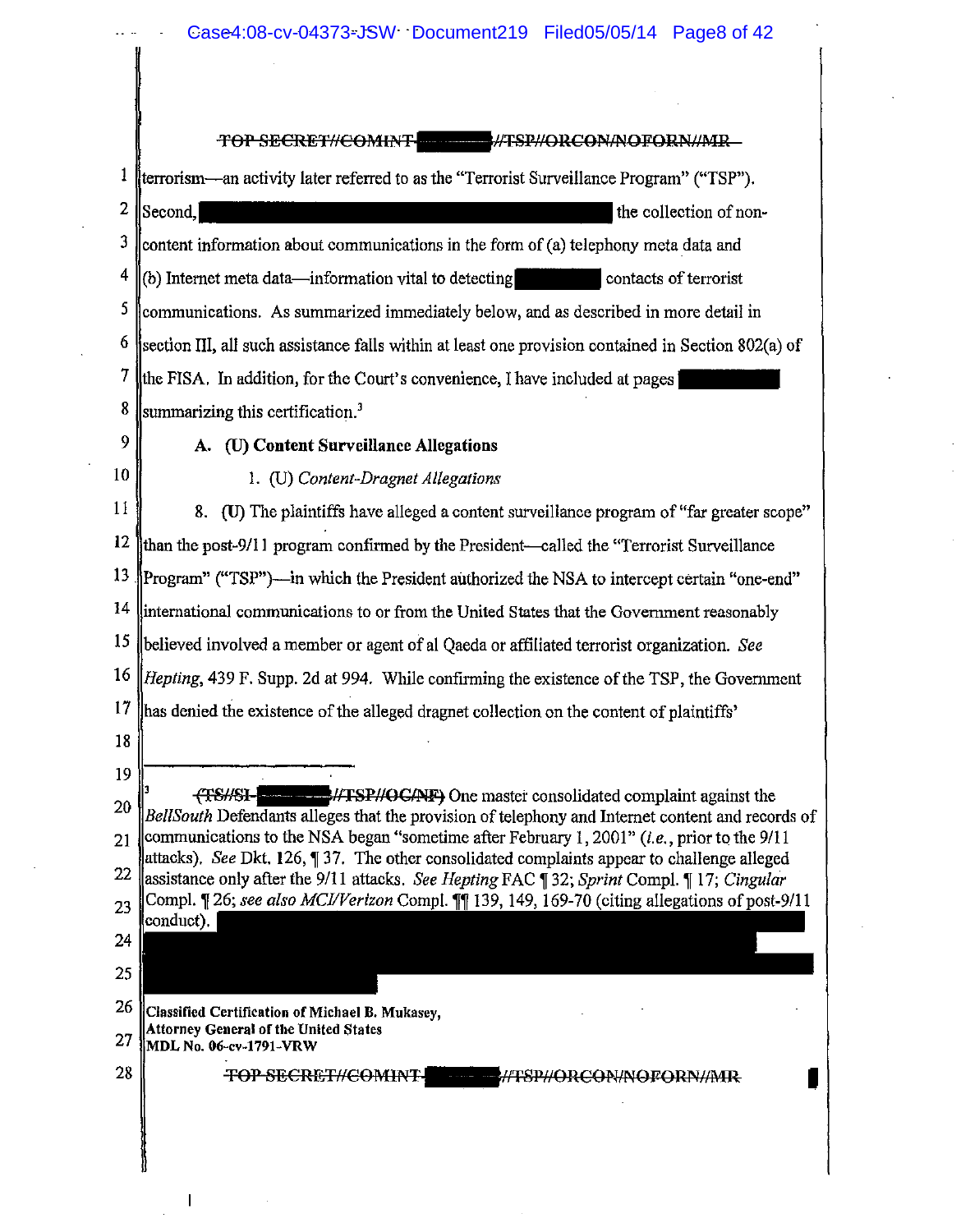### TOP SECRET//COMINT \*\*\*\*\*\*\*\*\*\*\*\*\*\*\*\*//ORCON/NOFORN//MR

1 communications. *See id.* at 996; see also Public Declaration of Lt. Gen. Keith Alexander, <sup>2</sup> Director of the National Security Agency, in the *Verizon/MCI* Actions (Dkt. 254) 17. As set  $3 \text{$ forth below, specific information demonstrating that the alleged content dragnet has not  $4$  cocurred cannot be disclosed on the public record without causing exceptional harm to national  $\frac{5}{2}$  security. However, because there was no such alleged content-dragnet, no provider participated  $\frac{6}{2}$  in that alleged activity. Each of the provider-defendants is therefore entitled to statutory 7 protection with respect to claims based on this allegation pursuant to Section 802(a)(5) of 8 FISA, *see* 50 U.S.C. § 1885a(a)(5).

9 2. (U) *Terrorist Surveillance Program* 

 $\begin{bmatrix} 10 \end{bmatrix}$  9. (U) While the plaintiffs do not appear to challenge the provider-defendants' alleged 11 assistance to the NSA in the conduct of the publicly acknowledged TSP, my certification 12 ||nonetheless also encompasses whether or not any provider-defendant assisted the NSA with 13  $\parallel$  that activity. Specifically, I certify with respect to any assistance with the TSP that the  $14$  provider-defendants are entitled to statutory protection based on at least one of the provisions 15 ||contained in Section 802(a)(1) to (5) of the FISA, which includes the possibility that a provider 16 did not provide any assistance. *See* 50 U.S.C. § 1885a(a)(I)-(5). As set forth below, 17 disclosure of the basis for my certification with respect to any alleged assistance furnished by  $18$  ||particular provider-defendants under the TSP would cause exceptional harm to national security 19 is therefore encompassed within this classified certification submitted for *ex parte, in*  20  $\alpha$  *camera* review pursuant to Section 802(c)(1) of the FISA, 50 U.S.C. § 1885a(c)(1)

| 21 | ד מותר<br><b>#TSP#O</b><br>10. H                                |
|----|-----------------------------------------------------------------|
| 22 |                                                                 |
| 23 |                                                                 |
| 24 |                                                                 |
| 25 |                                                                 |
| 26 | ٠.<br>Classified Certification of Michael B. Mukasey,           |
| 27 | Attorney General of the United States<br>MDL No. 06-cv-1791-VRW |
| 28 | #TSP#ORCON#OFORN#MR<br><b>TOP SECRET#COMINT</b>                 |
|    |                                                                 |
|    |                                                                 |
|    |                                                                 |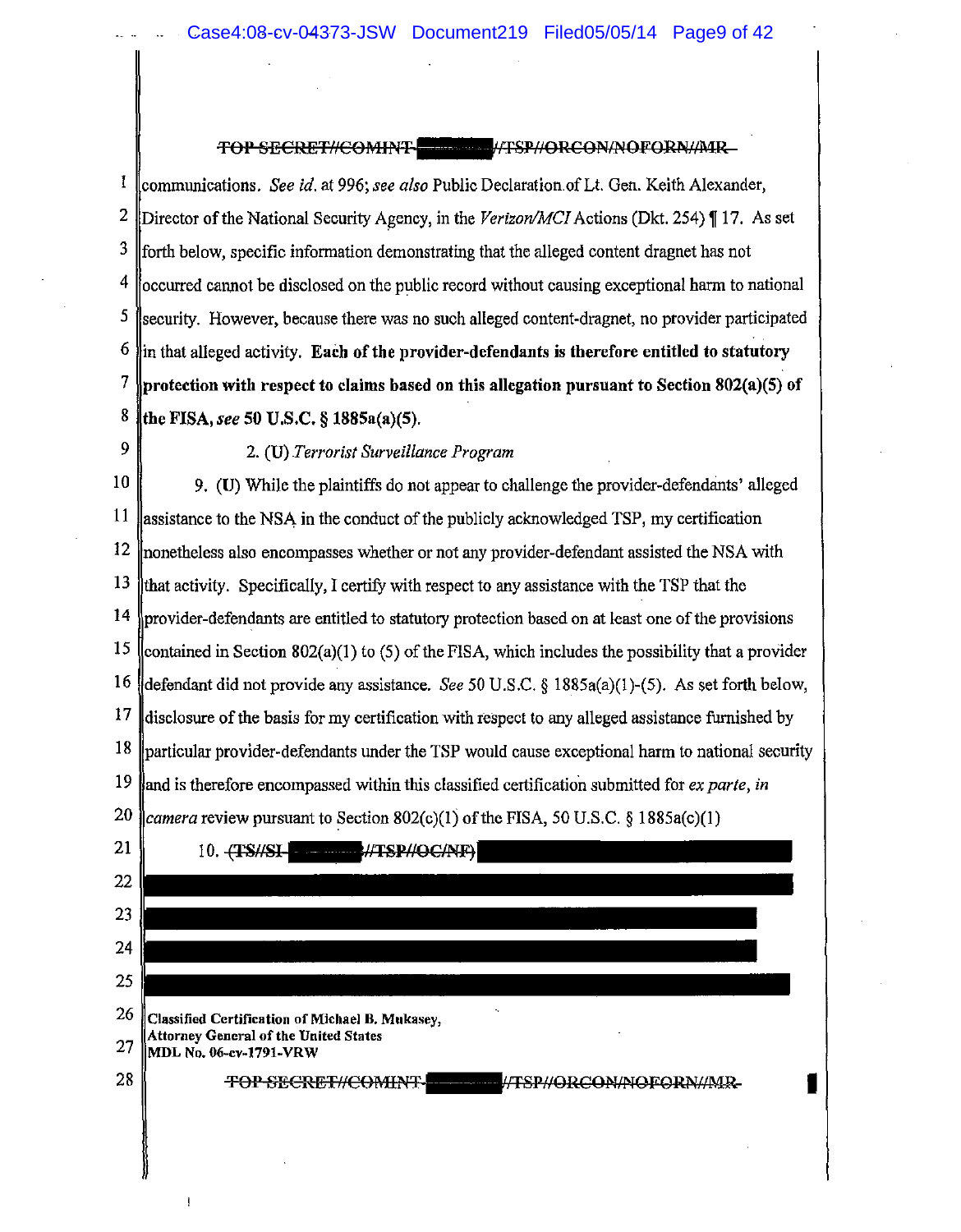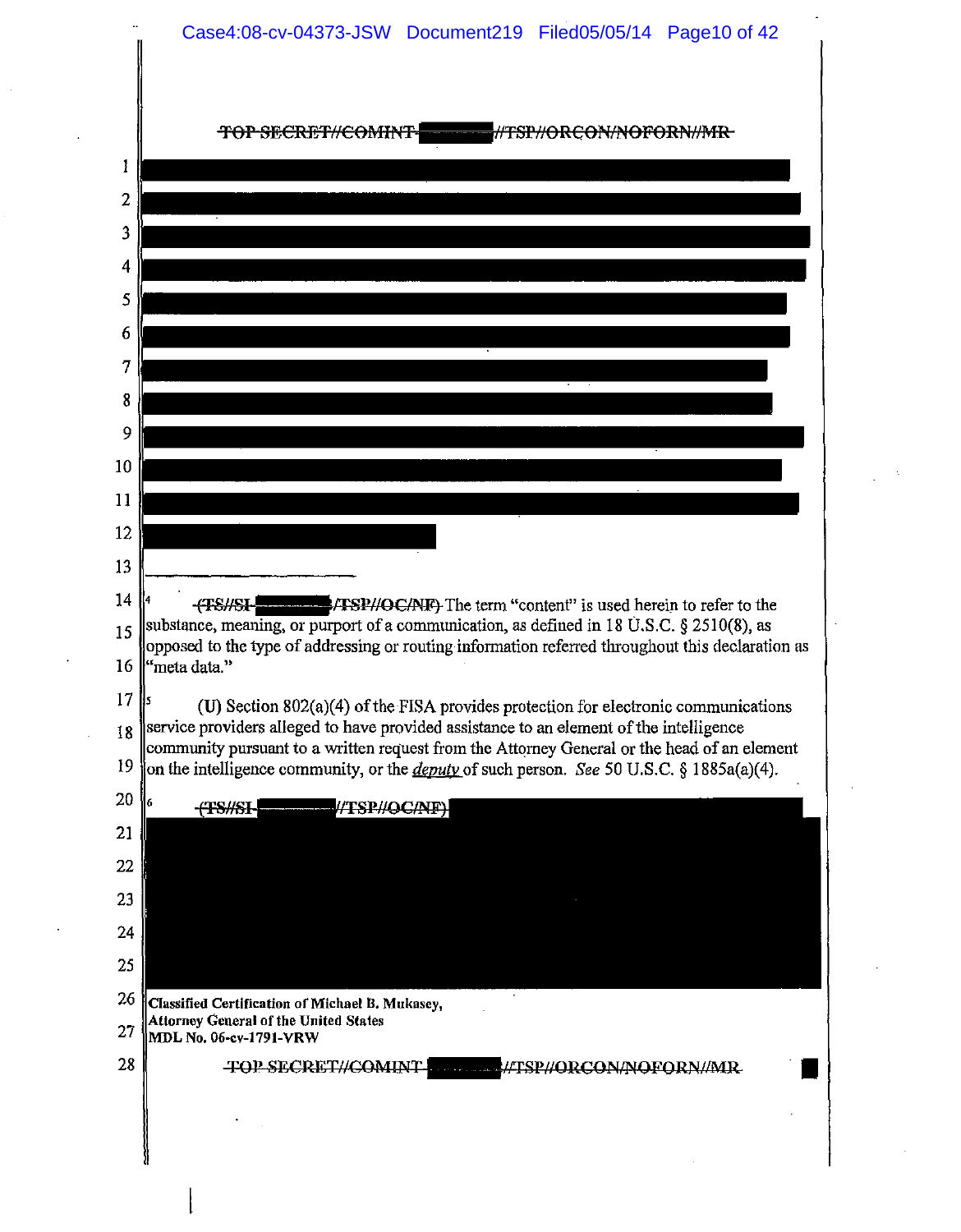|                 | TOP SECRET//COMINT WELL FISP//ORCON/NOFORN//MR                                                                                                                                              |
|-----------------|---------------------------------------------------------------------------------------------------------------------------------------------------------------------------------------------|
|                 | 11. TS/SI/A /TSP//OC/NF                                                                                                                                                                     |
|                 |                                                                                                                                                                                             |
|                 |                                                                                                                                                                                             |
|                 |                                                                                                                                                                                             |
| 5               |                                                                                                                                                                                             |
| 6               |                                                                                                                                                                                             |
| 7               |                                                                                                                                                                                             |
| 8               | 12. (TS//SI//TSP//OC/NF) On January 10, 2007, the FISA Court issued orders                                                                                                                  |
| 9               | authorizing the Government to conduct certain electronic surveillance that had been occurring                                                                                               |
| $\overline{10}$ | under the TSP. The FISA Court orders were implemented on January 17, 2007, and                                                                                                              |
| $\overline{11}$ | beginning on that date,                                                                                                                                                                     |
| 12              |                                                                                                                                                                                             |
| 13              |                                                                                                                                                                                             |
| 14              |                                                                                                                                                                                             |
| 15<br>16        | 13. (TS//SI//OC/NF) Beginning in August 2007,                                                                                                                                               |
| 17              | the collection of telephony and Internet content where the                                                                                                                                  |
| 18              | target was located outside the United States pursuant to directives issued by the Director of<br>National Intelligence and the Attorney General under the Protect America Act, P.L. 110-55. |
| 19              |                                                                                                                                                                                             |
| 20              |                                                                                                                                                                                             |
| 21              | 2008, expiring directives that had been<br>14. (TS//SI//OC/NF) Beginning in                                                                                                                 |
| 22              | issued under the PAA for content surveillance of overseas targets (including surveillance of                                                                                                |
| 23              | $ {\rm specific} $<br>overseas) are being replaced by new directives for such surveillance                                                                                                  |
| 24              | issued pursuant to Title I of the FISA Act of 2008. This Title establishes, inter alia, new                                                                                                 |
| 25              | authority and procedures under which the Attorney General and Director of National                                                                                                          |
| 26              | Classified Certification of Michael B. Mukasey,                                                                                                                                             |
| 27              | <b>Attorney General of the United States</b><br>MDL No. 06-cv-1791-VRW                                                                                                                      |
| 28              | TOP-SECRET//COMINT-<br><b>Construction Construction</b>                                                                                                                                     |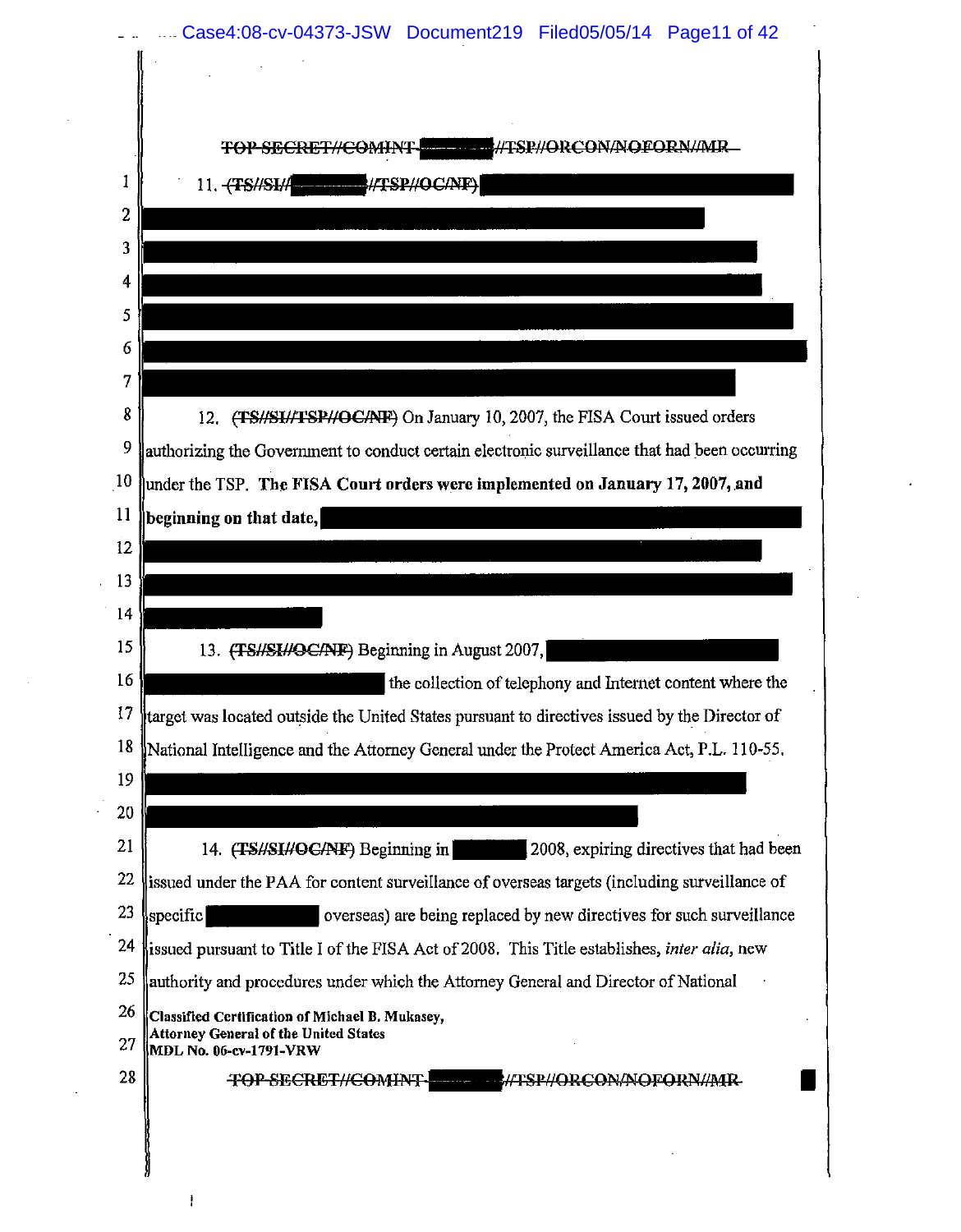

'FOP SECRE'F/JCOMINT .\_NT8l'NOUC0l't/,~OFORJ'!/tMR

 $\frac{1}{1}$  Intelligence may authorize, for up to one year, the targeting of non-U.S. persons overseas 2 without individual court orders, subject to certain targeting and minimization procedures 3 by the FISC. *See generally* 50 U.S.C. §§ 188la-188!g (as added by the FISA Act of 4 2008, P.L. 110-261).

 $8 \parallel$  B. (U) Communication Records Allegations

5

6

7

 $9 \parallel 15$ . (U) My certification also encompasses whether or not any provider defendant  $10$  assisted the NSA through the provision of records concerning telephone and electronic  $\frac{11}{10}$  communications. In particular, I certify that the provider-defendants are entitled to statutory 12 protection based on at least one of the provisions contained in Section 802(a)(1) to (5) of the 13  $\parallel$ FISA, which includes the possibility that a provider defendant did not provide any assistance. 14 See 50 U.S.C. § 1885a(a)(1)-(5). As set forth below, disclosure of the basis for my certification  $15$  with respect to any alleged assistance furnished by particular provider-defendants to the NSA  $16$  concerning the communication records allegations would cause exceptional harm to national 17 security and is therefore encompassed within this classified certification submitted for *ex parte*, 18  $\lim_{h \to 0}$  *camera* review pursuant to Section 802(c)(1) of the FISA, 50 U.S.C. § 1885a(c)(1).

| 19 | 16. -                                                                                               |
|----|-----------------------------------------------------------------------------------------------------|
| 20 |                                                                                                     |
| 21 |                                                                                                     |
| 22 |                                                                                                     |
| 23 | As described below, meta data collection                                                            |
| 24 | facilitates the analysis of contacts<br>of suspected terrorist communications and, thus,            |
| 25 | is also designed to detect or prevent a terrorist attack. In contrast to public confirmation of the |
| 26 | Classified Certification of Michael B. Mukasey,                                                     |
| 27 | <b>Attorney General of the United States</b><br>MDL No. 06-cv-1791-VRW                              |
| 28 | <b>TOP SECRET#COMINT-</b>                                                                           |
|    |                                                                                                     |
|    |                                                                                                     |
|    |                                                                                                     |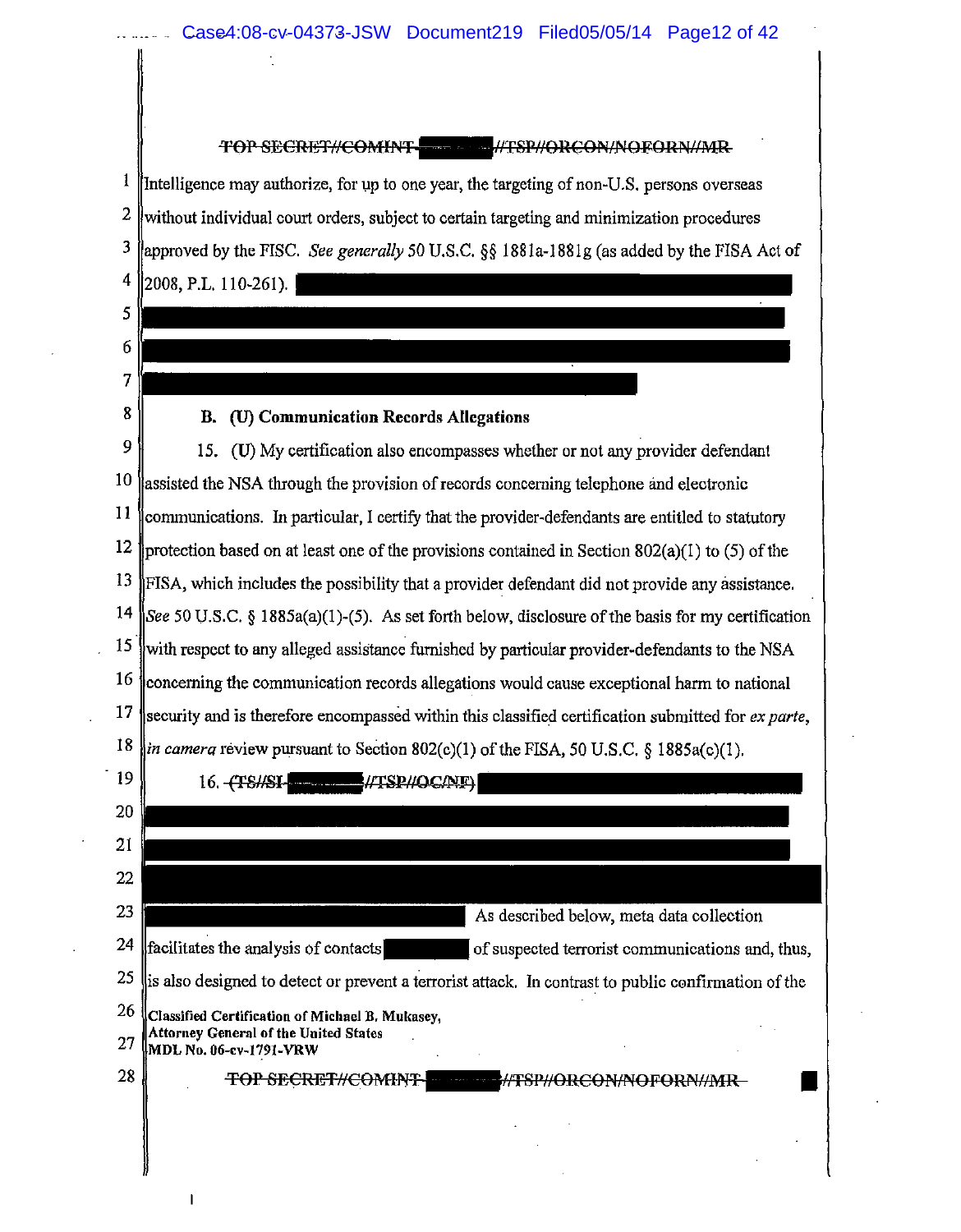|                  | Case4:08-cv-04373-JSW Document219 Filed05/05/14 Page13 of 42                                                              |
|------------------|---------------------------------------------------------------------------------------------------------------------------|
|                  |                                                                                                                           |
|                  |                                                                                                                           |
|                  |                                                                                                                           |
| 1                | existence of the TSP, the existence of NSA's collection of communication records has not been                             |
| $\boldsymbol{2}$ | officially confirmed or denied despite speculation in the media, as the Court has noted. See                              |
| 3                | Hepting, 439 F. Supp. 2d at 997. As also described below,                                                                 |
| 4                | subject                                                                                                                   |
| 5                | to orders of the FISA Court originally issued in July 2004 and May 2006, subsequently.                                    |
| 6                | renewed, and still in effect.                                                                                             |
| 7                | 1.7S/ST<br><b>HOC/NF)</b> Telephony Meta Data Collection                                                                  |
| 8                | #OC/NF)<br>17. TS#SI-                                                                                                     |
| 9                |                                                                                                                           |
| 10               | the bulk collection of <i>telephony</i> meta data (also referred to                                                       |
| 11               | as "call records")—information that reflects non-content information such as the date, time, and                          |
| 12               | duration of telephone calls, as well as the phone numbers used to place and receive the calls.                            |
| 13               |                                                                                                                           |
| 14               | meta data collection was authorized by the President, was designed to                                                     |
| 15               | detect or prevent a further terrorist attack on the United States, and had been determined to be                          |
| 16               | lawful.                                                                                                                   |
| 17               |                                                                                                                           |
| 18               |                                                                                                                           |
| 19               |                                                                                                                           |
| 20               |                                                                                                                           |
| 21               |                                                                                                                           |
| 22               |                                                                                                                           |
| 23               |                                                                                                                           |
| 24               |                                                                                                                           |
| 25               |                                                                                                                           |
| 26<br>27         | Classified Certification of Michael B. Mukasey,<br><b>Attorney General of the United States</b><br>MDL No. 06-cv-1791-VRW |
| 28               | TOP SECRET//COMINT-<br>#TSP#ORCON#NOFORN#MR                                                                               |
|                  |                                                                                                                           |
|                  |                                                                                                                           |
|                  |                                                                                                                           |

 $\mathcal{L}_{\mathcal{A}}$ 

 $\frac{1}{2}$ 

 $\frac{1}{2} \int_{0}^{\infty} \frac{1}{2} \left( \frac{1}{2} \right) \left( \frac{1}{2} \right) \left( \frac{1}{2} \right) \left( \frac{1}{2} \right) \left( \frac{1}{2} \right) \left( \frac{1}{2} \right) \left( \frac{1}{2} \right) \left( \frac{1}{2} \right) \left( \frac{1}{2} \right) \left( \frac{1}{2} \right) \left( \frac{1}{2} \right) \left( \frac{1}{2} \right) \left( \frac{1}{2} \right) \left( \frac{1}{2} \right) \left( \frac{1}{2} \right) \$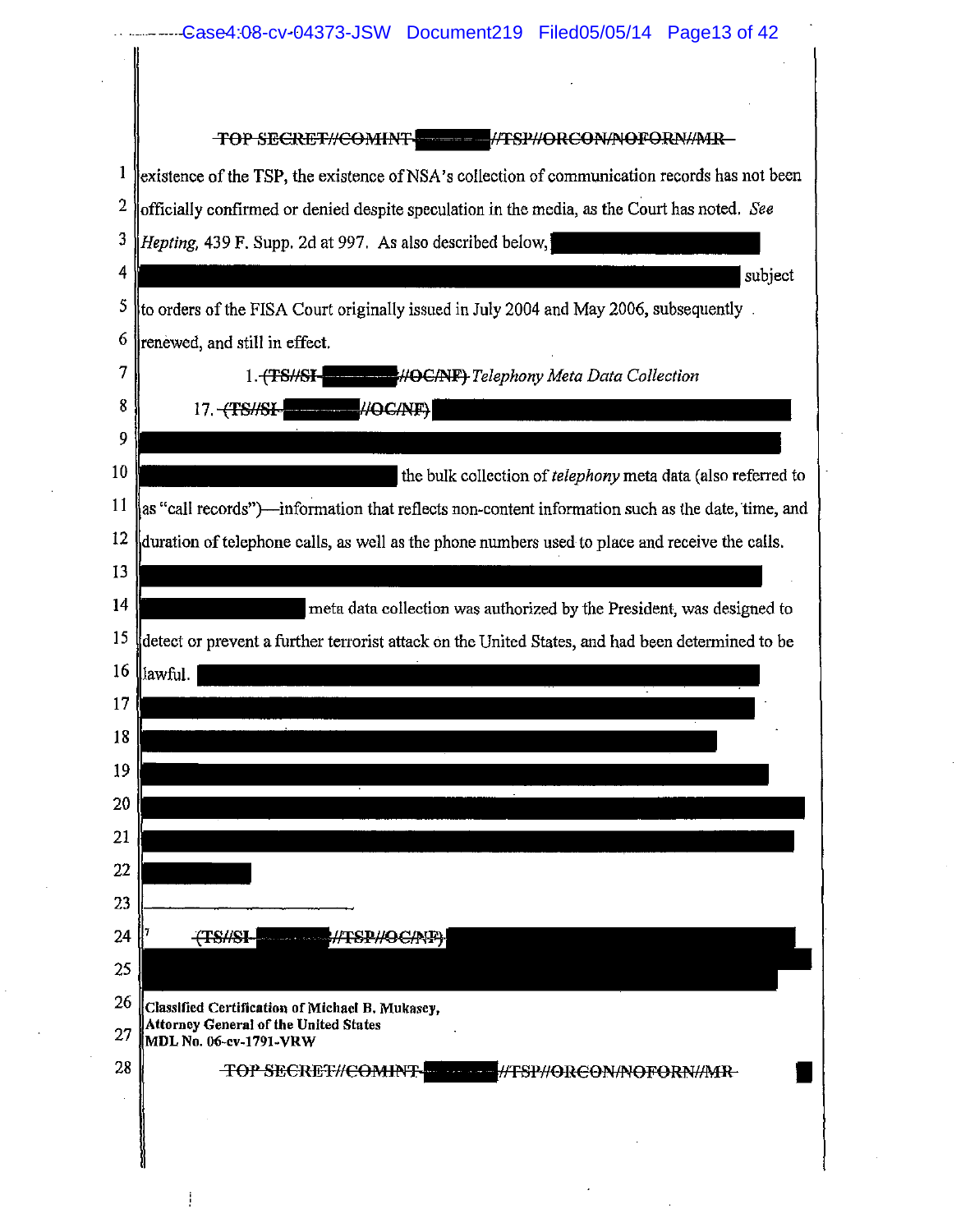|          | Case4:08-cv-04373-JSW Document219 Filed05/05/14 Page14 of 42                                      |
|----------|---------------------------------------------------------------------------------------------------|
|          |                                                                                                   |
|          | TOP SECRET//COMINT<br>//TSP//ORCON/NOFORN//MR                                                     |
| -1       | 2. (TSHSI- HOCANF) Internet Meta Data Collection                                                  |
| 2        | $-\#OCMF$<br>18. $\left\langle$ TS#SI-<br>يتأمرهما فالعادية                                       |
| 3        |                                                                                                   |
| 4        | the bulk collection of non-content Internet meta data,                                            |
|          | specifically the header/router/addressing information, such as the "to," "from," "cc," and "bcc"  |
| 6        | lines, as opposed to the body or "re" lines, of a standard email.                                 |
| 7        | authorized by the President, was designed to detect or                                            |
| -8       | prevent a further terrorist attack on the United States, and had been determined to be lawful.    |
| 9        |                                                                                                   |
| 10<br>11 |                                                                                                   |
|          | As explained                                                                                      |
| 12       | further below, the President's authorization for the bulk collection of Internet meta data ceased |
| 13<br>14 | and, after application by the Government to the FISC Court, was supplanted                        |
|          | by a July 2004 FISC Order that directed<br>bulk Internet meta                                     |
| 16       | data to the NSA.                                                                                  |
|          |                                                                                                   |
| 17<br>18 |                                                                                                   |
| 19       |                                                                                                   |
| 20       |                                                                                                   |
| 21       |                                                                                                   |
| 22       |                                                                                                   |
| 23       |                                                                                                   |
| 24       |                                                                                                   |
| 25       |                                                                                                   |
| 26       | Classified Certification of Michael B. Mukasey,                                                   |
| 27       | Attorney General of the United States<br>MDL No. 06-ev-1791-VRW                                   |
| 28       | <b>TOP SECRET//COMINT!</b><br><b>ALLE ATSPAORCON/NOFORNAMIR-</b>                                  |
|          |                                                                                                   |
|          |                                                                                                   |
|          |                                                                                                   |

 $\mathbf{E}$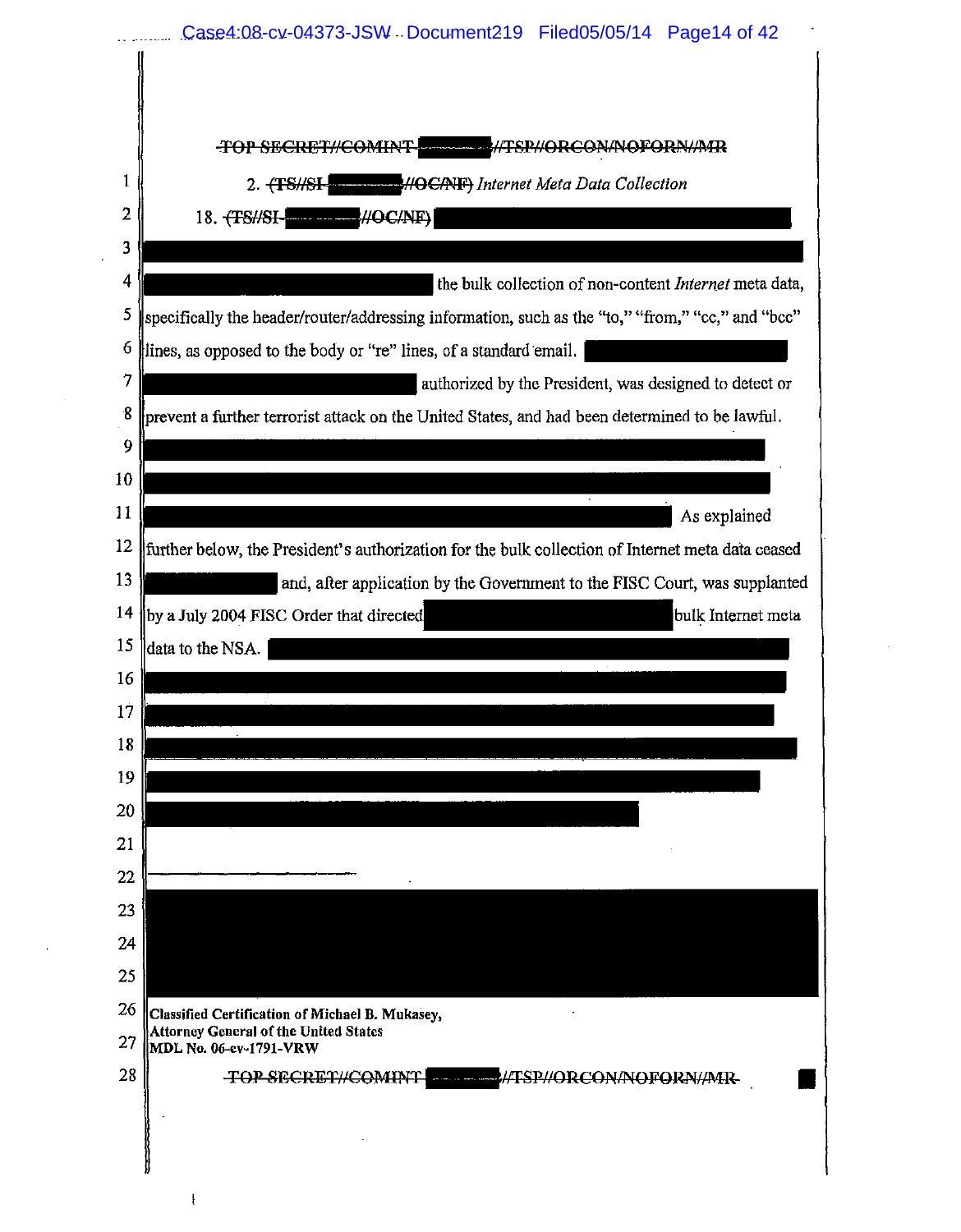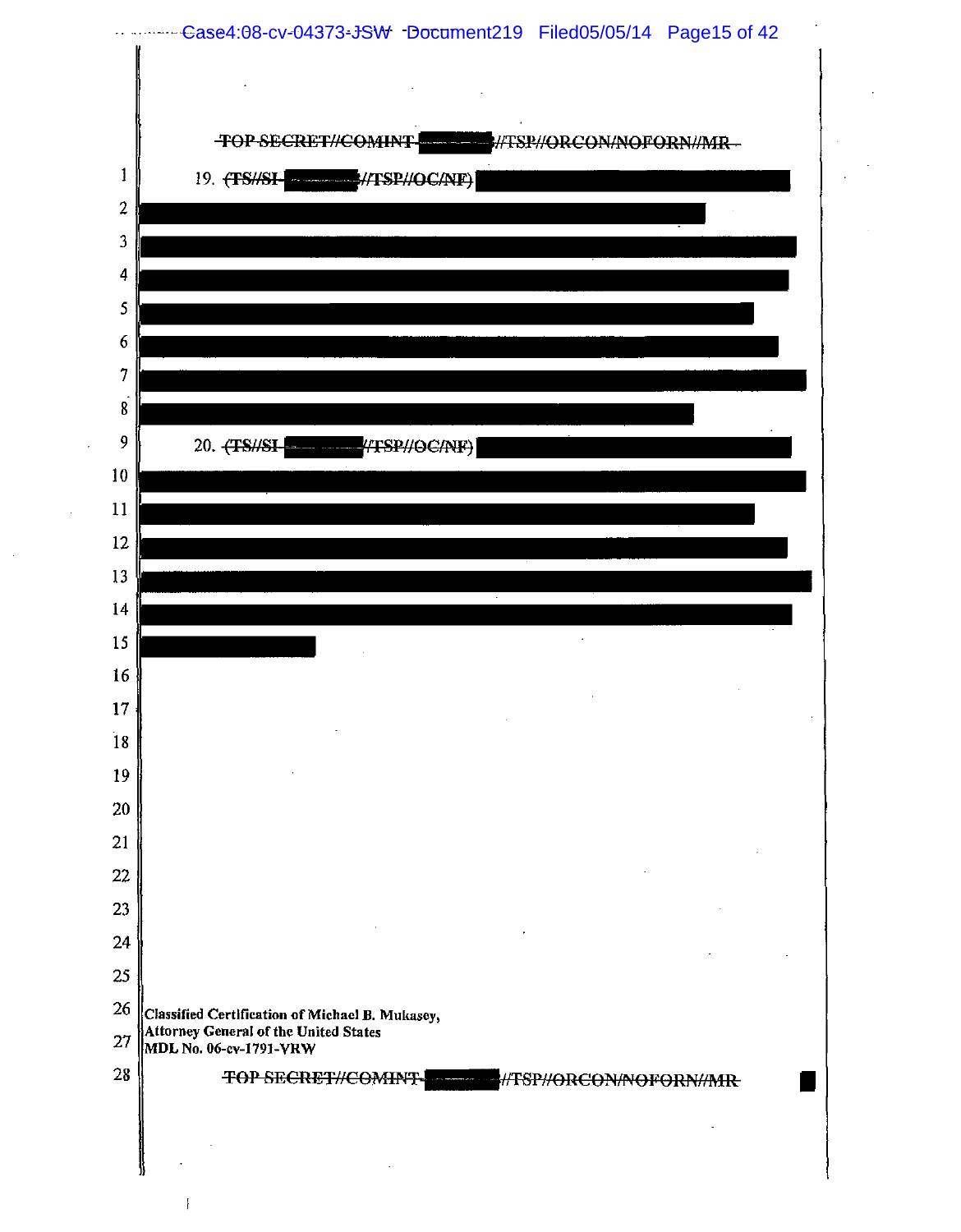Case4:08-cv-04373-JSW Document219 Filed05/05/14 Page16 of 42

 $\sim$   $\sim$ 

## [[Page(s) Redacted]]

 $\label{eq:2} \frac{1}{\sqrt{2}}\left(\frac{1}{\sqrt{2}}\right)^{2} \left(\frac{1}{\sqrt{2}}\right)^{2} \left(\frac{1}{\sqrt{2}}\right)^{2} \left(\frac{1}{\sqrt{2}}\right)^{2} \left(\frac{1}{\sqrt{2}}\right)^{2} \left(\frac{1}{\sqrt{2}}\right)^{2} \left(\frac{1}{\sqrt{2}}\right)^{2} \left(\frac{1}{\sqrt{2}}\right)^{2} \left(\frac{1}{\sqrt{2}}\right)^{2} \left(\frac{1}{\sqrt{2}}\right)^{2} \left(\frac{1}{\sqrt{2}}\right)^{2} \left(\frac{$ 

 $\label{eq:2.1} \frac{1}{\sqrt{2}}\left(\frac{1}{\sqrt{2}}\right)^{2} \left(\frac{1}{\sqrt{2}}\right)^{2} \left(\frac{1}{\sqrt{2}}\right)^{2} \left(\frac{1}{\sqrt{2}}\right)^{2} \left(\frac{1}{\sqrt{2}}\right)^{2} \left(\frac{1}{\sqrt{2}}\right)^{2} \left(\frac{1}{\sqrt{2}}\right)^{2} \left(\frac{1}{\sqrt{2}}\right)^{2} \left(\frac{1}{\sqrt{2}}\right)^{2} \left(\frac{1}{\sqrt{2}}\right)^{2} \left(\frac{1}{\sqrt{2}}\right)^{2} \left(\$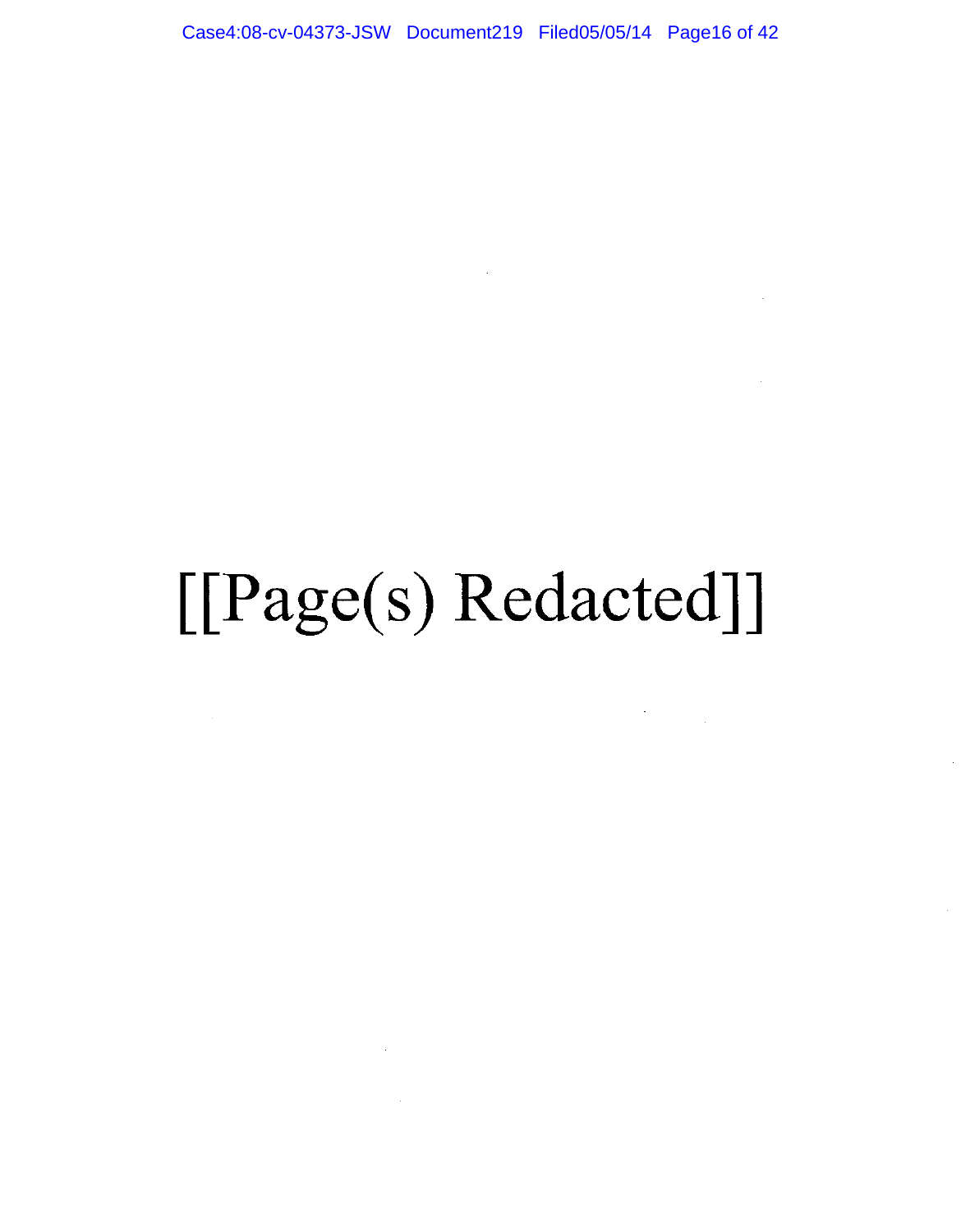|   | <b>//TSP//ORCON/NOFORN//MR-</b><br>TOP SECRET#COMINT                                                                      |
|---|---------------------------------------------------------------------------------------------------------------------------|
| 1 | III. (U) Certifications for Provider-Defendant                                                                            |
|   | 21. (TS//SI- MERECANE) This section of my certification provides further                                                  |
|   | detail concerning whether particular provider-defendants furnished assistance to the                                      |
|   | Government with respect to the activities authorized by the President after the 9/11 attacks;                             |
|   | I first discuss whether                                                                                                   |
|   | assistance was provided with respect to plaintiffs' content-dragnet allegations. I then discuss                           |
|   | post-9/11 intelligence activities authorized by the                                                                       |
|   | President to detect or prevent a further terrorist attack on the United States: (i) the TSP; (ii) the                     |
|   | bulk collection of telephony meta data; and (iii) the bulk collection of Internet meta data. I then                       |
|   | make my certifications                                                                                                    |
|   |                                                                                                                           |
|   |                                                                                                                           |
|   |                                                                                                                           |
|   |                                                                                                                           |
|   |                                                                                                                           |
|   |                                                                                                                           |
|   |                                                                                                                           |
|   |                                                                                                                           |
|   | (U) Content Dragnet Allegations<br>А.                                                                                     |
|   | 22. (U) As noted above, the Government has previously denied plaintiffs' allegations                                      |
|   | that it engaged in a massive dragnet that sweeps up the content of millions of domestic and                               |
|   | international communications and subjects them to analysis through key word searches. I                                   |
|   | $\,$ certify that none of the provider-defendants assisted the NSA in this alleged (but non-                              |
|   | existent) activity, and therefore all of the provider-defendants are entitled to statutory                                |
|   | Classified Certification of Michael B. Mukasey,<br><b>Attorney General of the United States</b><br>MDL No. 06-cv-1791-VRW |
|   | <del>TOP SECRET//COMINT-</del><br>#TSP#ORCON#NOFORN#MR-<br>$\omega_{\rm{eff}}=2.11\mu$ matrix                             |

 $\sim$ 

 $\pmb{\mid}$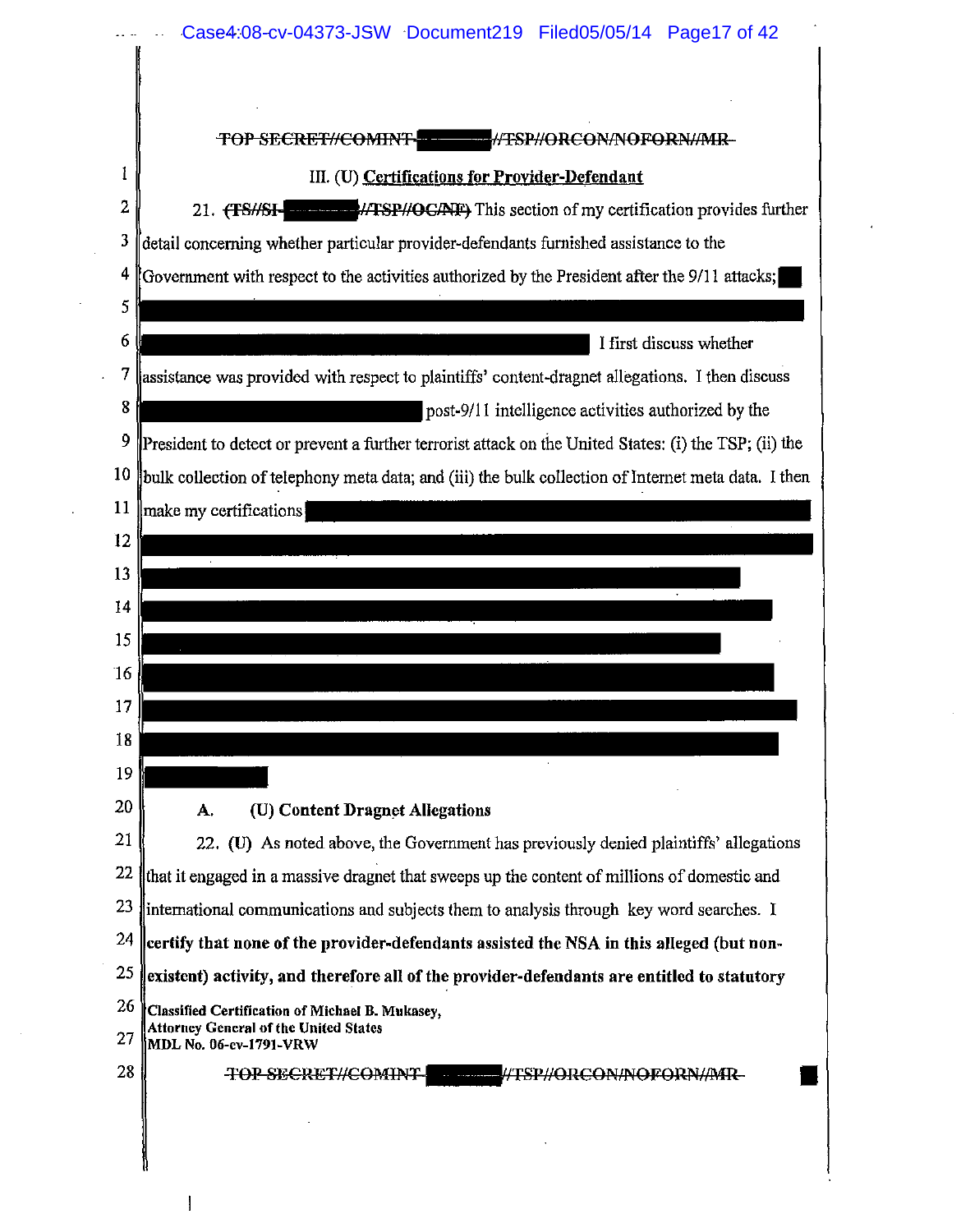|          | TOP SECRET//COMINT- 4 7 7 8P//ORCON/NOFORN/MR                                                                      |  |
|----------|--------------------------------------------------------------------------------------------------------------------|--|
| 1        | protection under Section 802(a)(5) of the FISA, 50 U.S.C. $\S$ 1885a(a)(5).                                        |  |
| 2        | 23. (TS//SI//TSP//OC/NF) The Government has previously set forth classified                                        |  |
| 3        | operational facts and information explaining that the TSP did not involve the alleged content-                     |  |
| 4        | dragnet. See Classified Alexander Verizon Declaration \[\] 54-62. In sum, the NSA's collection                     |  |
| 5        | efforts under the TSP were directed at telecommunications facilities that the NSA had                              |  |
| 6        | reasonable grounds to believe carry the "one-end" foreign communications of members or                             |  |
| 7        | agents of al Qaeda or affiliated terrorist organizations. With respect to telephone                                |  |
| 8        | communications,                                                                                                    |  |
| 9        |                                                                                                                    |  |
| 10.      |                                                                                                                    |  |
| 11       |                                                                                                                    |  |
| 12       |                                                                                                                    |  |
| 13       | With respect to Internet communications,                                                                           |  |
| 14       |                                                                                                                    |  |
| 15       |                                                                                                                    |  |
| 16       |                                                                                                                    |  |
| 17       |                                                                                                                    |  |
| 18       |                                                                                                                    |  |
| 19       |                                                                                                                    |  |
| 20       |                                                                                                                    |  |
| 21       |                                                                                                                    |  |
| 22       |                                                                                                                    |  |
| 23       | 24. (TS/SI/TSP//OC/NF) NSA also took specific steps in the actual TSP interception                                 |  |
| 24       | process to minimize the risk that the communications of non-targets were intercepted. See                          |  |
| 25       | Classified Alexander Verizon Declaration 159. With respect to telephone communications,                            |  |
| 26<br>27 | Classified Certification of Michael B. Mukasey,<br>Attorney General of the United States<br>MDL No. 06-cv-1791-VRW |  |
| 28       | <b>TOP SECRET#COMINT</b>                                                                                           |  |
|          |                                                                                                                    |  |
|          |                                                                                                                    |  |

 $\mathbf i$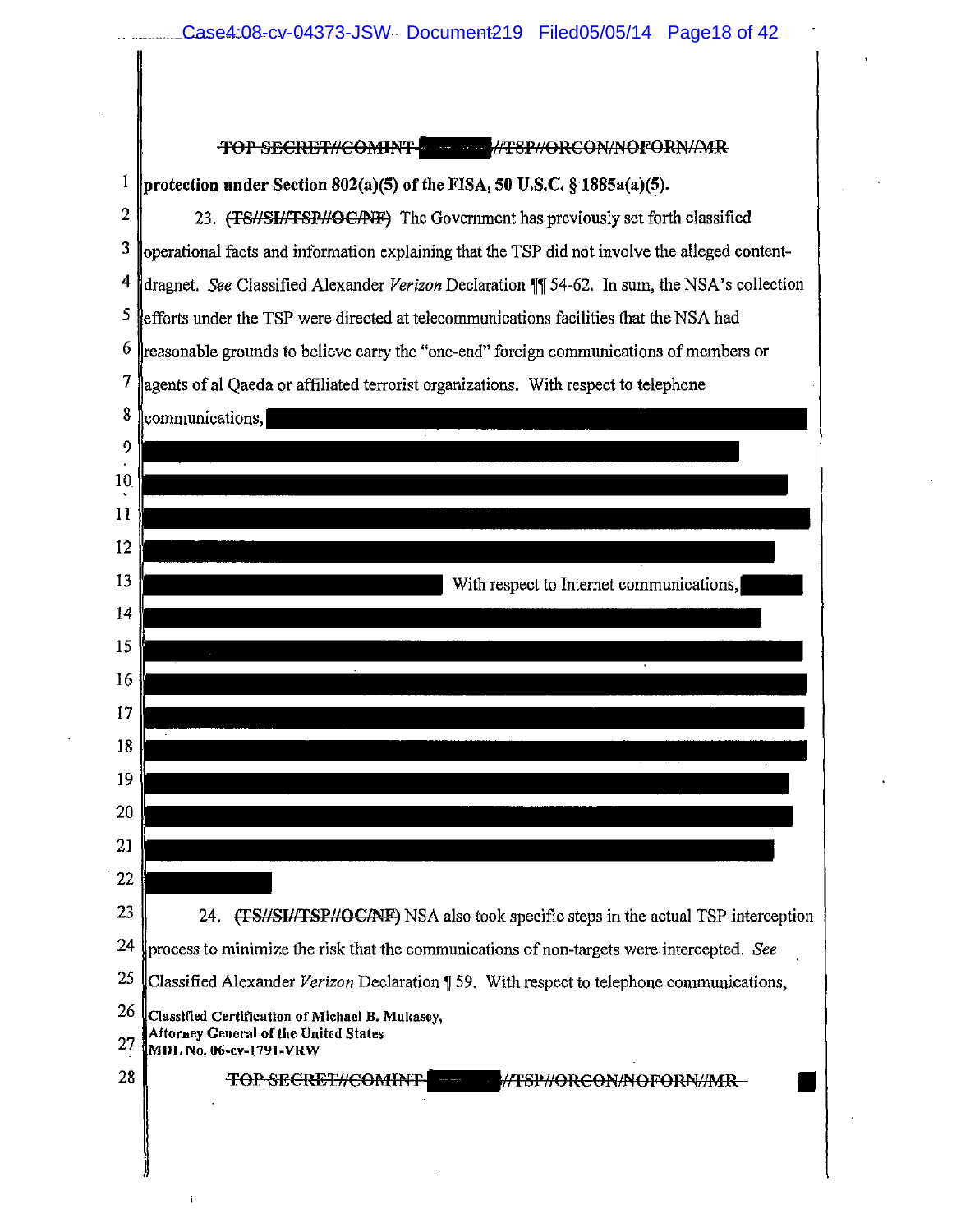**TOP SECRET//COMINT-**- TSP//ORCON/NOFORN/MR-1 specific telephone numbers of an individual who was reasonably believed to be a member or  $2 \text{ \emph{l}}$  agent of al Qaeda or an affiliated terrorist organization were entered into collection devices  $\frac{3}{8}$  so that the only <sup>4</sup> communications intercepted were those to or from the targeted number. For Internet <sup>5</sup> communications, the NSA used identifying information obtained through its analysis of the 6 target, such as email addresses to target for collection the communications of  $7$  lindividuals reasonably believed to be members or agents of al Qaeda or an affiliated terrorist 8 **o**rganization. See id.<sup>8</sup>  $9$   $25.$   $\left\langle$  TS//SI//TSP//OC/NF) 10 11 12 13 14 15 16 1711----------------- (TS//SI//TSP//OC/NF) 18 19 20 See Classified Alexander Verizon Decl.  $\sqrt{59, n.19}$ . in this acquisition process NSA did not  $21$  search the content of the communications with "key words" other than the targeted selectors themselves. See id. Rather, the NSA targeted for collection only email  $22$  addresses associated with suspected members or agents of all  $23$   $\sqrt{\frac{1}{23}}$   $\sqrt{\frac{1}{23}}$   $\sqrt{\frac{1}{23}}$   $\sqrt{\frac{1}{23}}$   $\sqrt{\frac{1}{23}}$   $\sqrt{\frac{1}{23}}$   $\sqrt{\frac{1}{23}}$   $\sqrt{\frac{1}{23}}$   $\sqrt{\frac{1}{23}}$   $\sqrt{\frac{1}{23}}$   $\sqrt{\frac{1}{23}}$   $\sqrt{\frac{1}{23}}$   $\sqrt{\frac{1}{23}}$   $\sqrt{\frac{1}{23}}$   $\sqrt{\frac{1}{23}}$   $\sqrt{\frac{1}{23}}$   $\sqrt{\frac{1}{$ were mentioned. *See id.* In addition, due to technical limitations of the hardware 24 and software, incidental collection of non-target communications has occurred, and in such  $25$  circumstances the NSA applied its minimization procedures to ensure that communications of llncm-targ;ets were not disseminated. *See id.*   $26$  Classified Certification of Michael B. Mukasey, Attorney General of the United States 27 MDL No. 06-cv-1791-VRW 28 | TOP SECRET//COMINT | /TSP//ORCON/NOFORN//MR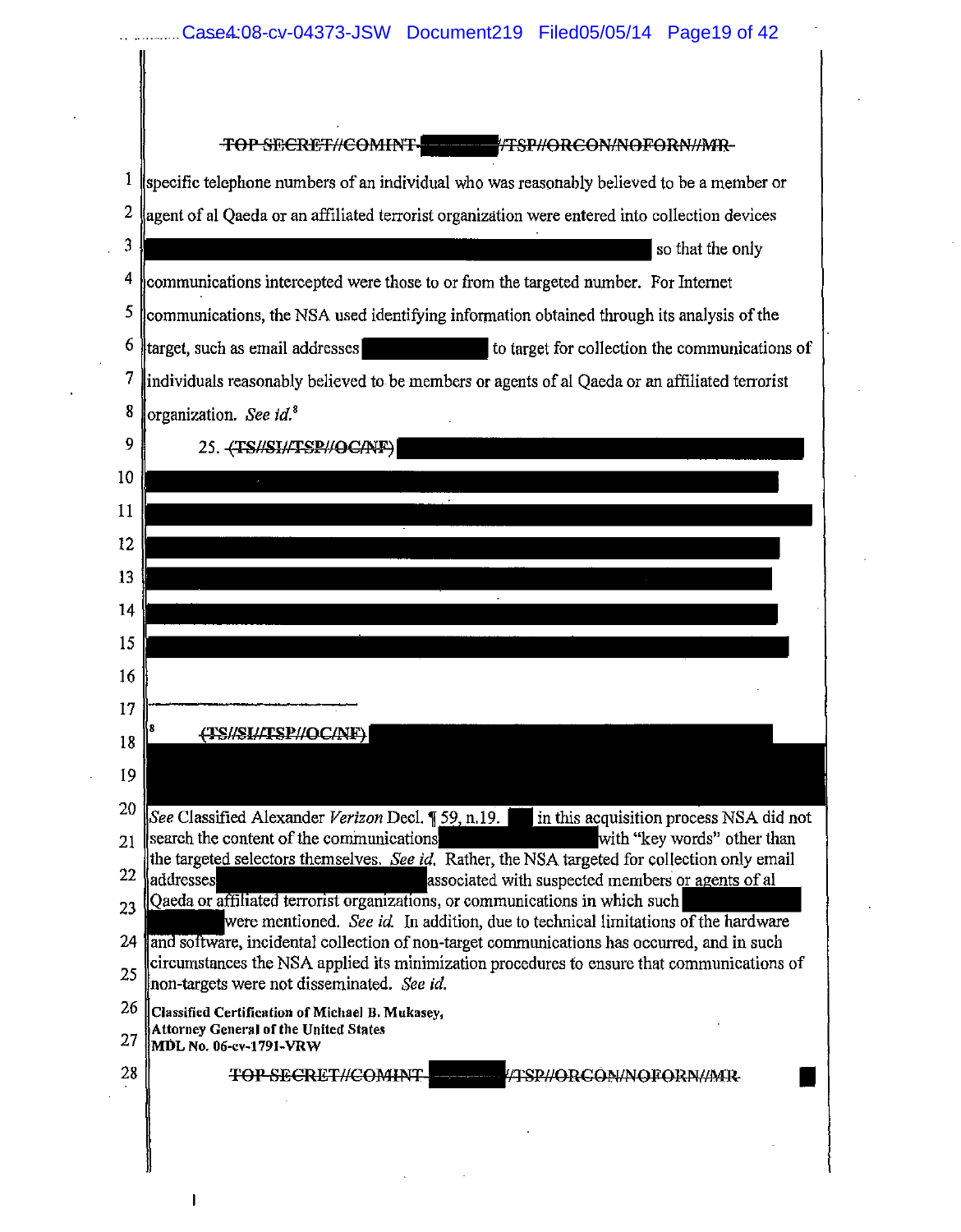|                | LESP/ORCON/NOFORN/MR                                                                                                        |
|----------------|-----------------------------------------------------------------------------------------------------------------------------|
| 1              |                                                                                                                             |
| $\overline{2}$ |                                                                                                                             |
| 3              |                                                                                                                             |
| 4              |                                                                                                                             |
| 5              |                                                                                                                             |
| 6              |                                                                                                                             |
| 7              | 26. (TS//SI//TSP//OG/NF) The foregoing operational details of the TSP activities                                            |
| 8              |                                                                                                                             |
| 9              | cannot be disclosed in order to disprove the plaintiffs' content-dragnet allegations.                                       |
| 10             | Nonetheless, plaintiffs' allegations with respect to a content-dragnet are wrong; none of the                               |
| <sup>11</sup>  | provider-defendants furnished such assistance to the Government; and therefore each of the                                  |
| 12             | provider-defendants is entitled to statutory protection under Section $802(a)(5)$ of the FISA with                          |
| 13             | respect to such alleged assistance. See 50 U.S.C. § 1885a(a)(5).                                                            |
| 14             | B. (U) Post-9/11 Intelligence Activities                                                                                    |
| 15             | 1. (TS//SL/TSP//OC/NF) Presidential Authorization<br>27. (TS//SI- //TSP//QC/NF)-On October 4, 2001, in response to the 9/11 |
| 16             | lattacks, the President directed the Secretary of Defense, who in turn authorized the National                              |
| 17             | Security Agency, to undertake three interrelated intelligence activities to enhance the United                              |
| 18             | States' ability to detect or prevent another catastrophic terrorist attack. First, as discussed                             |
| 19             | above, the President authorized the NSA to intercept the content of certain one-end telephony                               |
| 20             | and Internet international communications (i.e., communications to or from the United States)                               |
| 21             | necessary to identify members of international terrorist cells in the United States and prevent                             |
| 22             | future terrorist attacks against the United States. In December 2005, after media reports                                   |
| 23             | concerning alleged NSA activities, the President publicly confirmed that he had authorized the                              |
| 24             | interception of international one-end communications where a party to such communication is a                               |
| 25             | member or agent of al Qaeda or an affiliated terrorist organization. See Classified Alexander                               |
| 26             | Classified Certification of Michael B. Mukasey,                                                                             |
| 27             | Attorney General of the United States<br>MDL No. 06-cv-1791-VRW                                                             |
| 28             | TOP SECRET//COMINT<br>WFSP//ORCON/NOFORN//MR-                                                                               |

 $\mathcal{L}^{\text{max}}_{\text{max}}$  . The set of  $\mathcal{L}^{\text{max}}_{\text{max}}$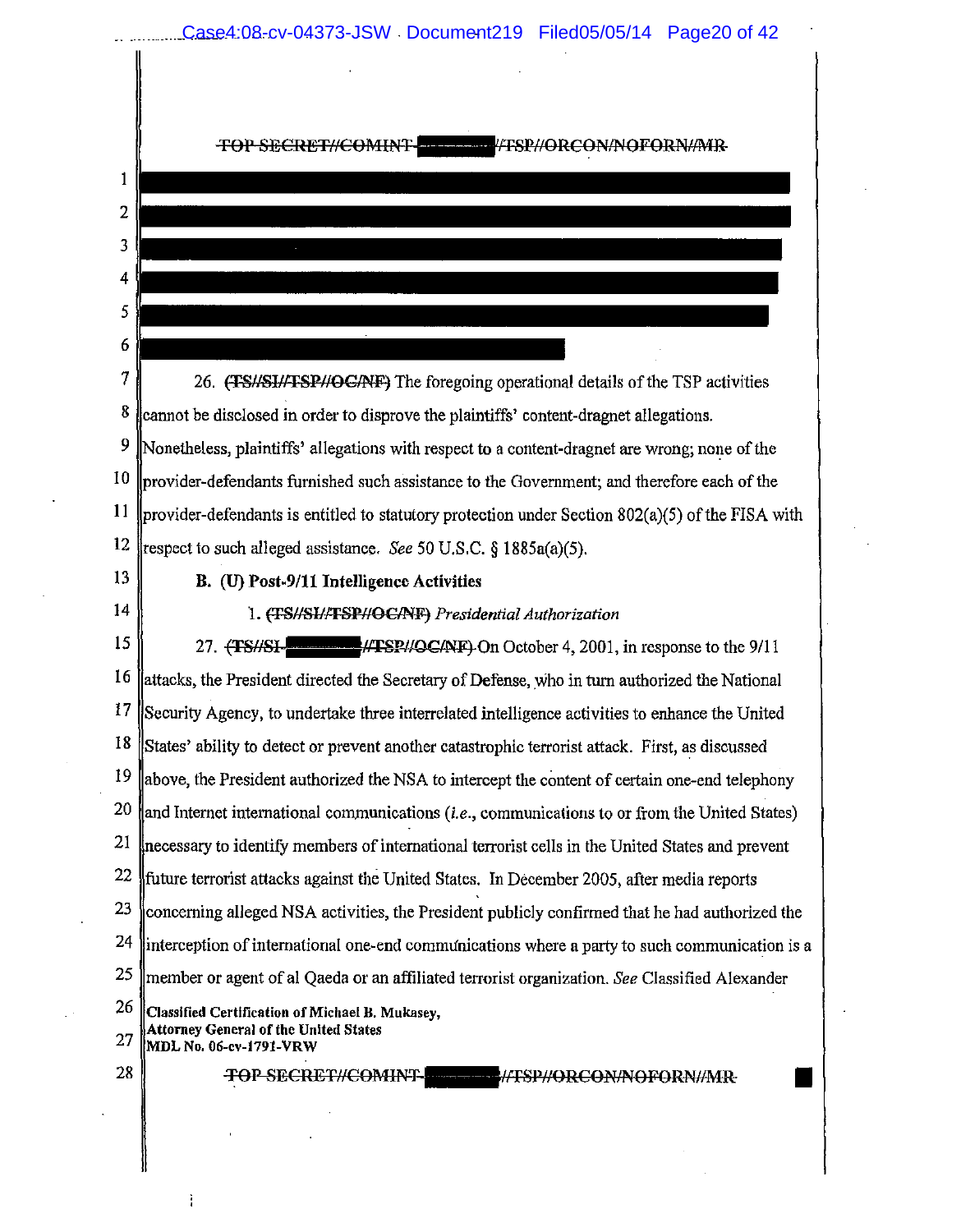$\mathcal{L}^{\text{max}}_{\text{max}}$  and  $\mathcal{L}^{\text{max}}_{\text{max}}$ 

 $\hat{\mathbf{r}}$ 

 $\mathcal{L}^{\text{max}}_{\text{max}}$  and  $\mathcal{L}^{\text{max}}_{\text{max}}$ 

 $\bar{\beta}$ 

 $\sim$ 

 $\bar{\gamma}$ 

J,

 $\mathbf I$ 

|              | TOP SECRET//COMINT- HERE MISP//ORCON/NOFORN/MR                                                                                            |
|--------------|-------------------------------------------------------------------------------------------------------------------------------------------|
| $\mathbf{1}$ | Verizon Declaration ¶ 28, 54-60. Again, this activity was publicly referred to as the Terrorist                                           |
| 2            | Surveillance Program. <sup>9</sup>                                                                                                        |
| 3            | 28. (TS//SI//TSP//OC/NF) In addition to the TSP, the President also authorized                                                            |
| 4            | related activities that have not been officially confirmed by the Government—the collection of                                            |
| 5            | non-content information about communications. In particular, the President authorized the bulk                                            |
| 6            | collection of certain telephony and Internet meta data. As previously explained by the NSA, the                                           |
| 7            | bulk collection of meta data was essential to allow the utilization of sophisticated analytical                                           |
| 8            | tools by the NSA for tracking the contacts<br>of al Oaeda and its                                                                         |
| 9            | affiliates, See Classified Alexander Verizon Declaration ¶¶ 69-74. NSA's analysis of bulk                                                 |
| 10           | meta data is designed to address the "extreme measures" taken by al Qaeda members and                                                     |
| 11           | affiliates to avoid detection                                                                                                             |
| $12 \,$      | See id. ¶74.                                                                                                                              |
| 13           | While only a small fraction of this meta data is queried by NSA analysts with selectors related                                           |
| 14           | to al Qaeda targets, see id. 11 31-32, maintaining an archive of bulk meta data is essential to                                           |
| 15           | track terrorist targets that seek to evade surveillance through such methods, see id. 11 70, 72,                                          |
| 16           | 74.                                                                                                                                       |
| 17           | 29. (TS#SI-<br><b>MTSP#OCANF)</b>                                                                                                         |
| 18           |                                                                                                                                           |
| 19           |                                                                                                                                           |
| 20           |                                                                                                                                           |
| 21           | The President's first authorization was                                                                                                   |
| 22           |                                                                                                                                           |
| 23           | <b>EXECUTE:</b> HTSP//OC/NF) As prior declarations in these proceedings have<br>-{TS#SI-                                                  |
| 24           | indicated, the Presidential authorizations were modified over time and during certain periods                                             |
| 25           | authorized other activities. See Classified Alexander Verizon Declaration ¶ 62; Classified<br>Alexander Shubert Declaration at 14-15 n.5. |
| 26<br>27     | Classified Certification of Michael B. Mukasey,<br>Attorney General of the United States<br>  MDL No. 06-cv-1791-VRW                      |
| 28           | <b>TOP SECRET//COMINT-</b><br>SP#ORCON#NOFORN#MR-                                                                                         |
|              |                                                                                                                                           |
|              |                                                                                                                                           |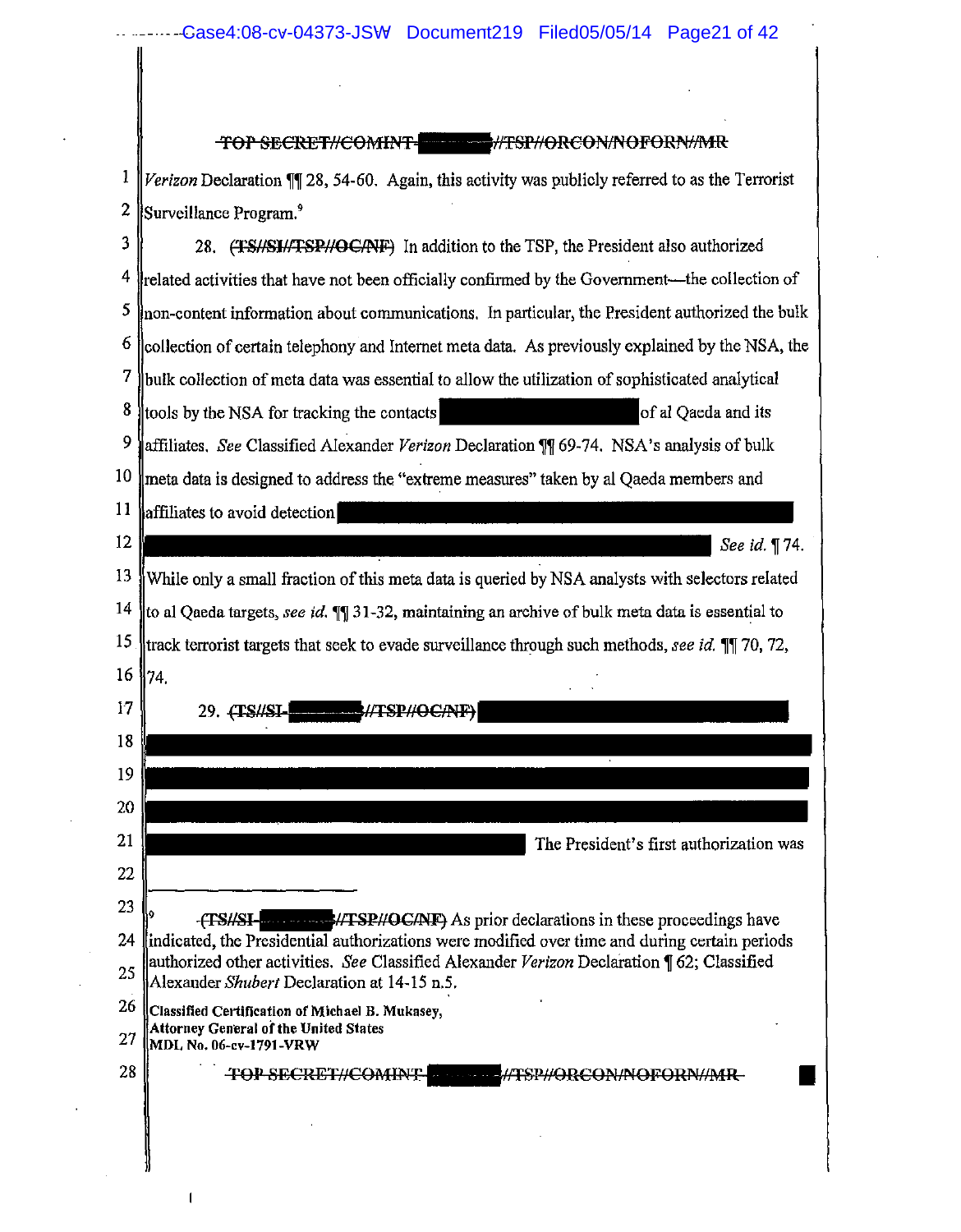

 $\overline{\phantom{a}}$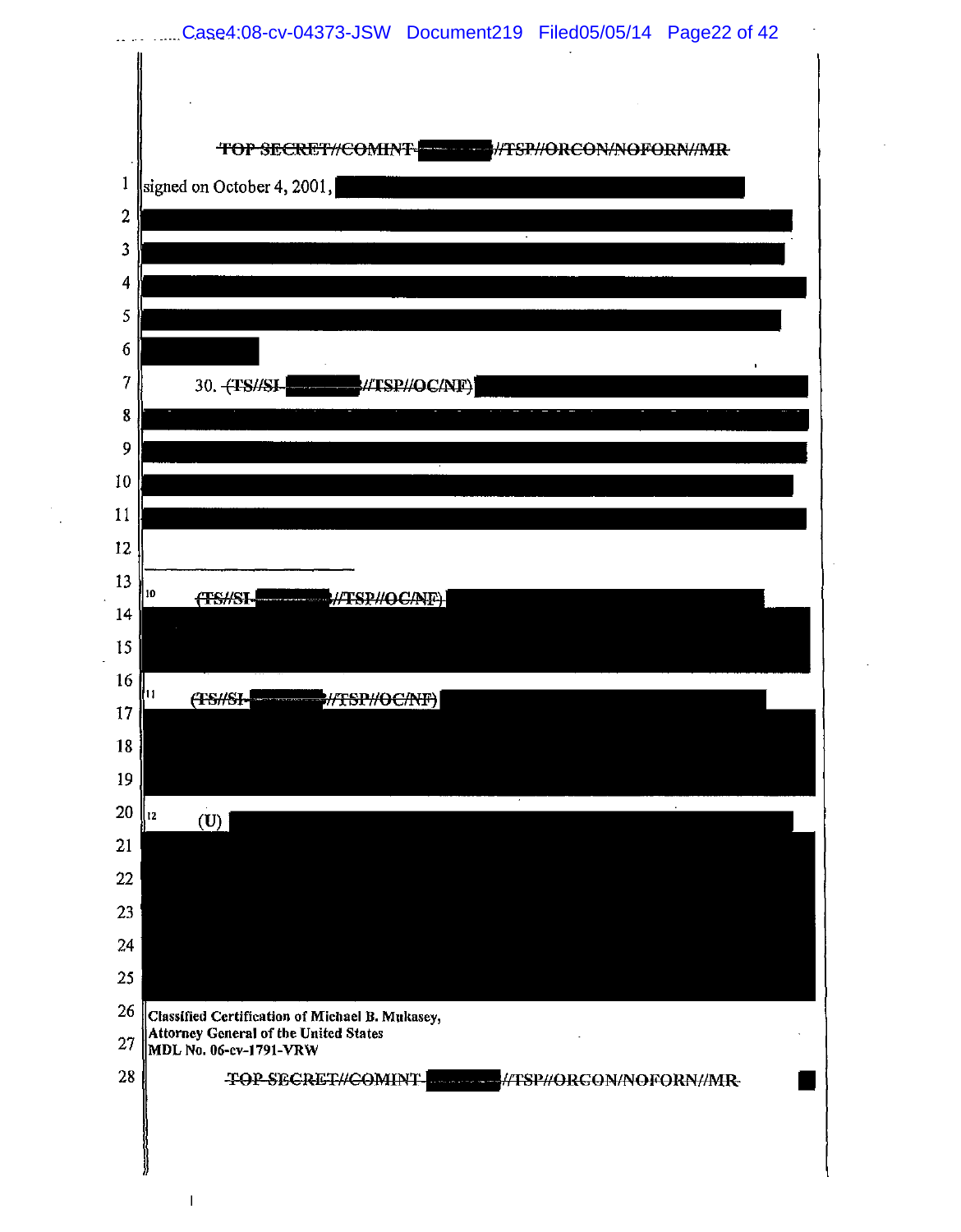

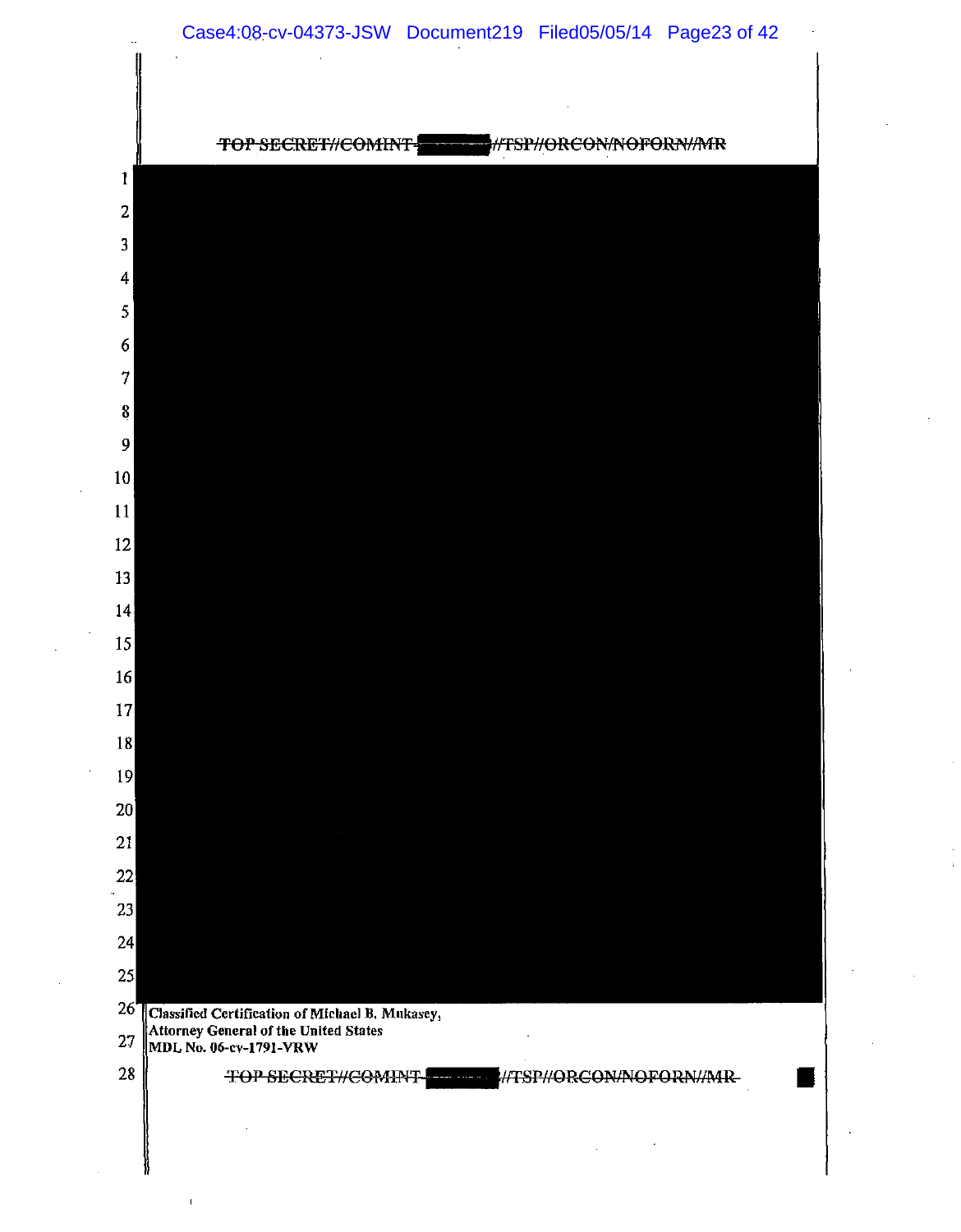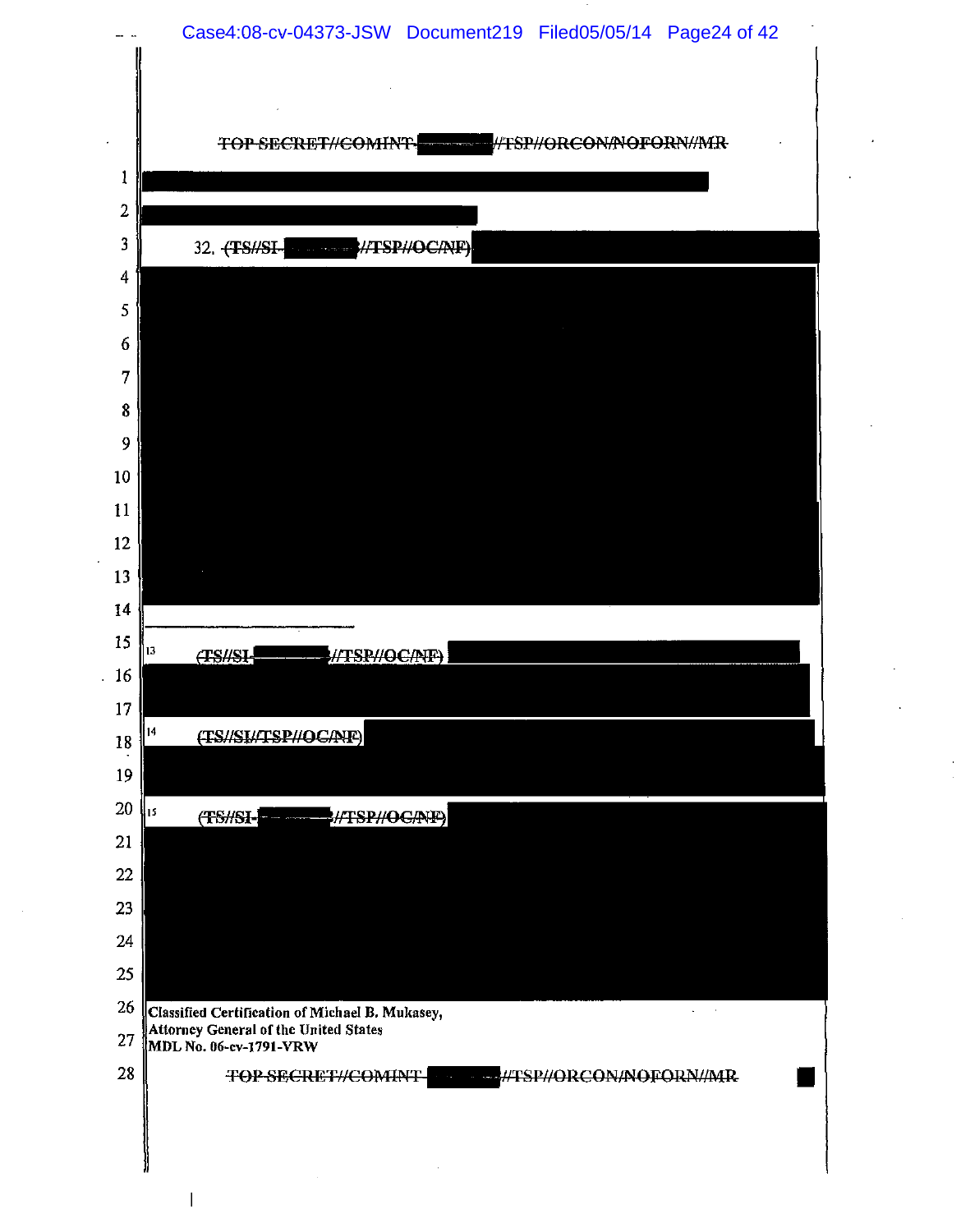|                | <b>TOP SECRET//COMINT-</b><br><b>ALL ALTSP//ORCON/NOFORN//MR-</b>                                  |
|----------------|----------------------------------------------------------------------------------------------------|
| 1              | 33. (TS/SI- ///TSP//OC/NIF) After the President discontinued the bulk                              |
| $\overline{c}$ | collection of Internet meta data,                                                                  |
| 3              |                                                                                                    |
| 4              |                                                                                                    |
| 5              |                                                                                                    |
| 6              |                                                                                                    |
| 7              | The next Presidential authorization<br>was                                                         |
| 8              | approved as to form and legality by the Attorney General and authorized (i) content surveillance   |
| 9              | of certain one-end international calls believed to involve members or agents of al Qaeda; (ii) the |
| 10             | bulk collection of telephony meta data, and (iii) the collection of Internet meta data             |
| 11             | focused on al Qaeda-related communications. Each subsequent Presidential authorization was         |
| 12             | approved as to form and legality by the Attorney General or Acting Attorney General and,           |
| 13             | accordingly                                                                                        |
| 14             | indicated that the Attorney General had approved the President's                                   |
| 15             | authorization as to form and legality, and described in more detail the three distinct types of    |
| 16             | requested assistance in order to detect or prevent further terrorist attacks within the United     |
| 17             | States: (i) the collection of one-end international communications for which NSA has               |
| 18             | determined that there are reasonable grounds to believe that a party to such communication is a    |
| 19             | group or agent of a group engaged in or preparing to engage in international terrorism; (ii) the   |
| 20             |                                                                                                    |
| 21             |                                                                                                    |
| 22             |                                                                                                    |
| 23             |                                                                                                    |
| 24             |                                                                                                    |
| 25             |                                                                                                    |
| 26             | Classified Certification of Michael B. Mukasey,<br>Attorney General of the United States           |
| 27             | MDL No. 06-cv-1791-VRW                                                                             |
| 28             | TOP SECRET#COMINT-<br>#FSP#ORCON/NOFORN#MR-<br>سأستقرأ والتقرير والأرادة                           |

 $\bar{1}$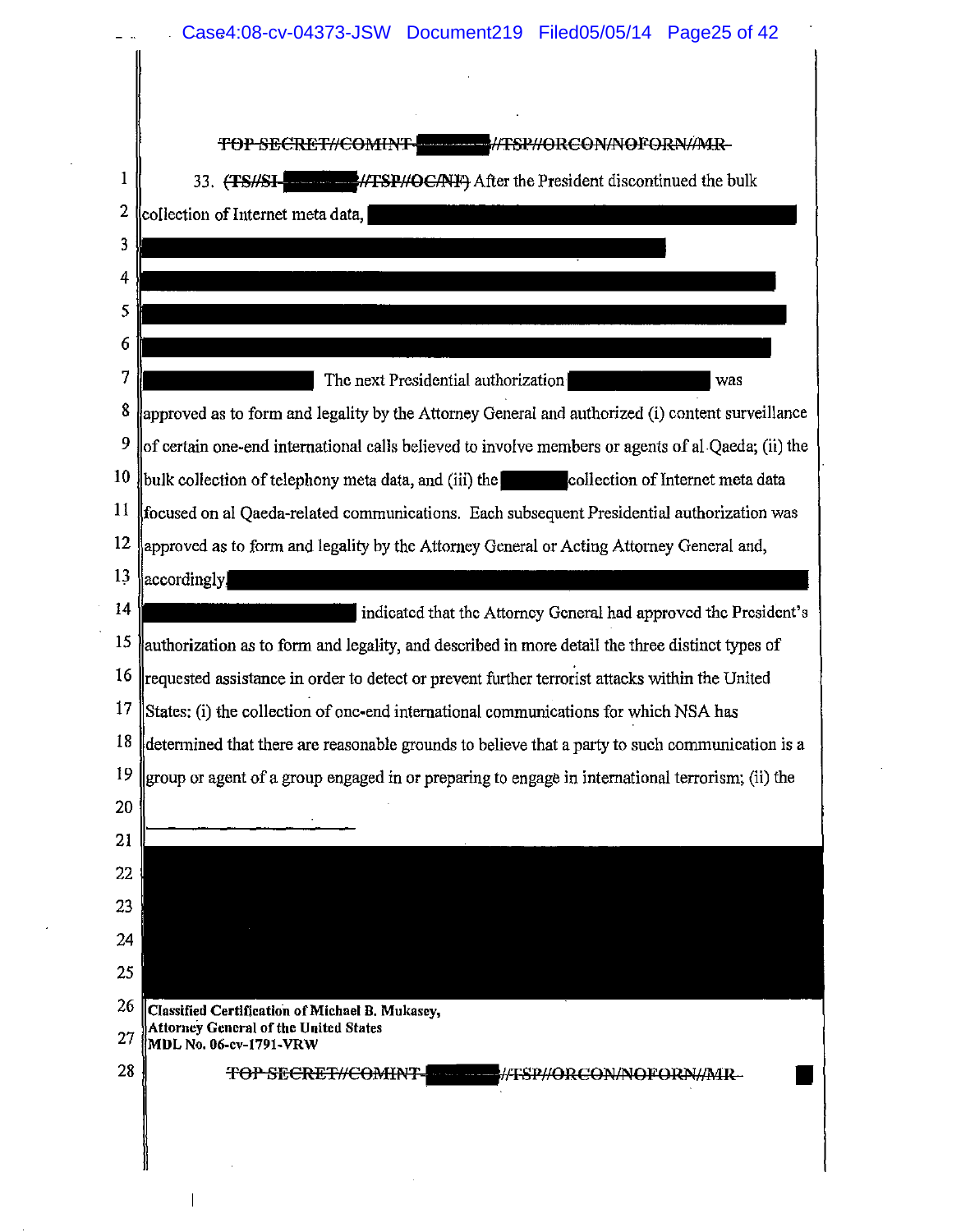TOP SECRET//COMINT- $\frac{1}{100}$ /TSP//ORCON/NOFORN//MR-

 $\mathbf{1}$ lcollection of aggregated telephony call record information (but not the content of 2 communications) including dialing-type data to enable NSA to identify communicants lineasonably believed to be involved in international terrorism or activities in preparation therefor; and (iii) the collection of header/router/ addressing-type information related to non- $\overline{5}$  (telephony communications limited to communications for which there is reason to believe a communicant is involved in international terrorism or activities in preparation therefor.

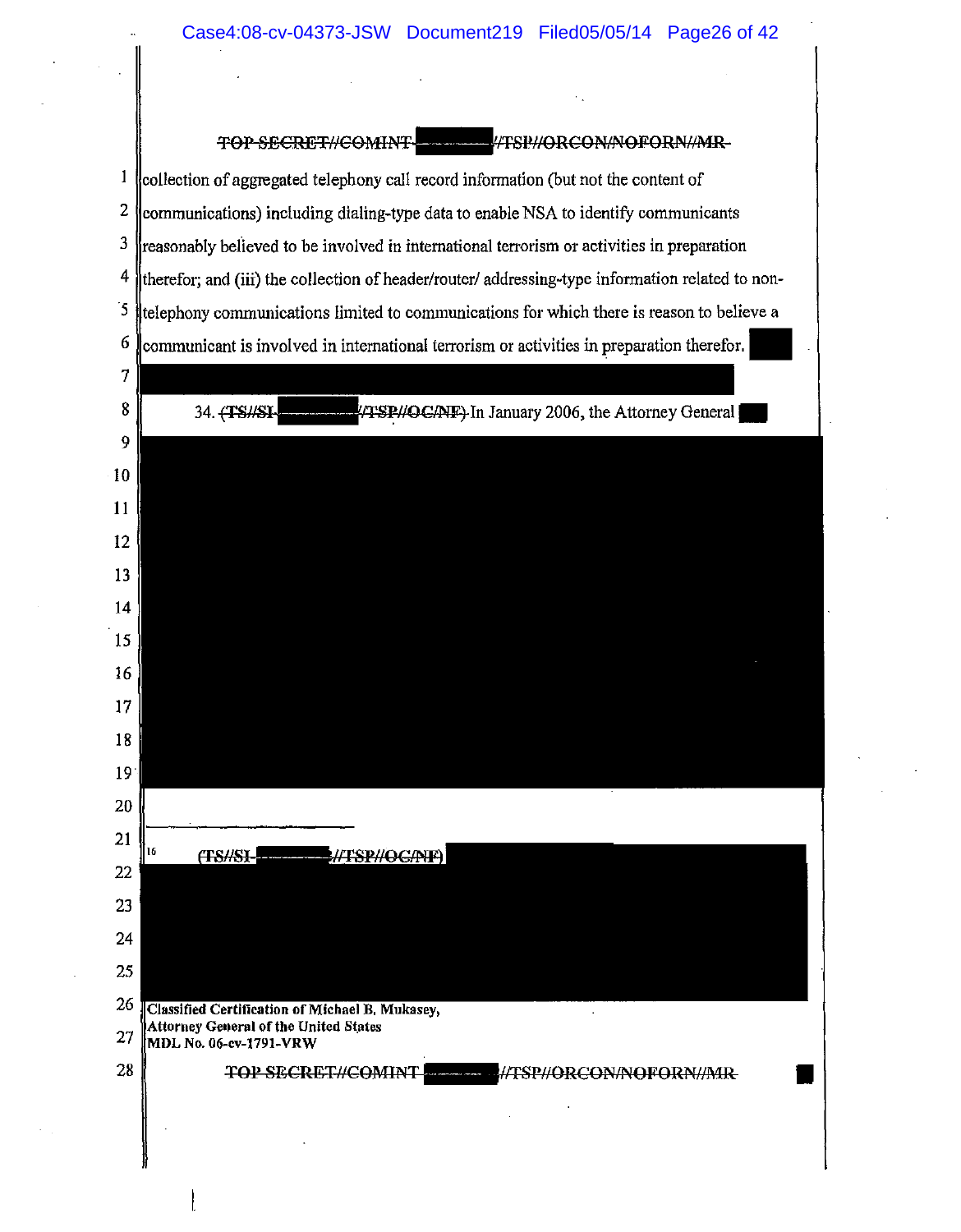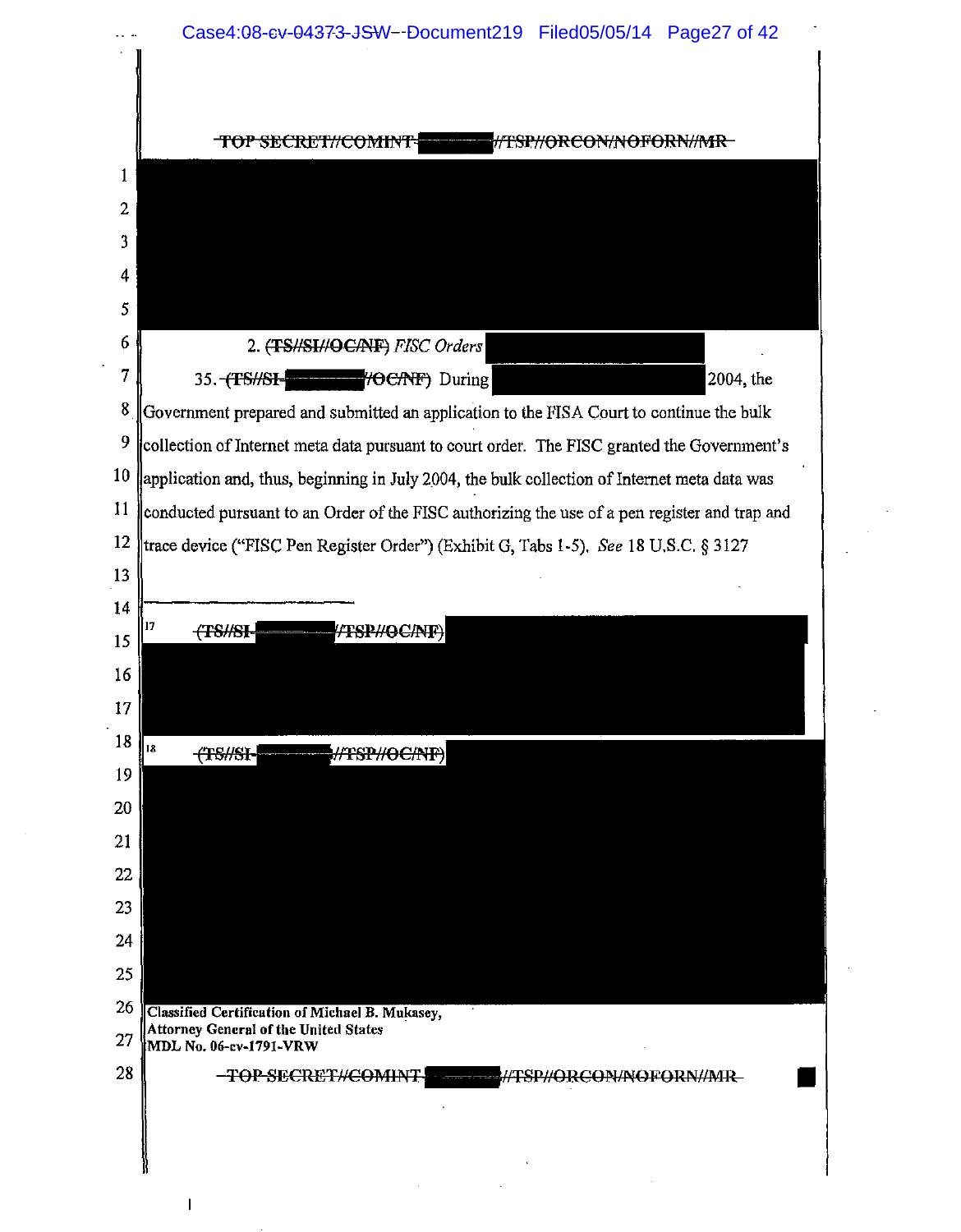|          | TOP SECRET//COMINT. //TSP//ORCON/NOFORN//MR                                                                                                                              |
|----------|--------------------------------------------------------------------------------------------------------------------------------------------------------------------------|
|          | (defining "pen register" and "trap and trace device"). See Classified Alexander Verizon                                                                                  |
| 2        | Declaration ¶ 31. Pursuant to the FISC Pen Register Order, which has been reauthorized                                                                                   |
| 3        | approximately every 90 days after it was first issued, NSA was authorized to collect in bulk                                                                             |
| 4        | meta data associated with electronic communications                                                                                                                      |
| 5        |                                                                                                                                                                          |
| 6        |                                                                                                                                                                          |
| 7        |                                                                                                                                                                          |
|          |                                                                                                                                                                          |
|          |                                                                                                                                                                          |
| 10       |                                                                                                                                                                          |
| 11       |                                                                                                                                                                          |
|          | The NSA was authorized to query the                                                                                                                                      |
| 13       | archived meta data collected pursuant to the FISC Pen Register Order using Internet addresses                                                                            |
| 14       | for which there were facts giving rise to a reasonable, articulable suspicion that the email                                                                             |
| 15       | address was associated<br>See Classified                                                                                                                                 |
| 16       | Alexander Verizon Declaration ¶ 31. The FISC Pen Register Order was most recently                                                                                        |
|          | 17   reauthorized on September 17, 2008, and requires continued assistance by the providers through                                                                      |
| 19       | 18 December 12, 2008. See Exhibit G, Tab 7.                                                                                                                              |
| 20       | HOCANF) Beginning in May 2006, the NSA's bulk collection of<br>36. HISHSI<br>telephony meta data, previously authorized by the President, was authorized by order of the |
| 21       | [FISC ("FISC Telephone Records Order"). See Classified Alexander Verizon Declaration ][32                                                                                |
| 22       | and Exhibit H.<br>Like the FISC Pen Register Order, the FISC Telephone                                                                                                   |
| 23       | Records Order was reauthorized approximately every 90 days. Based on the finding that                                                                                    |
| 24       | reasonable grounds existed that the production was relevant to efforts to protect against                                                                                |
| 25       | international terrorism, the Order required<br>to produce to the                                                                                                         |
| 26<br>27 | Classified Certification of Michael B. Mukasey,<br><b>Attorney General of the United States</b><br>MDL No. 06-cv-1791-VRW                                                |
|          | HTSPHORCONANOFORNHMR                                                                                                                                                     |

 $\left\vert \cdot \right\vert$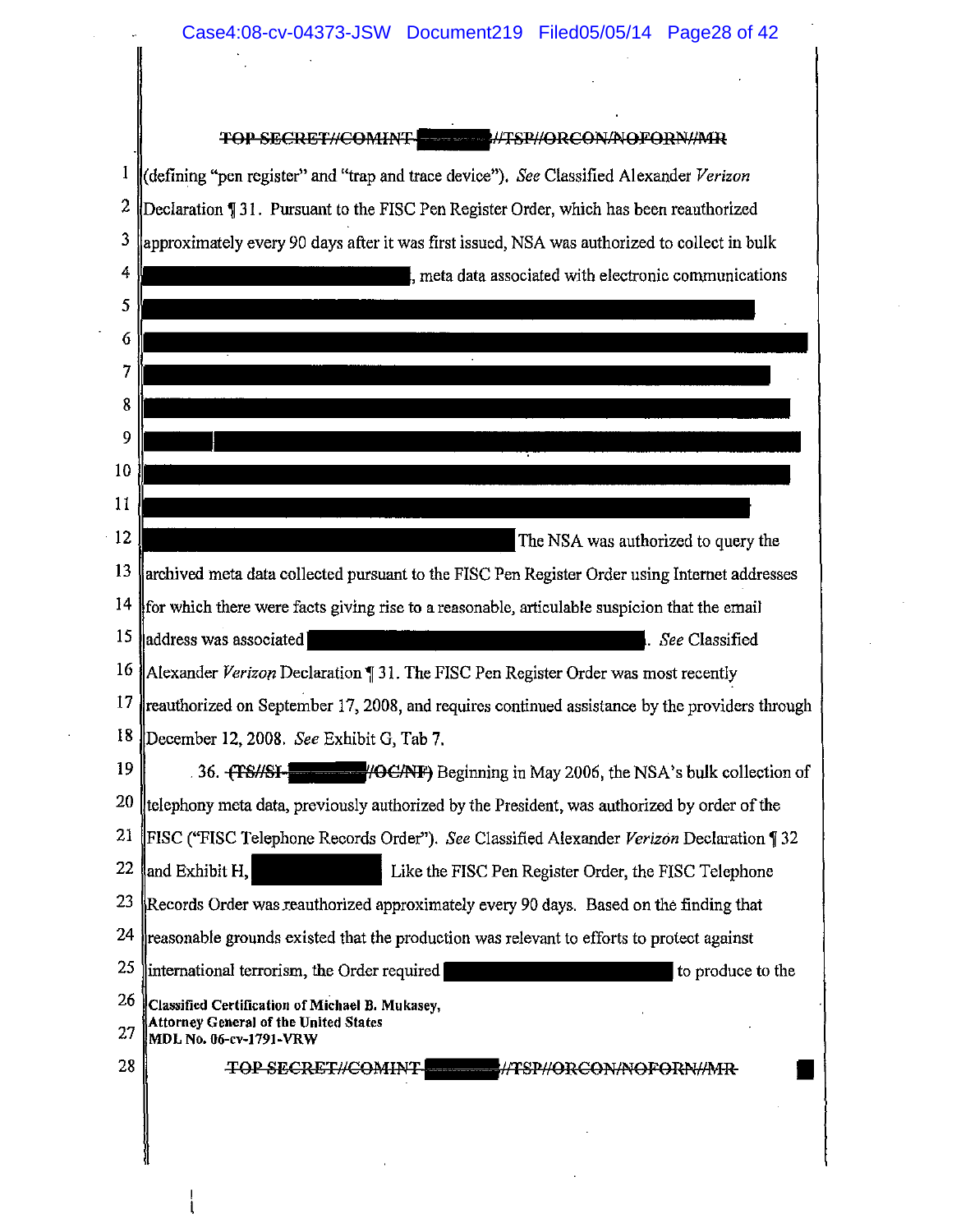|                 | TOP SECRET//COMINT- //TSP//ORCON/NOFORN//MR-                                                                              |  |
|-----------------|---------------------------------------------------------------------------------------------------------------------------|--|
| 1               | [NSA "call detail records" or "telephony metadata" pursuant to 50 U.S.C. § 1861[c] (authorizing                           |  |
| 2               | the production of business records for, <i>inter alia</i> , an investigation to protect against                           |  |
| 3               | international terrorism). Telephony meta data was compiled from call detail data maintained by                            |  |
| 4               | the providers in the ordinary course of business that reflected non-content information such as                           |  |
| 5               | the date, time, and duration of telephone calls, as well as the phone numbers used to place and                           |  |
| 6               | receive the calls. The NSA queried the data solely with identified telephone numbers for which                            |  |
| 7               | there were facts giving rise to a reasonable, articulable suspicion that the number was                                   |  |
| 8               | associated<br>. See Classified Alexander Verizon                                                                          |  |
| 9               | Declaration 132. The FISC Telephone Records Order was most recently reauthorized on                                       |  |
| 10 <sub>1</sub> | August 19, 2008, and requires continued assistance by the providers through December 12,                                  |  |
| 11              | 2008. See Exhibit H, Tab 5.                                                                                               |  |
| 12              | 37. (TS//SI- Martin 10, 2007, the FISC issued orders                                                                      |  |
| 13              | authorizing the Government to conduct certain electronic surveillance that had been occurring                             |  |
| 14              | under the TSP. See Classified Submission of the United States (January 11, 2007) (submitted                               |  |
| 15              | for in camera, ex parte review). Those Orders                                                                             |  |
| 16              |                                                                                                                           |  |
| 17              | the "Foreign Telephone and                                                                                                |  |
| 18              | Email Order" (Exhibit I, Tab 1), which authorized, inter alia, electronic surveillance of                                 |  |
| 19              | telephone and Internet communications carried over particularly listed facilities, where the                              |  |
| 20              | Government determined that there was probable cause to believe that (1) one of the                                        |  |
| 21              | communicants is a<br>, and                                                                                                |  |
| 22              | (2) the communication is to or from a foreign country $(i.e., a one-end foreign communication to$                         |  |
| 23              | or from the United States). See Classified Alexander Verizon Decl. 19. The telephone                                      |  |
| 24              | numbers and email addresses to be targeted under the Foreign Telephone and Email Order were                               |  |
| 25              | further limited to those that NSA reasonably believed were being used by persons outside the                              |  |
| 26<br>27        | Classified Certification of Michael B. Mukasey,<br><b>Attorney General of the United States</b><br>MDL No. 06-ev-1791-VRW |  |
| 28              | TOP SECRET//COMINT- HTSP//ORCON/NOFORN//MR                                                                                |  |
|                 |                                                                                                                           |  |
|                 |                                                                                                                           |  |
|                 |                                                                                                                           |  |

 $\mathbf I$ 

 $\sim$ 

 $\mathcal{L}_{\mathcal{A}}$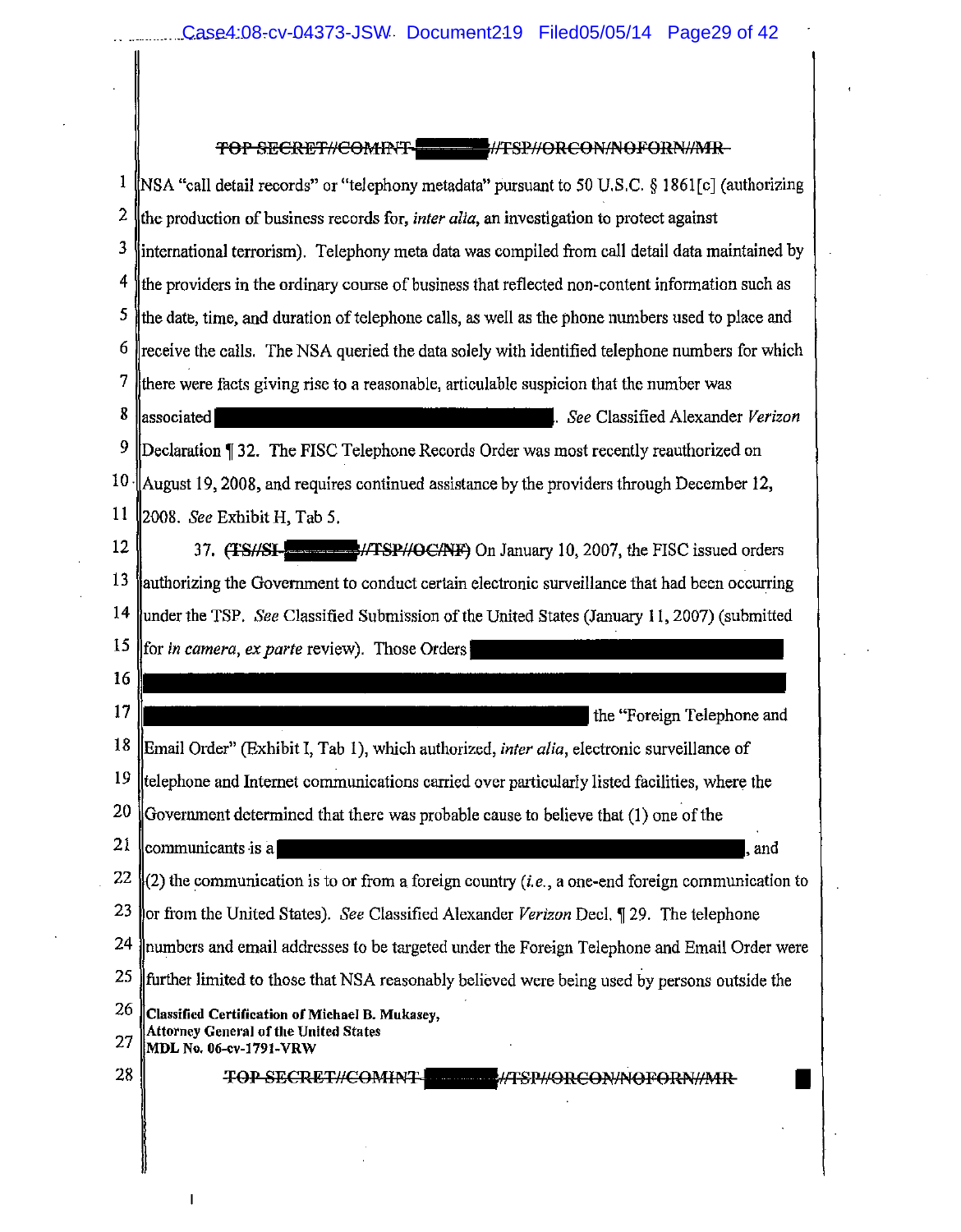<sup>1</sup> United States. *See id.* Subject to reporting requirements, this Order authorized the Government 2  $\parallel$  to target for collection communications related to new  $\parallel$  foreign selectors used <sup>3</sup> by terrorists without having to seek advance approval from the FISA Court for each target. *See*  $4 \text{ lid.}$  **181.** The FISC Orders were implemented on January 17, 2007. Thereafter, any electronic  $\frac{5}{5}$  surveillance that was occurring as part of the TSP became subject to the approval of the FISA 6 Court and the President determined not to reauthorize the TSP.<sup>19</sup> See id. 1 30.

38. (TS//SI//OC/NF) |

| 8  |                                                                                                                                                                              |
|----|------------------------------------------------------------------------------------------------------------------------------------------------------------------------------|
| 9  |                                                                                                                                                                              |
| 10 |                                                                                                                                                                              |
| 11 |                                                                                                                                                                              |
| 12 | Also on April 5, 2007, the FISC extended the Foreign Telephone and Email                                                                                                     |
| 13 | Order and, after a period of consultation with the Government, approved a modified version of                                                                                |
| 14 | that Order on May 31, 2007. See Exhibit I, Tab 7. That revised order authorized the electronic                                                                               |
| 15 | surveillance of<br>foreign telephone numbers and email addresses based on                                                                                                    |
| 16 | the FISC's determination that there is probable cause to believe that specific facilities targeted                                                                           |
| 17 | in the Order were used by                                                                                                                                                    |
| 18 |                                                                                                                                                                              |
| 19 | Pursuant to FISA provisions that allow "roving" or "after acquired" surveillance, see 50 U.S.C.                                                                              |
| 20 | $\frac{1}{2}$ 1805(c)(1)(B); § 1805(c)(3), the Order authorized the Government to initiate electronic                                                                        |
| 21 | surveillance of new foreign telephone numbers and Internet addresses that the NSA discovered                                                                                 |
| 22 |                                                                                                                                                                              |
| 23 |                                                                                                                                                                              |
| 24 | (TS//SI//TSP//OC/NF) The President's final TSP authorization expired on February 1,                                                                                          |
| 25 | 2007, but as indicated above, as of January 17, 2007, any electronic surveillance that had been<br>occurring under the TSP was now occurring pursuant to Orders of the FISC. |
| 26 | Classified Certification of Michael B. Mukasey,                                                                                                                              |

- Attorney General of the United States 27 MDL No. 06-cv-1791-VRW
- $28$  MDL No. 06-cv-1791-VRW<br>28 TOP SECRET#COMINT TSP#ORCON/NOFORN/IMR  $\blacksquare$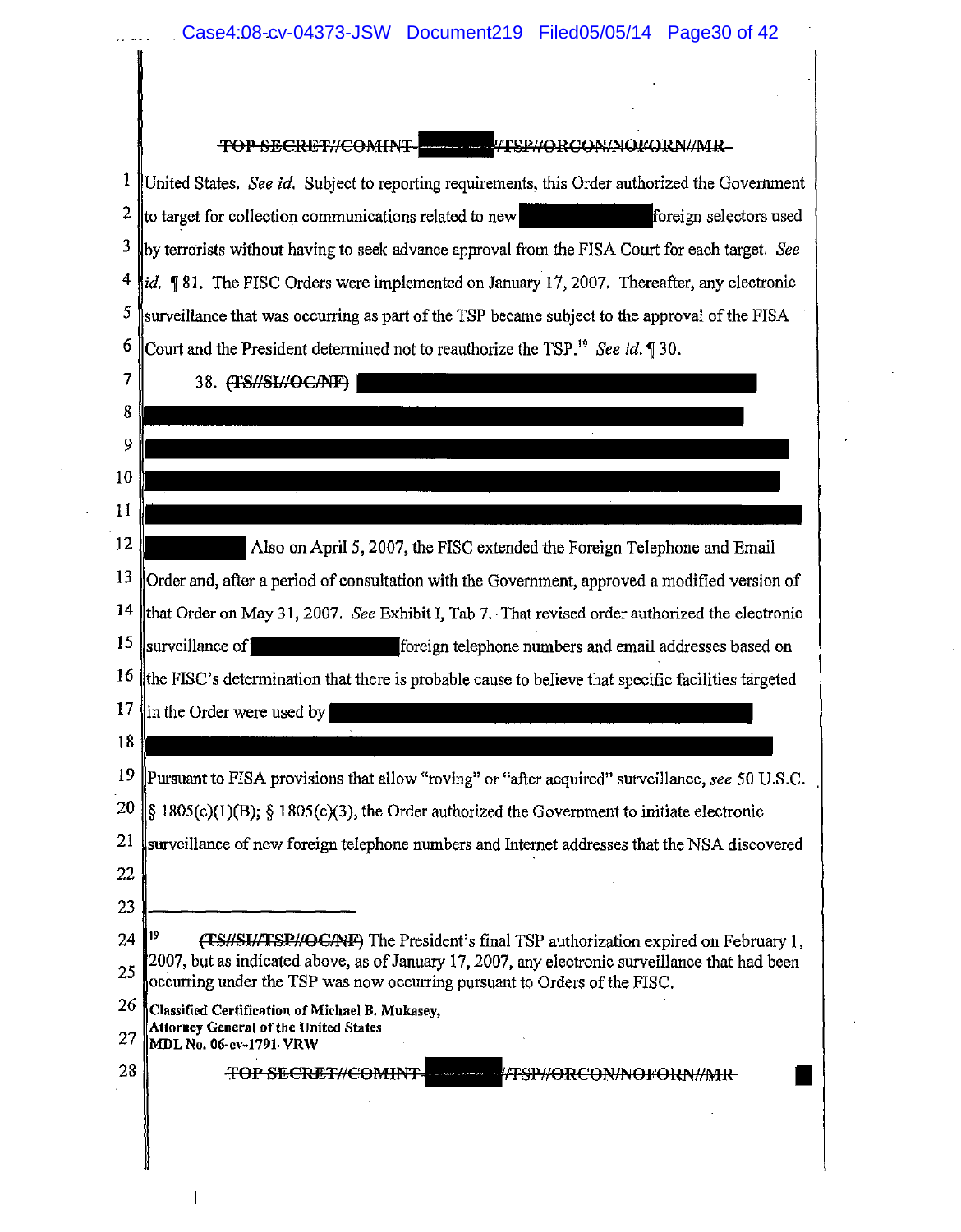Case4:08-cv-04373-JSW Document219 Filed05/05/14 Page31 of 42

TOP SECRET//COMINT- 41/TSP//ORCON/NOFORN//MR-

I without obtaining an individual court order 2 in advance.<sup>20</sup>

### 3. TSHSHOCANT PAA and FISA Act Directives

4 39. (TSHSIHOCHNF) The Foreign Telephone and Email Order remained in effect until 5 the Protect America Act ("PAA") was enacted in August 2007.<sup>21</sup> The PAA amended the FISA 6  $\frac{1}{7}$  to facilitate the acquisition of foreign intelligence information concerning persons reasonably believed to be outside the United States by eliminating "the requirement of a court order to 8 collect foreign intelligence information about information about targets located overseas." *See* 9 10 S. Rep. No. 110-209, 110th Cong., 1st Sess., at 2, 5-6 (2007). Under the PAA, the FISA's  $\|1\|$  definition of "electronic surveillance" was clarified to exclude "surveillance directed at a person  $\|1\|$ reasonably believed to be located outside the United States." 50 U.S.C. § 1805A. The PAA 12 also authorized the DNI and the Attorney General to jointly "authorize the acquisition of 13  $\frac{1}{4}$  foreign intelligence information concerning persons reasonably believed to be outside the United States" for up to one year, id.  $\S$  1805B(a), and to issue directives to communications 15  $\parallel$  service providers requiring them to "immediately provide the Government with all information, 16  $\frac{17}{17}$  facilities, and assistance necessary to accomplish the acquisition" of necessary intelligence 18 information, *id.*  $\S$  1805B(e). 19 |<br>20 | 20 (TSHSH/NF/OC) When the Government first sought to renew the January 2007 Foreign 21 ||Telephone and Email Order, a different FISC Judge heard the matter and adopted a different theory that relied on different grounds than the January 2007 Order. *See* Classified 22 Alexander Declaration in *Shubert* 168. 23  $21$ (TS//SI//OC/NF) 24 25

26 Classified Certification of Michael B. Mukasey, Attorney General of the United States  $27$  MDL No. 06-cv-1791-VRW

28 | TOP SECRET//COMINT - FFSP//ORCON/NOFORN//MR

3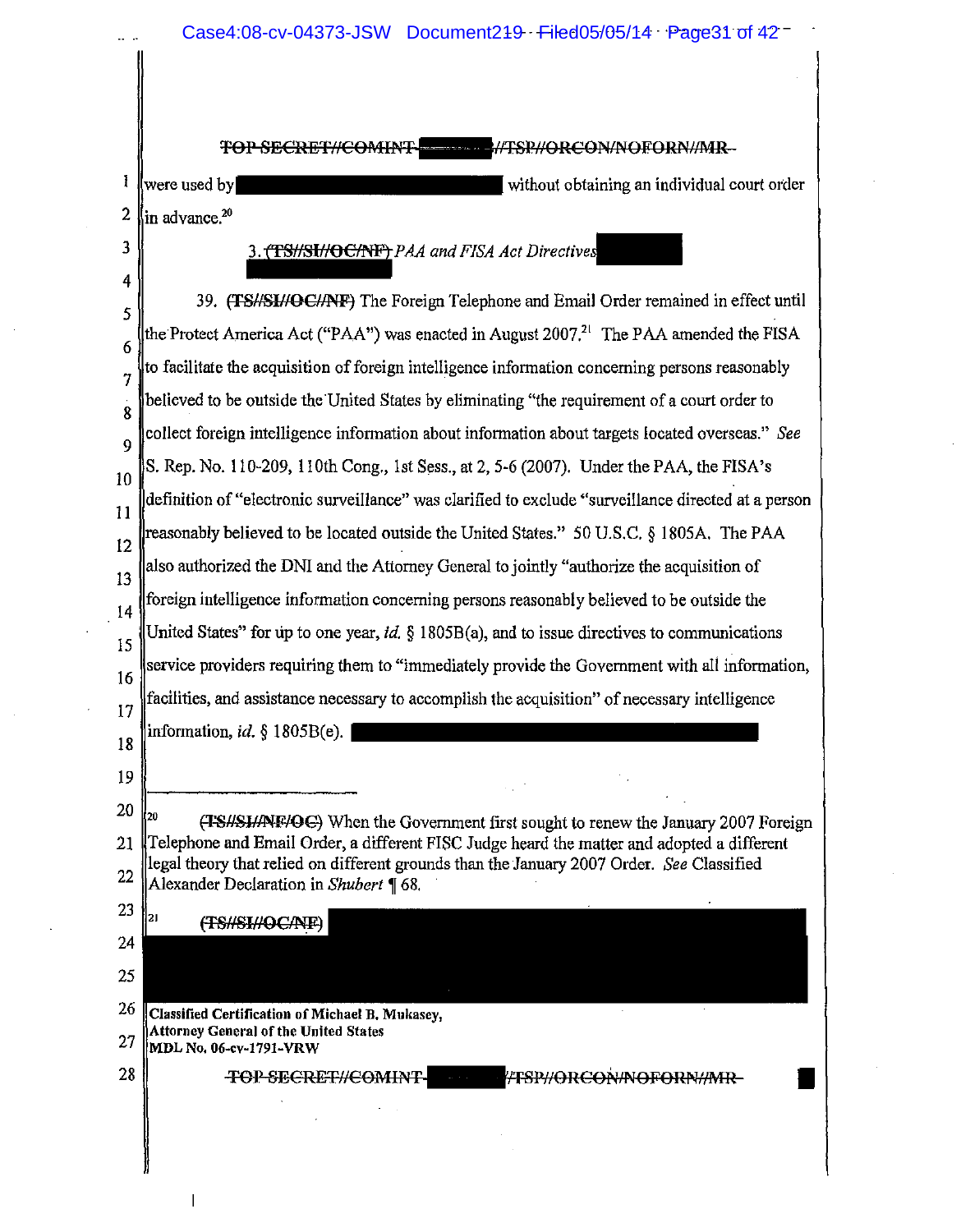Case4:08-cv-04373-JSW Document219 Filed05/05/14 Page32 of 42

|           | TOP SECRET#COM                                                                                                                                                                                  |
|-----------|-------------------------------------------------------------------------------------------------------------------------------------------------------------------------------------------------|
| 1         |                                                                                                                                                                                                 |
|           |                                                                                                                                                                                                 |
| 2         |                                                                                                                                                                                                 |
| 3         | 40. (TS//SI//OC/NF) Beginning in<br>2008, expiring directives that had been                                                                                                                     |
| 4         | issued under the PAA for content surveillance of overseas targets (including surveillance of                                                                                                    |
| 5         | targets overseas) are being replaced by new directives for such surveillance<br>specific                                                                                                        |
| 6         | issued pursuant to the FISA Act of 2008.                                                                                                                                                        |
| 7         |                                                                                                                                                                                                 |
| 8         |                                                                                                                                                                                                 |
| 9         |                                                                                                                                                                                                 |
| $10^{10}$ | C.                                                                                                                                                                                              |
| 11        |                                                                                                                                                                                                 |
| 12        | 41. (U) Based on the foregoing, and pursuant to Section 802(a) of the FISA, 50 U.S.C.                                                                                                           |
| 13        | §1885a(a), I hereby make the following certifications with respect to each of the electronic                                                                                                    |
| 14        | service communication provider-defendants in this proceeding.                                                                                                                                   |
| 15        |                                                                                                                                                                                                 |
|           |                                                                                                                                                                                                 |
| 16        |                                                                                                                                                                                                 |
| 17        |                                                                                                                                                                                                 |
| 18        |                                                                                                                                                                                                 |
| 19        |                                                                                                                                                                                                 |
| 20        | (TS//SI//TSP//OC/NF) The content surveillance activities that evolved from the                                                                                                                  |
| 21        | presidentially-authorized TSP to the FISC Foreign Telephone and Email Order, to the directives<br>issued under the PAA and, ultimately, to the directives that are now being issued pursuant to |
| 22        | the FISA Act of 2008, are directed at undertaking surveillance on numerous multiple targets                                                                                                     |
| 23        | overseas without the need to obtain advance court approval for each target. Thus, while the<br>scope of each authorization varied, the goal of establishing a new mechanism to rapidly          |
| 24        | undertake surveillance on multiple foreign targets remained the same under each authority.                                                                                                      |
| 25        |                                                                                                                                                                                                 |
| 26        | Classified Certification of Michael B. Mukasey,                                                                                                                                                 |
| 27        | <b>Attorney General of the United States</b><br>MDL No. 06-cv-1791-VRW                                                                                                                          |
| 28        | <b>TOP SECRET#COMIN</b>                                                                                                                                                                         |
|           |                                                                                                                                                                                                 |
|           |                                                                                                                                                                                                 |
|           |                                                                                                                                                                                                 |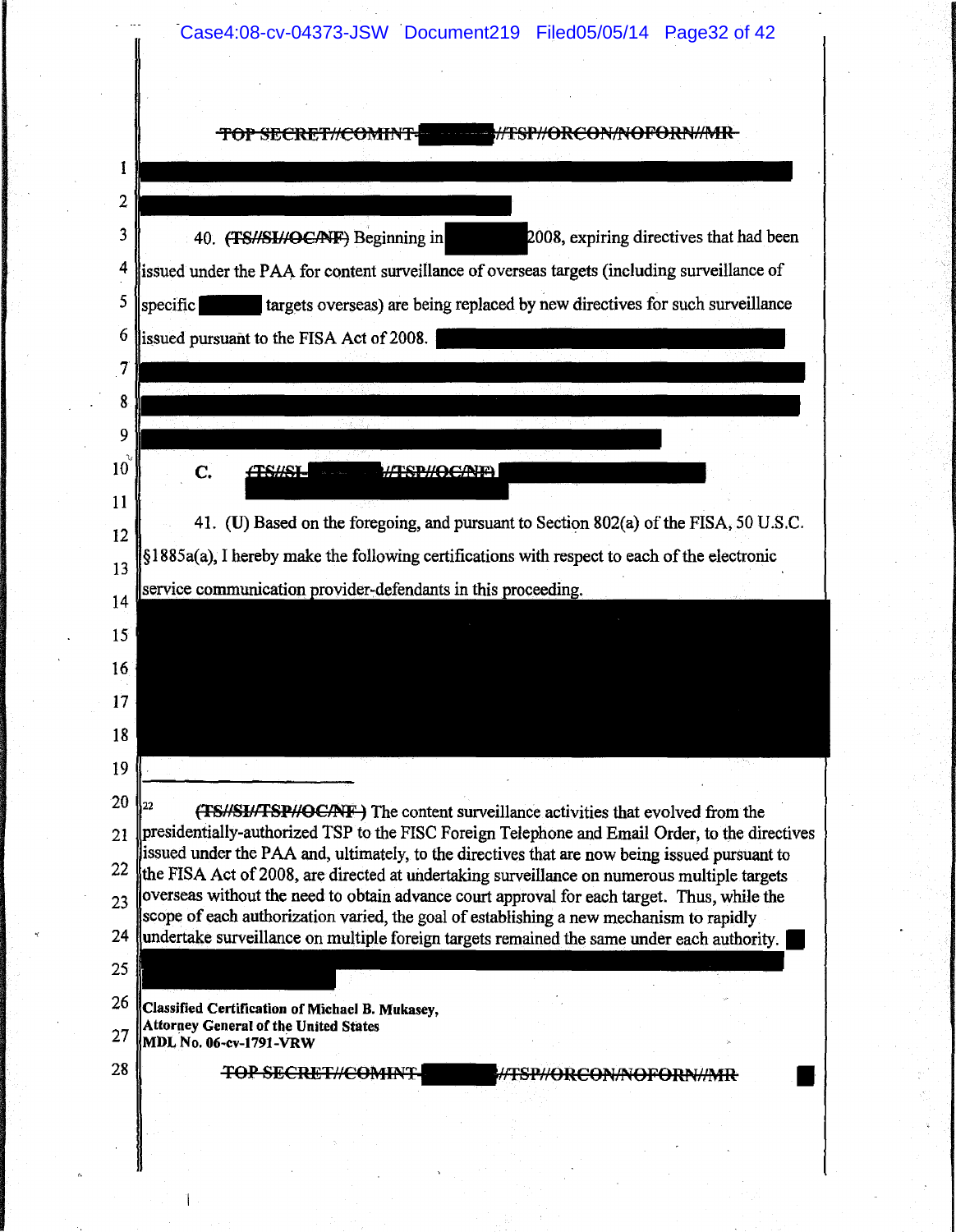Case4:08-cv-04373-JSW Document219 Filed05/05/14 Page33 of 42

# [[Page(s) Redacted]]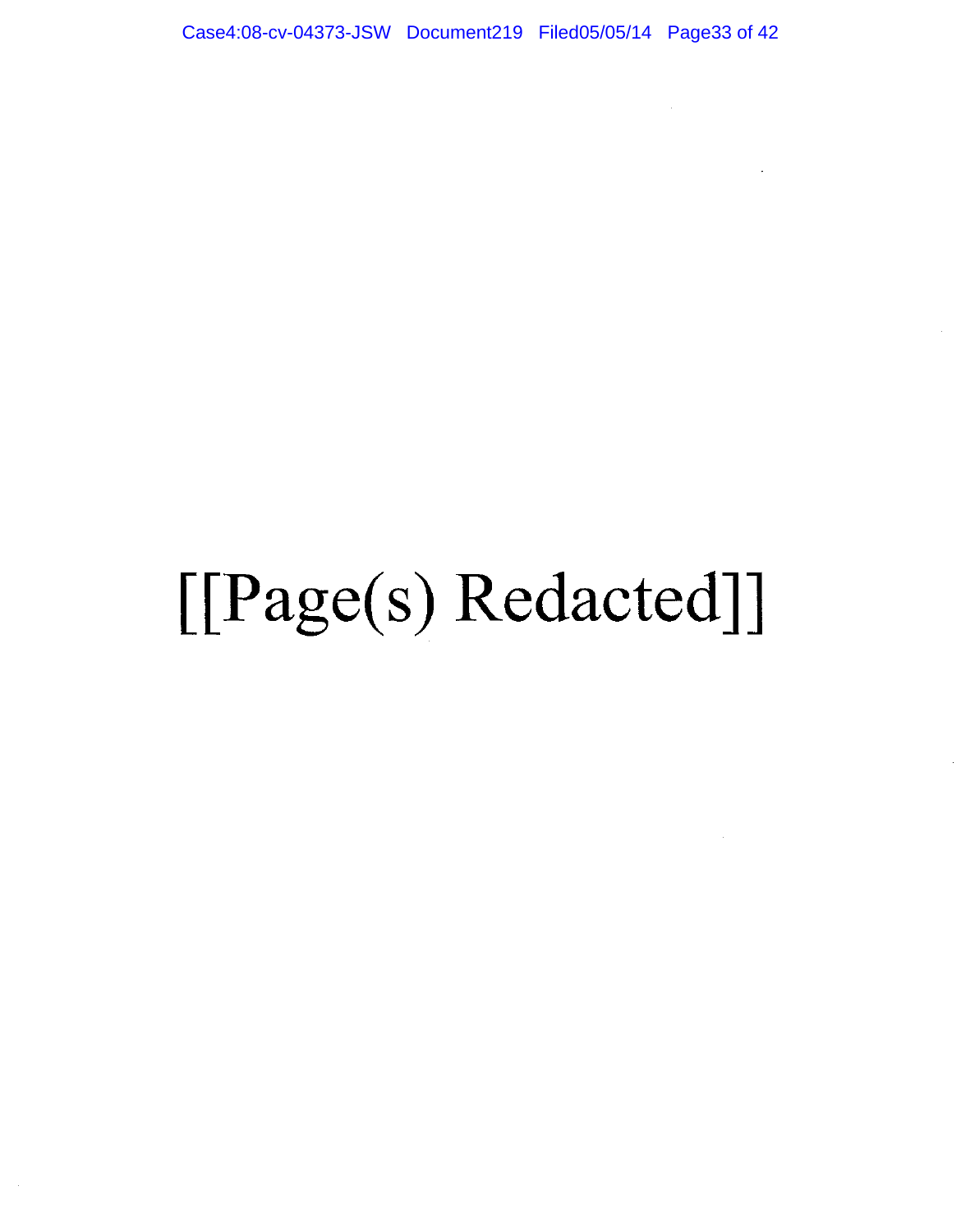

 $\ddot{x}$ 

÷.

 $\sim$ 

 $\mathbf I$ 

|                | <del>!CON/NOFORN//MR</del><br><del>:TOP SECRIE</del>                                                    |
|----------------|---------------------------------------------------------------------------------------------------------|
| 1              |                                                                                                         |
| $\overline{2}$ |                                                                                                         |
| 3              |                                                                                                         |
| 4              |                                                                                                         |
| 5              |                                                                                                         |
| 6              |                                                                                                         |
| 7              |                                                                                                         |
| 8              |                                                                                                         |
| 9              |                                                                                                         |
| 10             |                                                                                                         |
| 11             |                                                                                                         |
| 12             |                                                                                                         |
| 13             |                                                                                                         |
| $-14$<br>15    |                                                                                                         |
| 16             | (U) Harm to National Security From Disclosure of This Certification.<br>IV.                             |
| 17             | 79. (U) Section $802(c)(1)$ of the FISA, as amended, provides that if the Attorney                      |
|                | 18 General attests in a declaration that disclosure of a certification under Section 802 of the Act, or |
| 19             | any supplemental materials submitted therewith (if any), would harm the national security of            |
| 20             | the United States, the Court shall review the certification ex parte, and in camera. See 50             |
| 21             |                                                                                                         |
| 22             | 35<br>WISP//OC/NE\<br><b>-TESHSI</b>                                                                    |
| 23             |                                                                                                         |
| 24             |                                                                                                         |
| 25             |                                                                                                         |
| 26             | Classified Certification of Michael B. Mukasey,                                                         |
| 27             | Attorney General of the United States<br>MDL No. 06-cv-1791-VRW                                         |
| 28             | <del>TOP SECRET#COMIN</del>                                                                             |

 $\hat{\mathbf{r}}$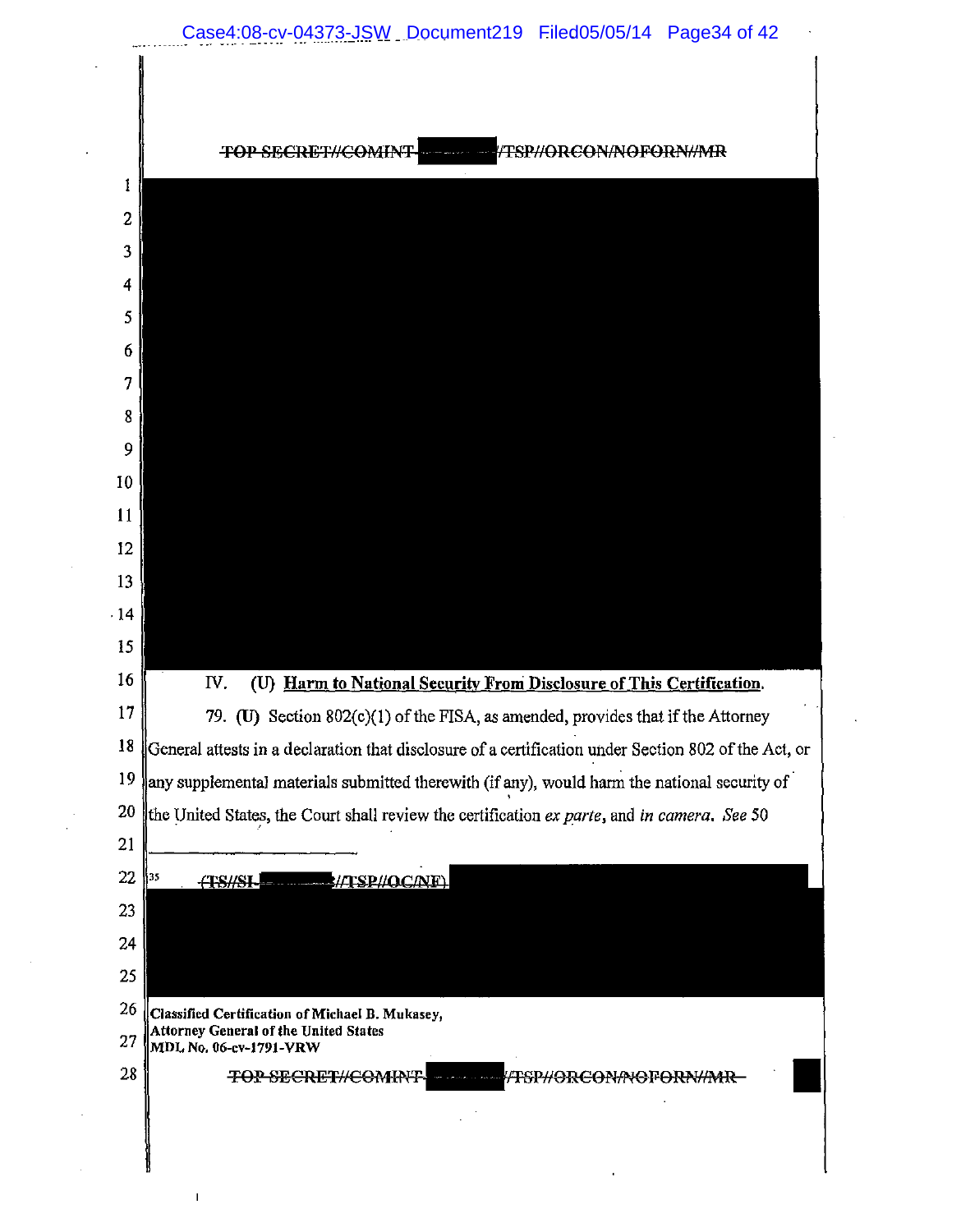#### TOP SECRET//COMINT-**-#TSP#ORCONANOFORN#MIR**

 $\mathbf{1}$  $(0.5.C. § 1885a(c)(1))$ . I hereby make the declaration required by this provision with respect to 2 the contents of this classified certification. In sum, I have determined that disclosure of this  $3$  classified certification, including the basis of my certification for particular provider  $4$  defendants, would cause exceptional harm to the national security of the United States. I <sup>5</sup> concur with the judgment of the Director of National Intelligence and the Director of the NSA  $6 \parallel$ previously set forth for the Court in their classified declarations (referenced above), as well as 7 with the conclusion of the Senate Select Committee on Intelligence, that disclosure of the 8 didentities of persons alleged to have provided assistance to the Government on intelligence  $9 \text{ l}$  matters, as well as disclosure of activities in which the Government is alleged to have been  $10$  sengaged, and the details of such activities, are properly protected as intelligence sources and 11 | methods, See S. Rep. No. 110-209, at 10 (2007), Report of the Senate Select Committee on 12 Intelligence to accompany S. 2248, Foreign Intelligence Surveillance Act of 1978 Amendments 13 (Exhibit No.1 to United States' Motion to Dismiss or for Summary Judgment).

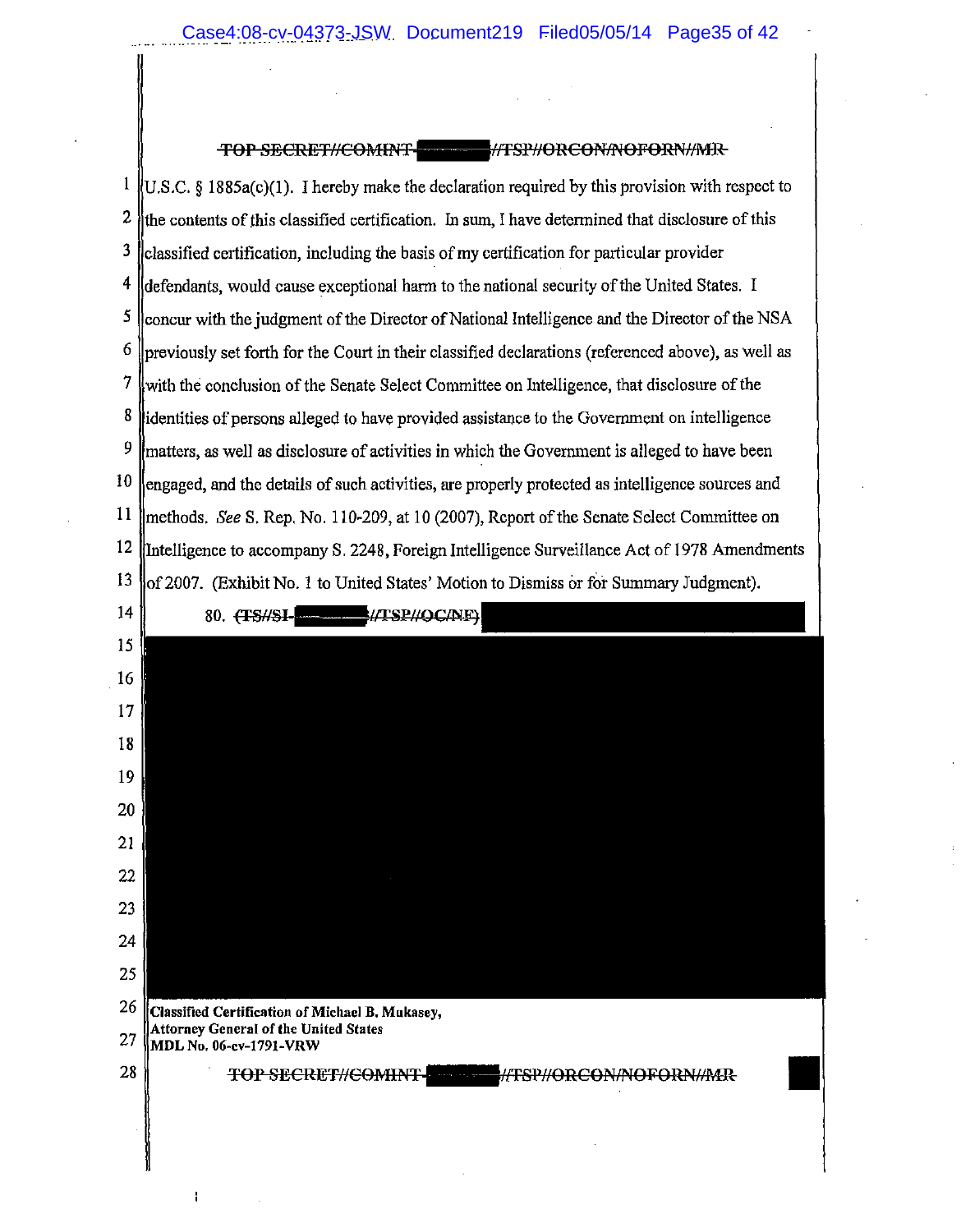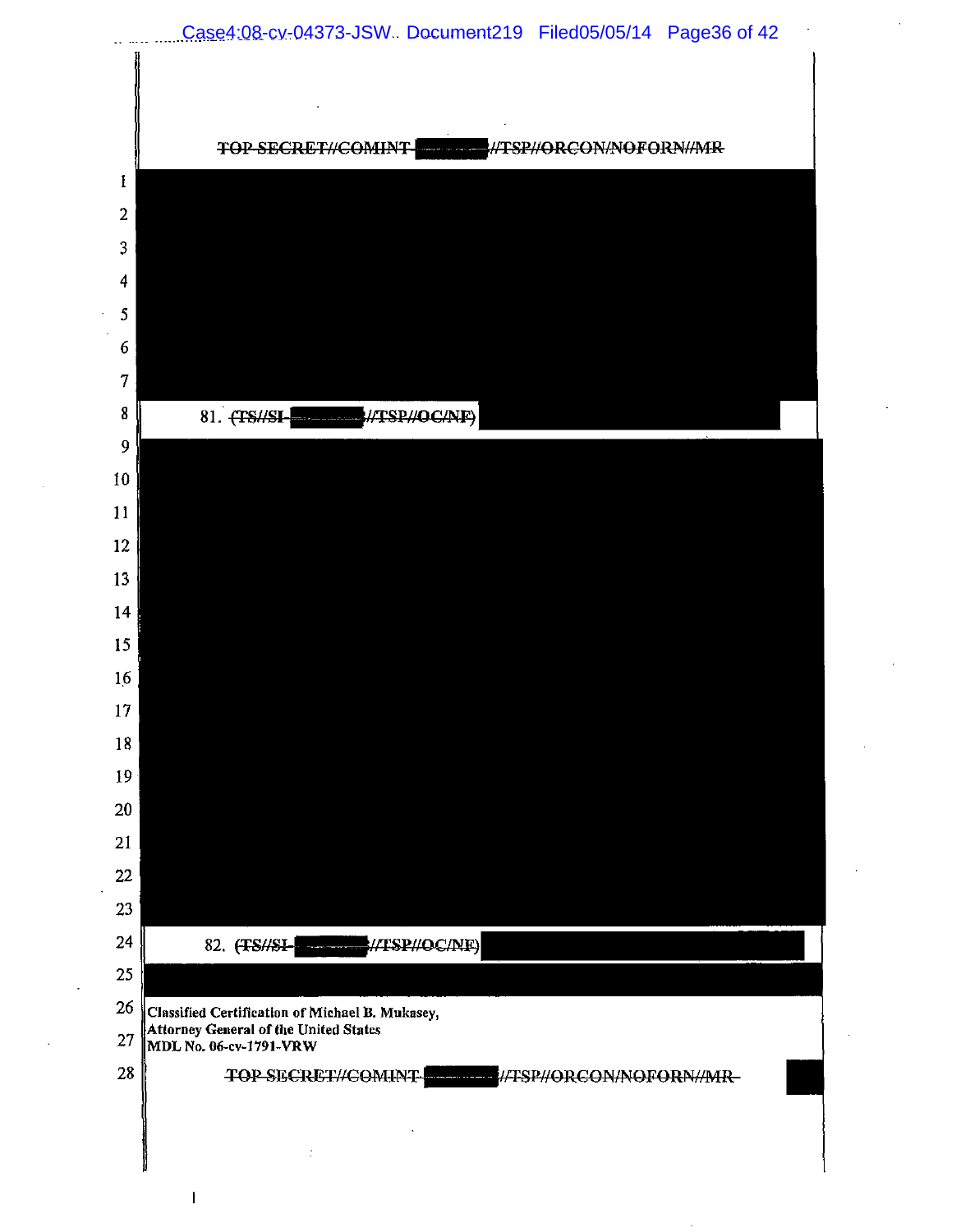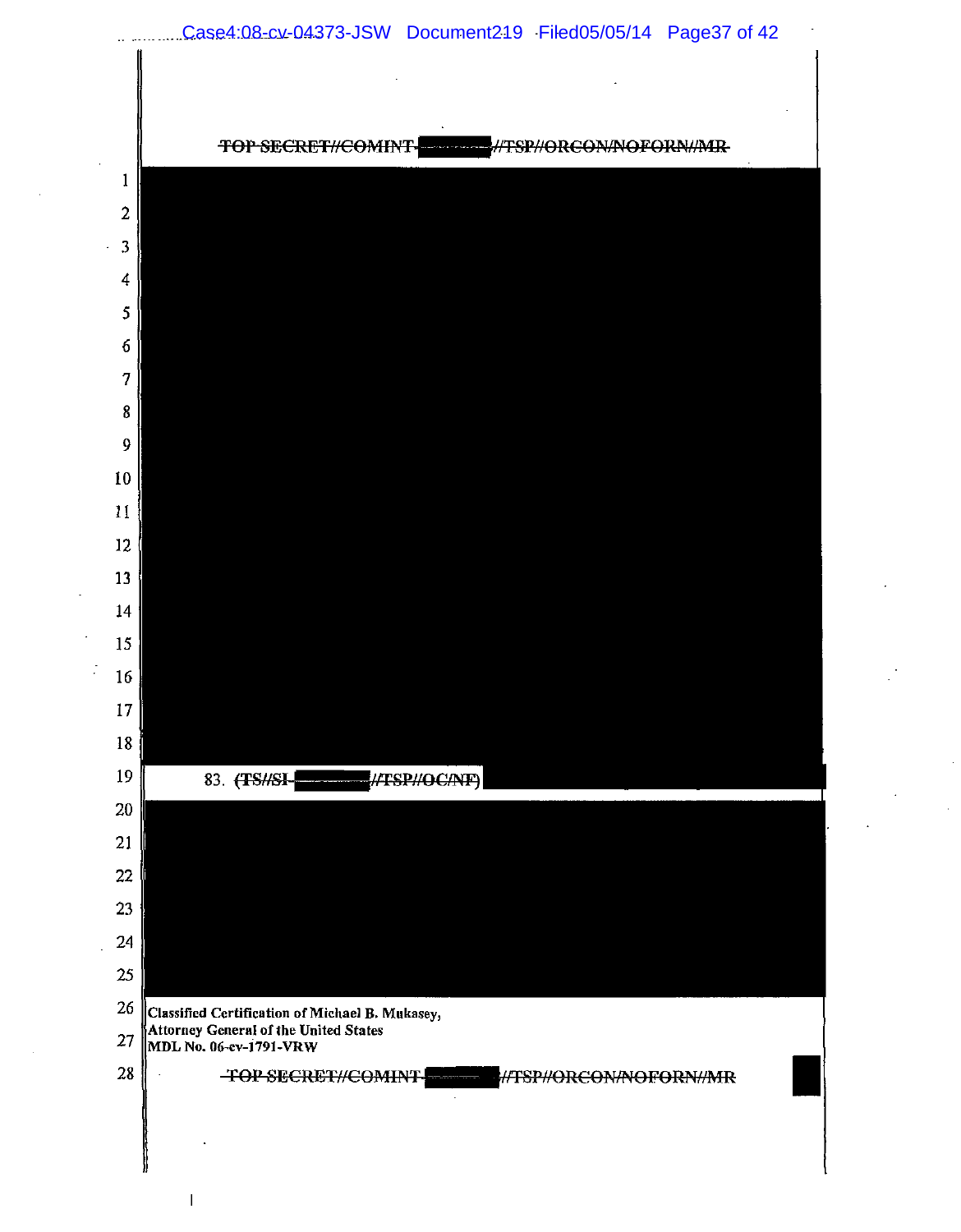|                | Case4:08-cv-04373-JSW Document219 Filed05/05/14 Page38 of 42                                     |  |
|----------------|--------------------------------------------------------------------------------------------------|--|
|                |                                                                                                  |  |
|                |                                                                                                  |  |
|                | وتصدحا الخصار فمرض                                                                               |  |
|                |                                                                                                  |  |
| 2              |                                                                                                  |  |
| 3              |                                                                                                  |  |
| 4              |                                                                                                  |  |
| 5              |                                                                                                  |  |
| 6              |                                                                                                  |  |
| $\overline{7}$ |                                                                                                  |  |
| 8              | <b>THE THE AVE AVEY Disclosure of Specific Intelligence Sources</b><br>84. TSHSI-                |  |
| 9              | and Methods: This certification also describes specific intelligence activities concerning the   |  |
| 10             | collection of telephony and Internet meta data that have not previously been disclosed or        |  |
| $\mathbf{11}$  | confirmed by the Government, as well as classified operational details of the TSP content        |  |
| 12             | interception activity that have not been publicly disclosed notwithstanding public confirmation  |  |
| 13             | of the existence of that program. For example, disclosure of the limited nature and scope of     |  |
| 14             | TSP set forth in this certification                                                              |  |
| 15             | would reveal operational details about that program that would assist                            |  |
| 16             | the targets of NSA surveillance in ascertaining whether, when, and to what extent their          |  |
| 17             | communications may have been compromised under the TSP and may still be compromised,             |  |
| 18             | and lead them to take further steps to avoid particular facilities and modes of communication in |  |
| 19             | order to evade surveillance. See Classified Alexander Verizon Declaration ¶¶ 55-67.              |  |
| 20             | 85. HTS#SI-<br>HOC/NF) In addition, disclosure and confirmation of the bulk                      |  |
| 21             | collection of Internet and telephony meta data set forth in this certification would also cause  |  |
| 22             | exceptional harm to national security. The bulk collection of non-content meta data              |  |
| 23             | information has enabled the NSA to use critical and unique analytical capabilities to track the  |  |
| 24             | contacts <br>terrorist                                                                           |  |
| 25             | organizations. As explained by the Government previously in detail, see Classified Alexander     |  |
| 26             | Classified Certification of Michael B. Mukasey,<br>Attorney General of the United States         |  |
| 27             | MDL No. 06-cv-1791-VRW                                                                           |  |
| 28             | <b>TOP SECRET//COMINT-</b><br>//TSP//ORCON/NOFORN//MR<br>المسار المترابط المترا                  |  |
|                |                                                                                                  |  |
|                |                                                                                                  |  |
|                |                                                                                                  |  |

 $\sim 10^{-1}$ 

 $\begin{array}{c} \hline \end{array}$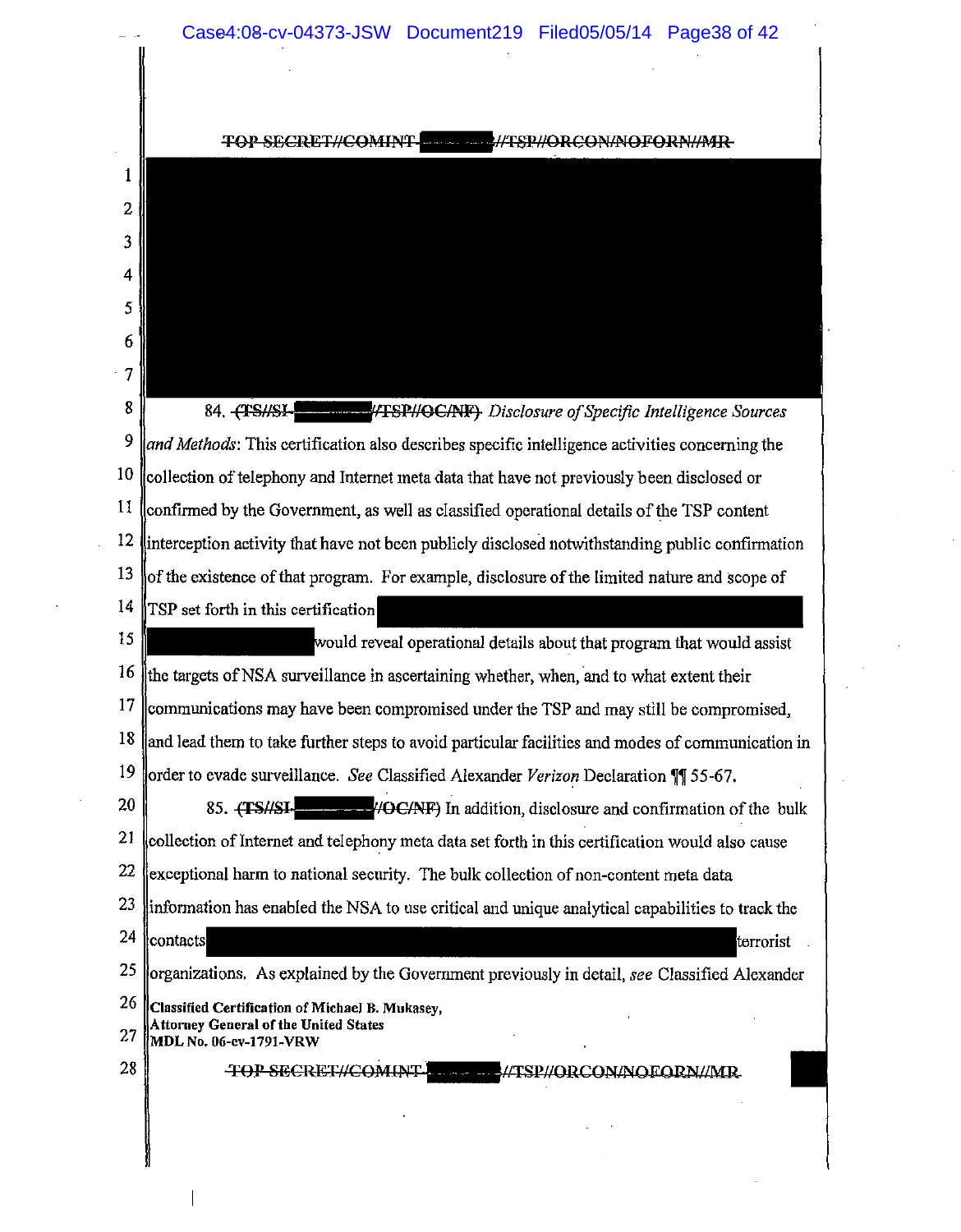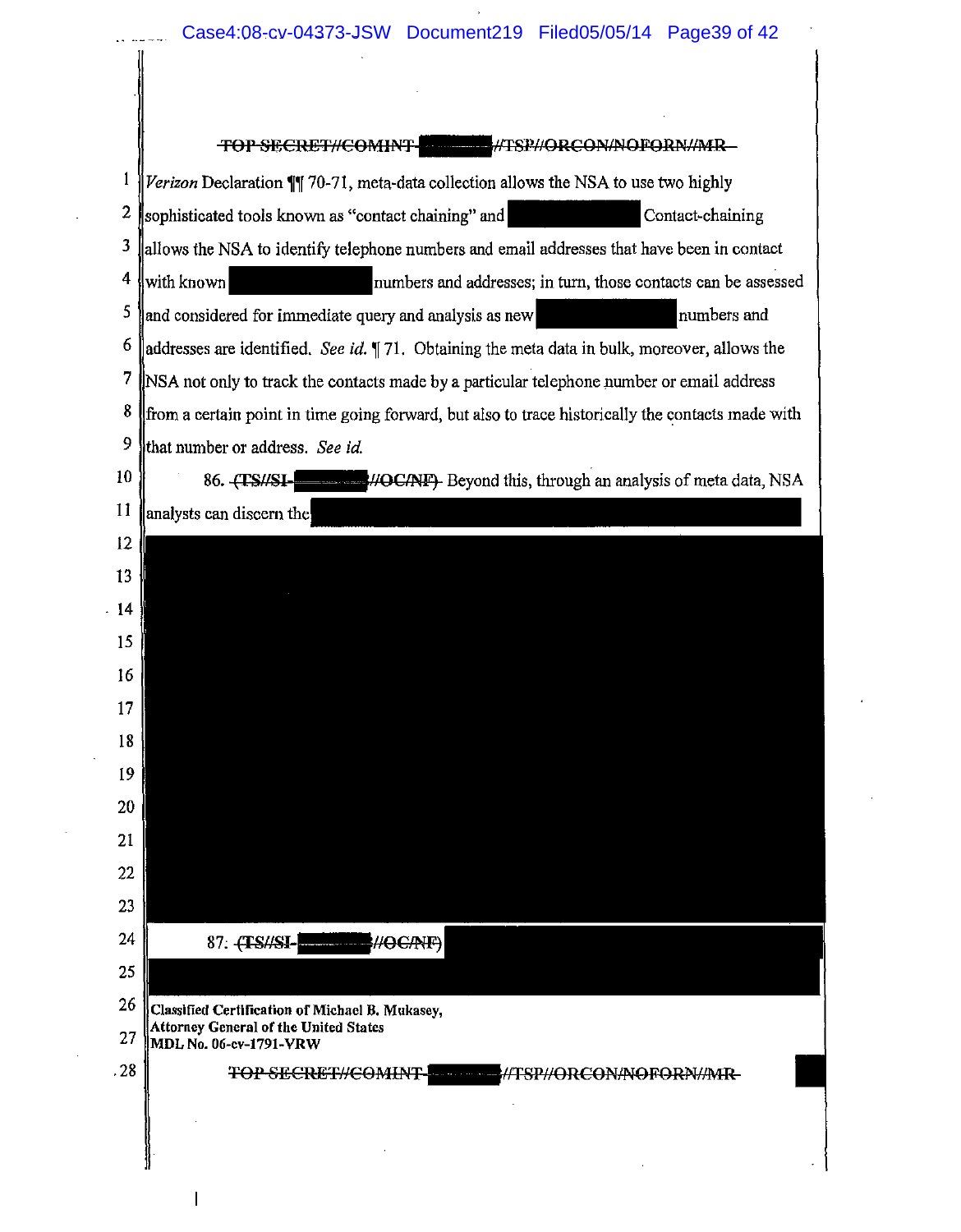|                 | TOP SECRET//COMINT!<br><b>WISP//ORCON/NOFORN/MR-</b>                                                                      |
|-----------------|---------------------------------------------------------------------------------------------------------------------------|
|                 |                                                                                                                           |
|                 |                                                                                                                           |
|                 |                                                                                                                           |
| 4               |                                                                                                                           |
|                 |                                                                                                                           |
|                 |                                                                                                                           |
|                 | 88. (TSHSIHOGANF) Disclosure of Ongoing Activities Authorized Under the FISA:                                             |
|                 | This certification also discloses the existence of ongoing intelligence activities that originated                        |
| 9               | in some fashion in post-9/11 presidentially-authorized activities but which were continued                                |
| 10              | pursuant to orders of the FISC, under directives authorized under the Protect America Act, or                             |
|                 | pursuant to the FISA Act of 2008. The harm of revealing such intelligence activities,                                     |
| 12              | should be self-evident: particular                                                                                        |
| 13 <sup>′</sup> | ongoing activities to detect or prevent terrorist attacks would be exposed, confirming to                                 |
| 14              | adversaries, including individuals and entities associated with<br>as to how the                                          |
| 15              | Government is attempting to intercept and analyze their communications and detect their                                   |
| 16              | presence and intentions. See Classified Alexander Verizon Declaration 11 78-79. In addition,                              |
| 17              | for certain<br>any attempt to delineate between                                                                           |
| 18              | periods of time under overlapping or consecutive authority-                                                               |
| 19              | based on presidential authorization, then based on                                                                        |
| 20              | FISC Orders, PAA Directives, or FISA Act of 2008 Directives—would                                                         |
| 21              | necessarily risk the disclosure of intelligence activities that were and still are being undertaken                       |
| 22              | pursuant to legal authority that is not being challenged in this case, and would therefore risk the                       |
| 23              | loss of intelligence being obtained through those activities.                                                             |
| 24              | - /TSP//OC/NF)<br>89. (TS//SI-                                                                                            |
| 25              |                                                                                                                           |
| 26<br>27        | Classified Certification of Michael B. Mukasey,<br><b>Attorney General of the United States</b><br>MDL No. 06-cv-1791-VRW |
| 28              | TOP SECRET//COMINT-<br><b>FERHORCONAIGFORN/AIR</b>                                                                        |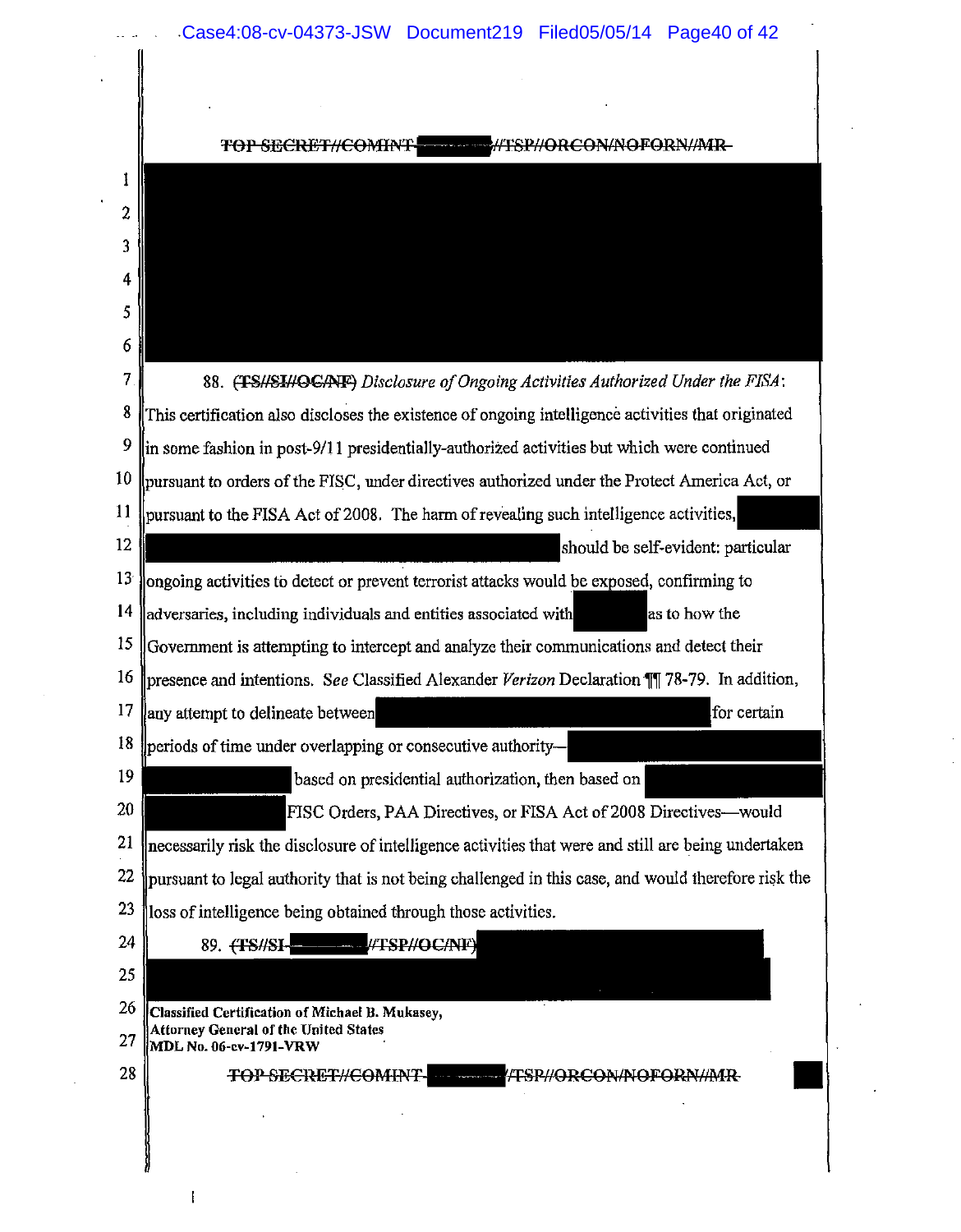**TOP SECRET//COMINT-EXAMPLE AT SPHORE ON/NOFORNIARE**  $\mathbf{1}$ 2 3 4 5 6 7 8 9 10 II 12 13 14  $15 \parallel$  (U) Conclusion 16 90. (U) For the foregoing reasons, pursuant to Section 802(a) of the FISA, I hereby  $17$  lectify that the claims asserted in the civil actions pending in these consolidated proceedings  $18$  against the electronic communication service provider-defendants fall within at least one 19 provision contained in Section 802(a)(1)-(5) of the FISA that would entitle these defendants to 20 stratutory protection from the pending civil actions. *See* 50 U.S.C. § 1885a(a)(1)-(5). In 21 addition, pursuant to Section 802(c)(1) of the FISA, I have concluded that disclosure of this 22 classified certification, including the basis for the certification as to particular provider- $23$  defendants, would cause exceptional harm to national security for the reasons set forth in that 24 certification and must therefore be reviewed *in camera, ex parte* by the Court. *See* 50 U.S.C. 25 1885a(c)(l). *See* 50 U.S.C. § 1885a(c)(l).  $26$  Classified Certification of Michael B. Mukasey, Attorney General of the United States 27 MDL No. 06-ev-1791-VRW 28 TOP SECRET//COMINT TESP//ORCON/NOFORN/MR

 $\overline{1}$